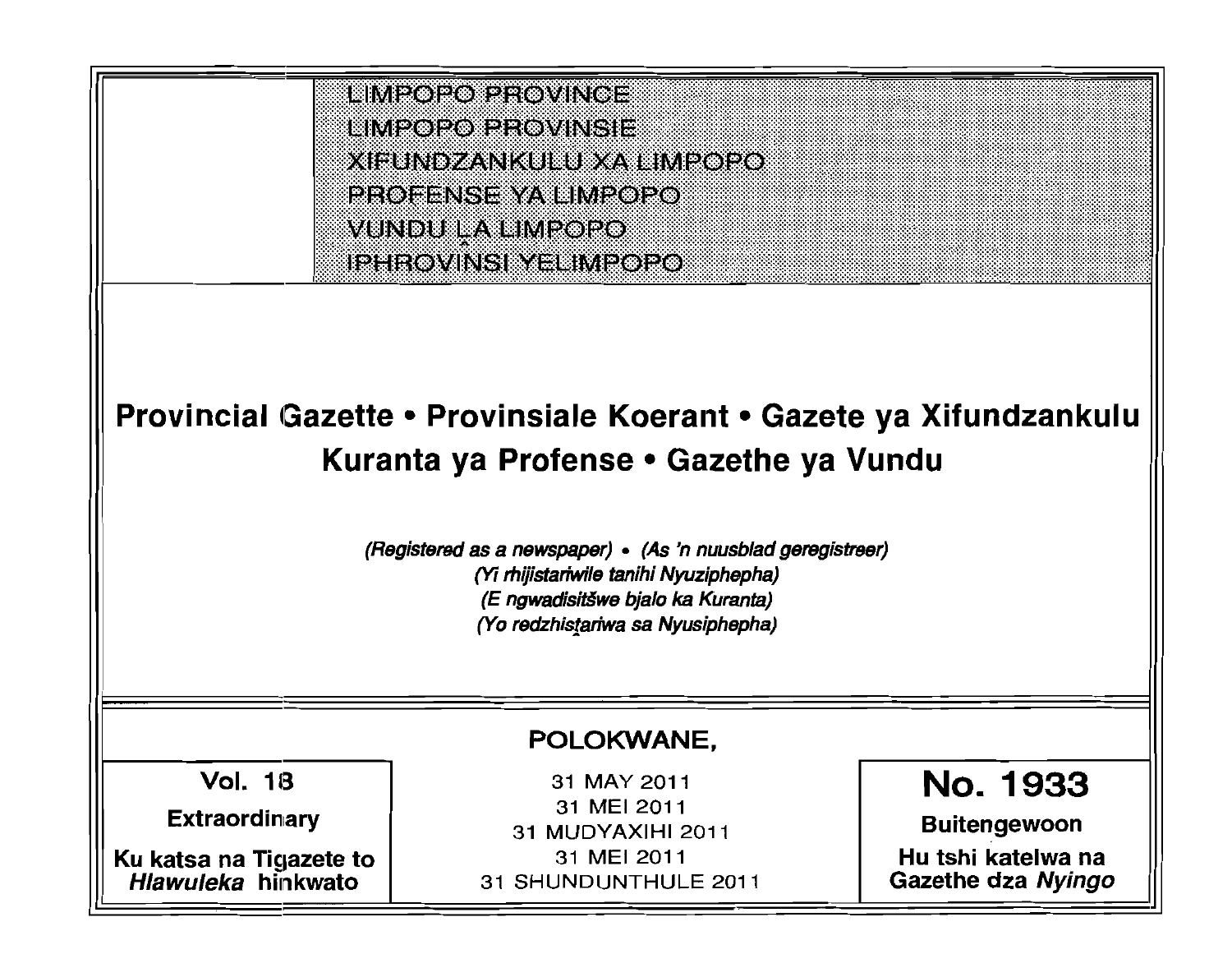#### IMPORTANT NOTICE

The Government Printing Works will not be held responsible for faxed documents not received due to errors on the fax machine or faxes received which are unclear or incomplete. Please be advised that an "OK" slip, received from a fax machine, will not be accepted as proof that documents were received by the GPW for printing. If documents are faxed to the GPW it will be the sender's responsibility to phone and confirm that the documents were received in good order.

Furthermore the Government Printing Works will also not be held responsible for cancellations and amendments which have not been done on original documents received from clients.

#### CONTENTS • INHOUD

No. Page Gazette No. No. LOCAL AUTHORITY NOTICE 191 Municipal Systems Act (3212000): Sekhukhune District Municipality: Emergency Service By-laws ............................ . 3 1933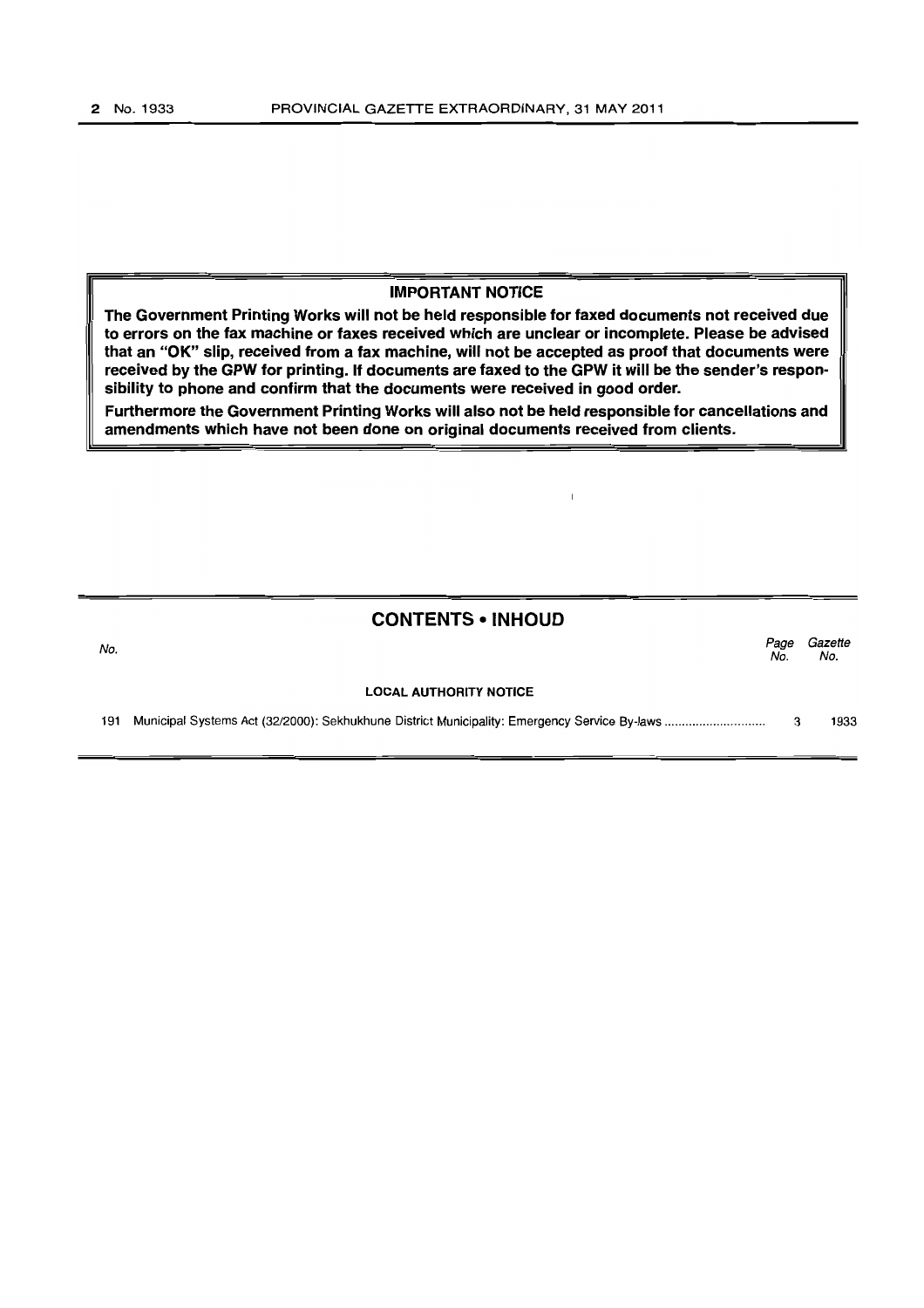### LOCAL AUTHORITY NOTICE

**LOCAL AUTHORITY NOTICE 191** 

## **SEKHUKHUNE DISTRICT MUNICIPALITY**



# **EMERGENCY SERVICES BYLAWS**

## **2011**

# COMMUNITY SERVICES DEPARTMENT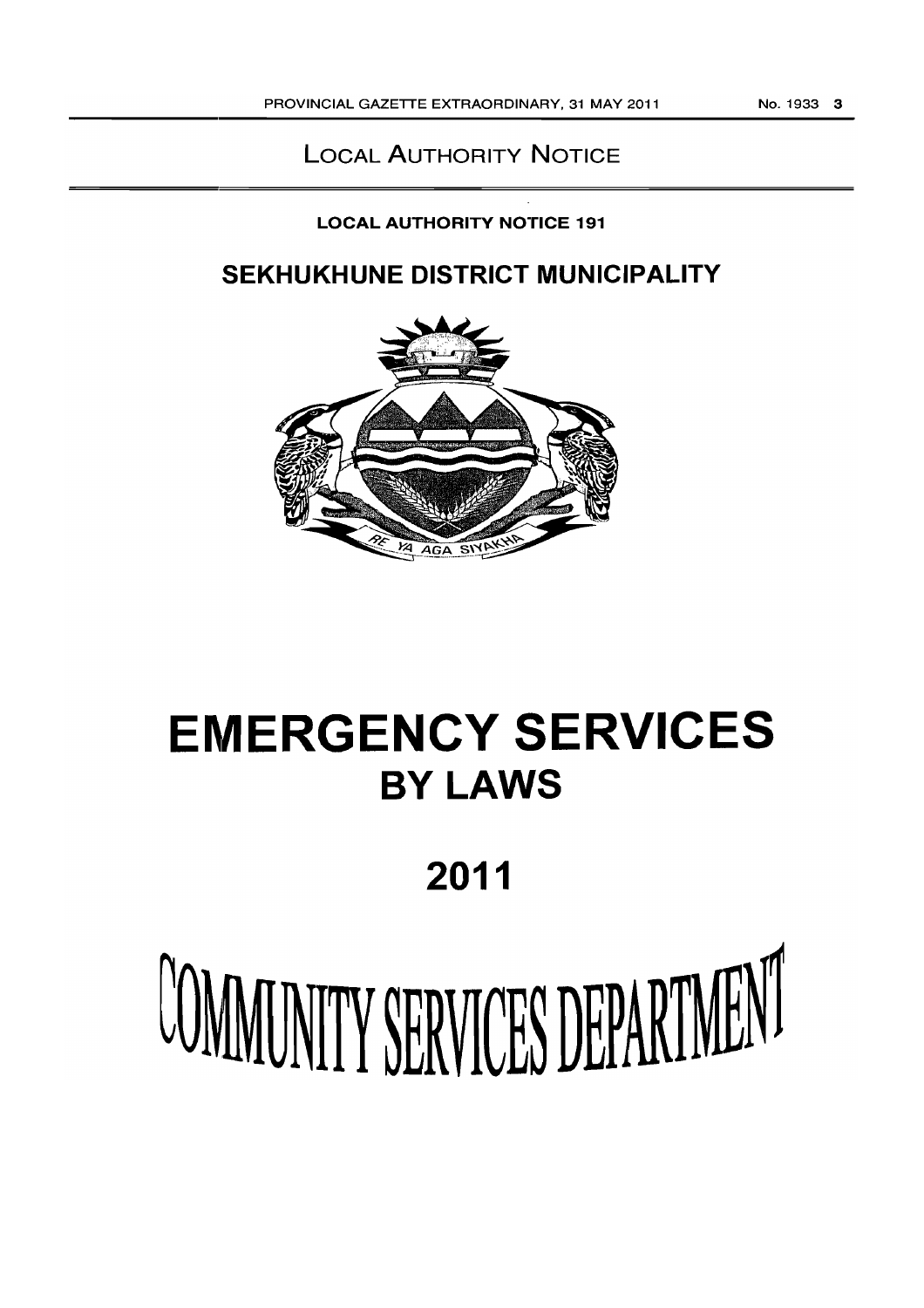|                                                                                                      | <b>DISTRICT MUNICIPALITY</b><br><b>EMERGENCY SERVICES BY-LAWS</b>                                                                                                                                                                                                                                                                                                                                                                                                                                                                                                                                                           |             |
|------------------------------------------------------------------------------------------------------|-----------------------------------------------------------------------------------------------------------------------------------------------------------------------------------------------------------------------------------------------------------------------------------------------------------------------------------------------------------------------------------------------------------------------------------------------------------------------------------------------------------------------------------------------------------------------------------------------------------------------------|-------------|
|                                                                                                      |                                                                                                                                                                                                                                                                                                                                                                                                                                                                                                                                                                                                                             | <b>PAGE</b> |
|                                                                                                      | <b>CONTENTS</b><br>PART I                                                                                                                                                                                                                                                                                                                                                                                                                                                                                                                                                                                                   | $4 - 9$     |
|                                                                                                      |                                                                                                                                                                                                                                                                                                                                                                                                                                                                                                                                                                                                                             |             |
| 1.                                                                                                   | <b>Definitions</b>                                                                                                                                                                                                                                                                                                                                                                                                                                                                                                                                                                                                          |             |
|                                                                                                      | <b>PART II</b><br><b>ADMINISTRATION PROVISIONS</b>                                                                                                                                                                                                                                                                                                                                                                                                                                                                                                                                                                          |             |
| 2.<br>3.<br>4.<br>5.<br>6.<br>7.<br>8.                                                               | Application of these by-law<br><b>Organisation of the Service</b><br><b>Driving Service vehicles.</b><br>Procedure and duties during an emergency situation<br>Pretending to be a member<br>Powers of members and designated officers<br>Making Service equipment and manpower available                                                                                                                                                                                                                                                                                                                                    | $9 - 12$    |
|                                                                                                      | <b>PART III</b>                                                                                                                                                                                                                                                                                                                                                                                                                                                                                                                                                                                                             |             |
|                                                                                                      | <b>FIRE PROTECTION AND FIRE-FIGHTING</b>                                                                                                                                                                                                                                                                                                                                                                                                                                                                                                                                                                                    | $12 - 21$   |
| 9.<br>10.<br>11.<br>12.<br>13.<br>14.<br>15.<br>16.<br>17.<br>18.<br>19.<br>20.<br>21.<br>22.<br>23. | <b>Combustible materials and refuse</b><br><b>Making fires</b><br><b>Firebreaks</b><br>Inspection of properties and instructions to occupiers<br>Accessibility of fire-fighting equipment<br>Fire protection requirements for premises<br>Access for fire-fighting and rescue purposes<br>Upkeep and maintenance of fire-fighting equipment<br><b>Extractor fan systems</b><br><b>Rational designs</b><br><b>Disposal sites</b><br><b>Emergency evacuation plans</b><br>Certificates of compliance for all public buildings<br>Water supply for fire fighting<br>Registration applications for existing premises<br>PART IV |             |
|                                                                                                      | <b>DANGEROUS GOODS</b>                                                                                                                                                                                                                                                                                                                                                                                                                                                                                                                                                                                                      |             |
| 24.<br>25.<br>26.<br>27.<br>28.<br>29.<br>30.<br>31.<br>32.<br>33.                                   | Application for approval of plans<br>Issuing of certificates of registration<br>Supply of dangerous goods<br><b>Exemptions</b><br>Renewal of spraying permits and/or certificates of registration<br>Temporary storage of dangerous goods<br>Deliver of dangerous goods<br><b>Prohibition of certain actions</b><br>"No smoking" signs<br><b>Fire-fighting equipment</b>                                                                                                                                                                                                                                                    | $21 - 34$   |
|                                                                                                      |                                                                                                                                                                                                                                                                                                                                                                                                                                                                                                                                                                                                                             |             |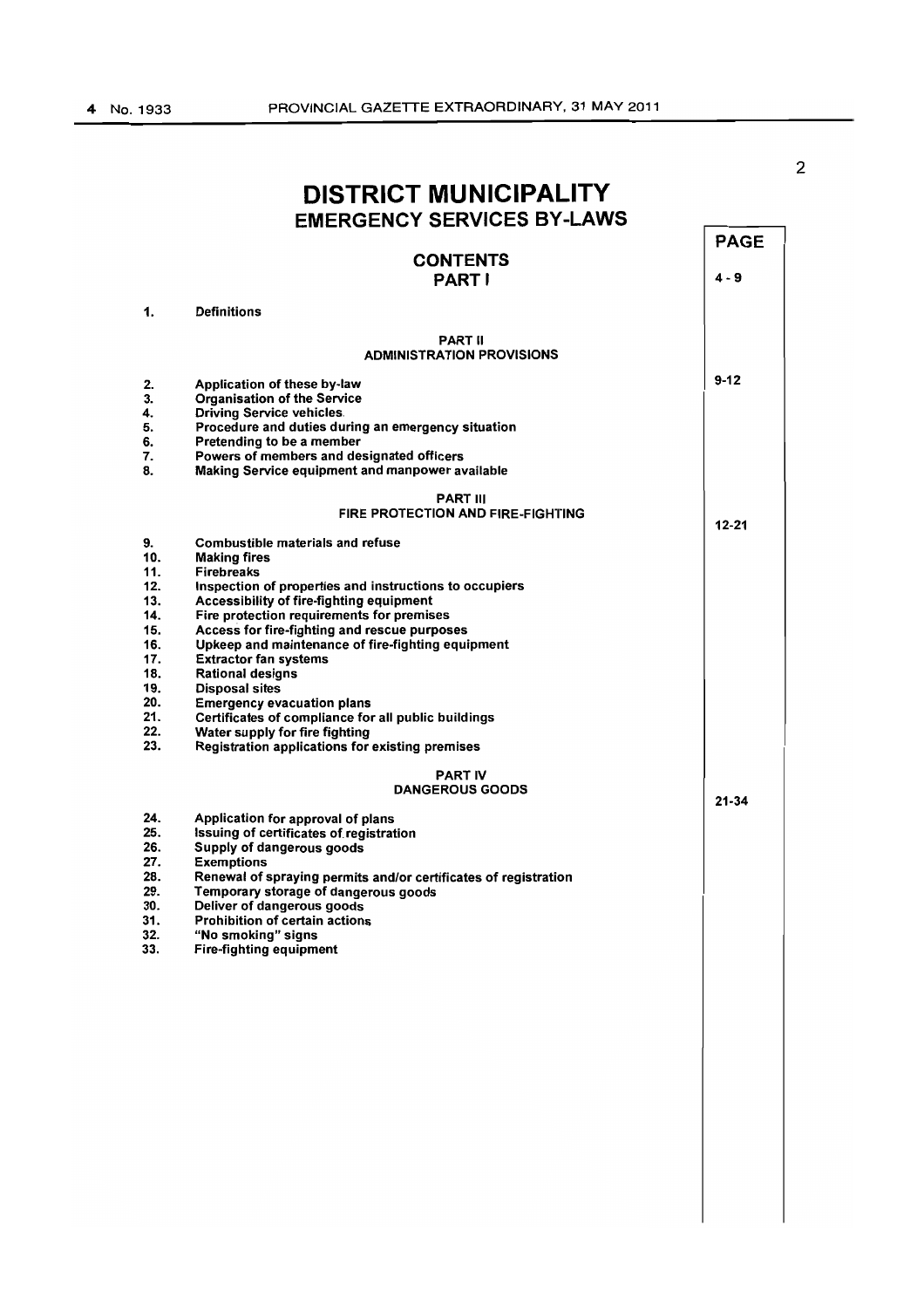|                    |                                                                                 |             | 3 |
|--------------------|---------------------------------------------------------------------------------|-------------|---|
| 34.                | Reporting of fires, accidents and dumping                                       |             |   |
| 35.                | Sampling                                                                        |             |   |
| 36.                | Storage tanks and devices that have become obsolete                             |             |   |
| 37.                | Access to storage tanks for repairs and maintenance                             | <b>PAGE</b> |   |
| 38.                | Installation, erection, removal and demolition                                  |             |   |
| 39.                | Group I dangerous goods                                                         |             |   |
| 40.                | Group II dangerous goods                                                        |             |   |
| 41.                | Group III dangerous goods                                                       |             |   |
| 42.                | Installation of storage tanks                                                   |             |   |
|                    | <b>PART V</b>                                                                   |             |   |
|                    | <b>CONSTRUCTION OF VEHICLES, AS WELL AS</b>                                     |             |   |
|                    | TRANSPORTATION AND TRANSPORT PERMITS                                            |             |   |
|                    |                                                                                 |             |   |
| 43.                | Service transport permit                                                        |             |   |
|                    |                                                                                 | $34 - 35$   |   |
|                    | <b>PART VI</b>                                                                  |             |   |
|                    | <b>STOREROOMS FOR DANGEROUS GOODS</b>                                           |             |   |
|                    |                                                                                 |             |   |
| 44.                | <b>Requirements for storerooms</b>                                              |             |   |
| 45.                | Keeping and handling dangerous goods in a storeroom                             | $35 - 39$   |   |
|                    |                                                                                 |             |   |
|                    | <b>PART VII</b>                                                                 |             |   |
|                    | SPRAY-PAINTING MATTERS AND SPRAYING PERMITS                                     |             |   |
|                    |                                                                                 |             |   |
| 46.                | Registration of spray-painting rooms                                            |             |   |
| 47.                | Construction and design of spray-painting rooms                                 | $38 - 44$   |   |
|                    | <b>PART VIII</b>                                                                |             |   |
|                    | <b>ANIMALS</b>                                                                  |             |   |
|                    |                                                                                 |             |   |
| 48.                | Handling animals during emergencies                                             |             |   |
|                    |                                                                                 | 44          |   |
|                    | <b>PART IX</b>                                                                  |             |   |
|                    | <b>PENALTIES</b>                                                                |             |   |
|                    |                                                                                 |             |   |
| 49.                | <b>Penalties for contraventions</b>                                             |             |   |
|                    |                                                                                 | 43          |   |
|                    | <b>PART X</b>                                                                   |             |   |
|                    | <b>GENERAL</b>                                                                  |             |   |
|                    | Operation of these by-laws in relation to other laws and exemption of thsese by |             |   |
| 50.                | laws                                                                            |             |   |
| 51.                | Repeal of by-laws                                                               | 45          |   |
| 52.                | <b>Short title and Commencement</b>                                             |             |   |
|                    |                                                                                 |             |   |
|                    | <b>PART XI</b>                                                                  |             |   |
|                    | <b>ANNEXURES</b>                                                                |             |   |
|                    |                                                                                 |             |   |
| Annexure I         | Tariffs                                                                         | 45 - 52     |   |
| Annexure II        | <b>Official documents</b>                                                       |             |   |
| Annexure III       | <b>Emergency evacuation plans</b>                                               |             |   |
| <b>Annexure IV</b> | Material Safety Data Sheet Box and Emergency                                    |             |   |
|                    | <b>Emergency Evacuation Plan Box</b>                                            |             |   |
| Annexure V         | Normative reference list                                                        |             |   |
|                    |                                                                                 |             |   |
|                    |                                                                                 |             |   |
|                    |                                                                                 |             |   |
|                    |                                                                                 |             |   |
|                    |                                                                                 |             |   |
|                    |                                                                                 |             |   |
|                    |                                                                                 |             |   |
|                    |                                                                                 |             |   |
|                    |                                                                                 |             |   |
|                    |                                                                                 |             |   |
|                    |                                                                                 |             |   |
|                    |                                                                                 |             |   |
|                    |                                                                                 |             |   |
|                    |                                                                                 |             |   |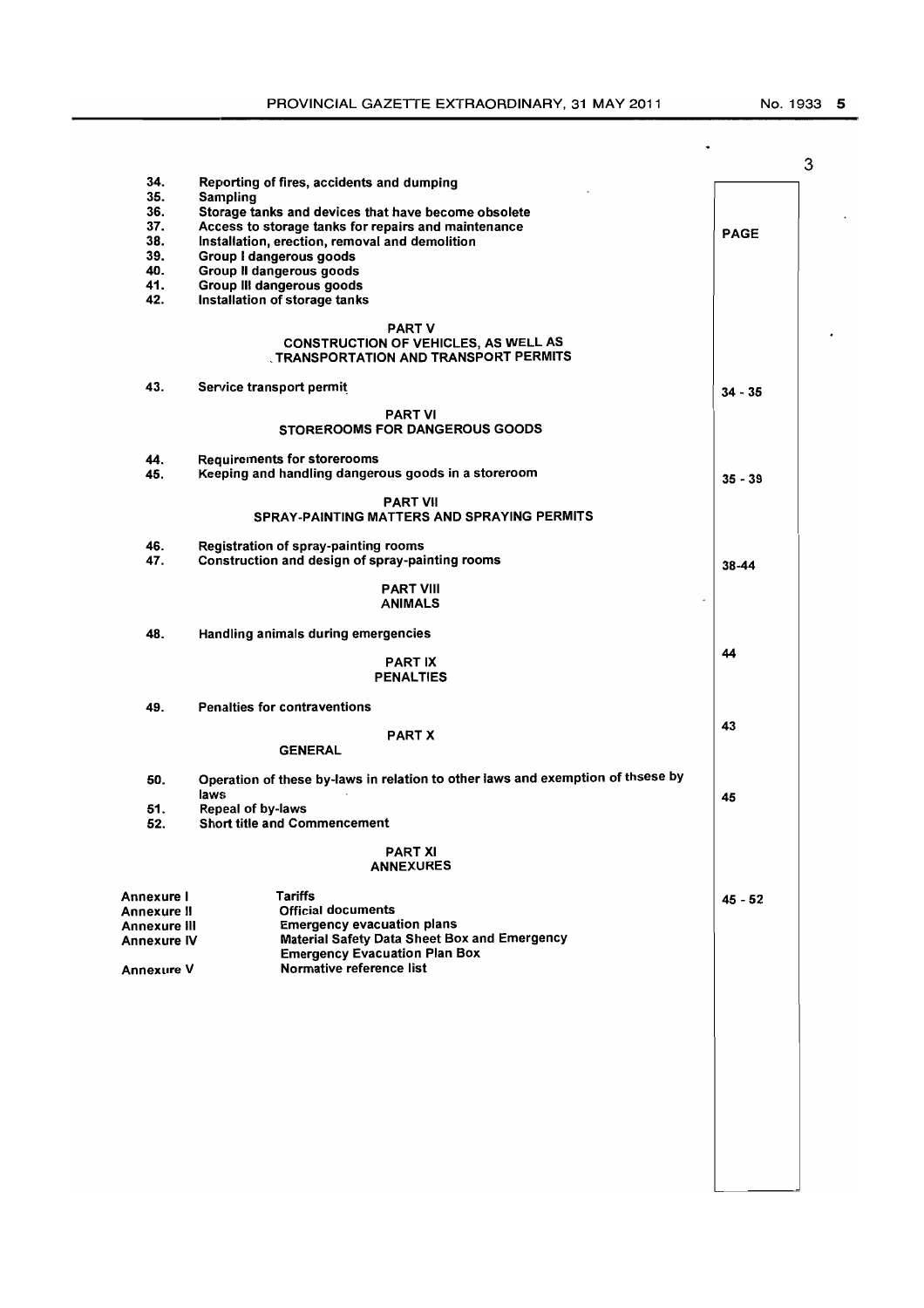#### EMERGENCY SERVICE BY-LAWS

The Municipal Manager of Sekhukhune District Local Municipality in terms of section 13 (a) of the Municipal Systems Act, 2000 (Act 32 of 2000) and section 162 (1) of the Constitution of the Republic of South Africa (Act 108 of 1996), hereby publishes the Emergency Services by-law for Sekhukhune District Municipality as approved by the Council, as set out hereunder.

#### PART I DEFINITIONS

1. In these by-laws, unless the context indicates otherwise-

"access door" means any door that provides access to an emergency route;

"activity" means any work that needs to be performed to test, to service, to renew and/or to replace an extinguisher, hose reel, fire installation and/or service installation;

"animal" means any animal that is kept for domestic or agricultural purposes within the area of the controlling authority;

"area" means any residential area or any area within the boundaries of the Municipality;

#### "building" means

- (a) any structure, whether temporary of permanent, irrespective of the materials used in its erection, erected or used for or in connection with  $$ 
	- i. the accommodation or convenience of human beings and animals;
	- ii. the manufacture, processing, storage, display or sale of any goods;
	- iii. the provision of any service;
	- iv. the destruction or treatment of refuse or other waste materials; and
	- v. the cultivation of any plant of crop;
- (b) any wall, swimming-bath, swimming-pool, reservoir or bridge, or any other structure connected with it;
- (c) any fuel pump or any tank used in connection with it;
- (d) any part of a building, including a building as defined in paragraph (a), (b) or (c); and
- (e) any facility or system, or part or portion of it, within or outside but incidental to a building, used for the provision of a water supply, drainage, sewerage, storm-water discharge, electricity supply or other similar service in respect of the building;

"building regulations" means the National Building Regulations made in terms of the National Building Regulations and Building Standards Act, 1977 (Act No. 103 of 1977), as amended;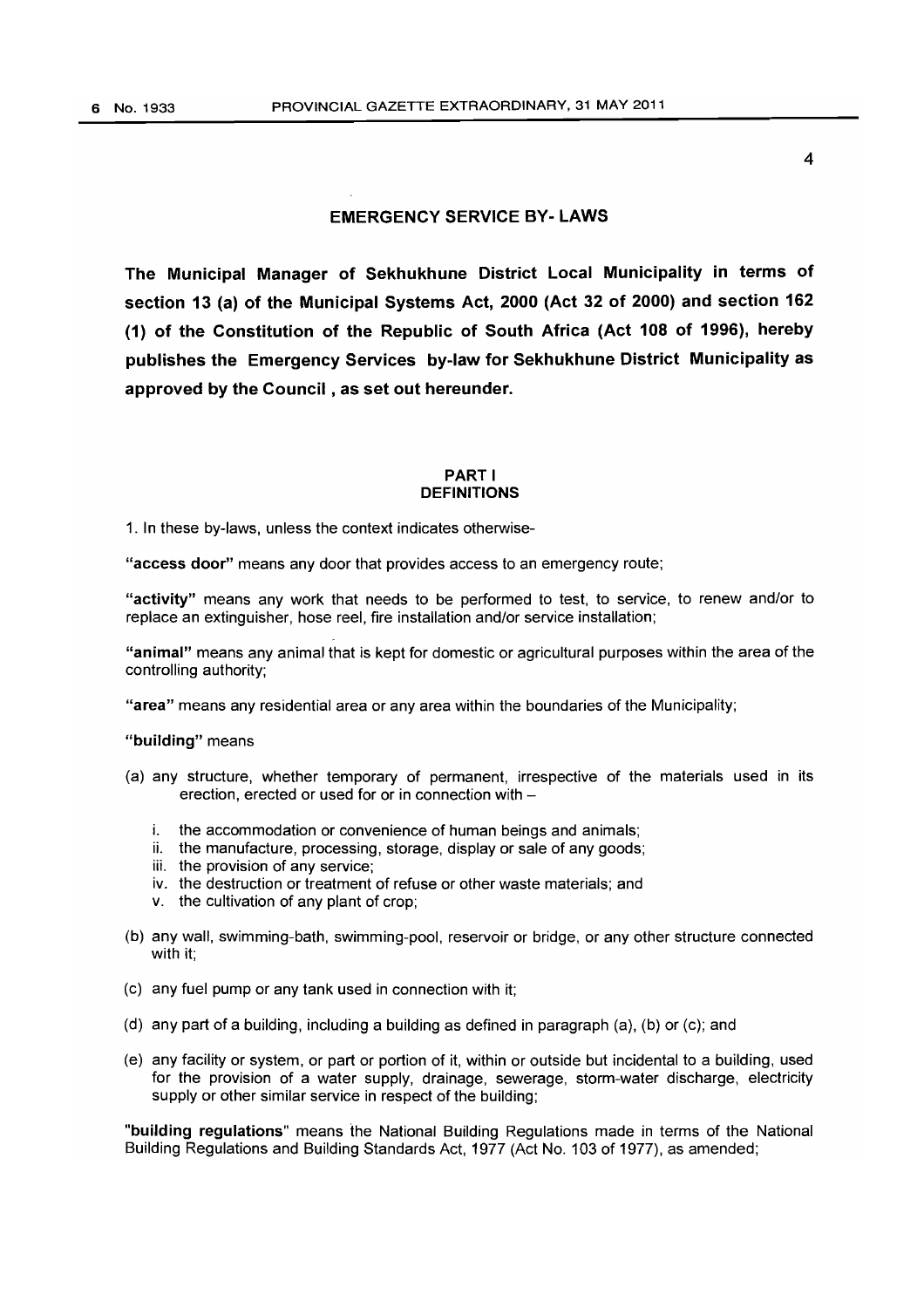"Building Control Officer" means the person appointed or deemed to be appointed as a building control officer by a local authority in terms of section 5 of the National Building Regulations and Building Standards Act, 1977 (Act 103 of 1977);

"Certificate of compliance" means a certificate contemplated in section 20 of these by-laws, which certificate has been issued by the Service in terms of fire related requirements to authorises a person to occupy designated premises (which are a public building) accordingly;

"Certificate of registration" means a certificate issued by the Service in terms of section 24 of these by-laws which authorises a person to occupy registered premises, or to use the premises for spray-painting activities or for the storage, handling or use of dangerous goods, by having complied to all fire related requirements.

"Chief Fire Officer" means the person appointed by the controlling authority in terms of section 5(1) of the Fire Brigade Services Act, 1987 (Act 99 of 1987), and includes any member who exercises any power or performs any duty delegated by the Chief Fire Officer to the member under section 19 of the Act, and also includes an Acting Chief Fire Officer appointed in terms of section 5(3) of the Act, and "Manager: Fire Services" has a corresponding meaning.

"Code of Practice" means the code of practice as defined in section 1 of the Standards Act, 1993 (Act 29 of 1993);

"Controlling authority" means the District Municipality in control of the Service as defined in the Fire Brigade Services Act, 1987;

"Control room" means a room on any premises which is specifically designed, build and equipped to coordinate and control an emergency situation in or on the premises in question;

"Council" means-

- (a) the Greater Sekhukhune District Municipality established by Provincial Notice No. 307 of 2000, dated 1 October 2000, as amended, constitution twelfth amendment act 2005, exercising its legislative and executive authority through its municipal council;
- (b) its successor in title;
- (c) a structure or person exercising a delegated power or carrying out an instruction, where any power in these by-laws has been delegated or subdelegated, or an instruction given, as contemplated in section 59 of the Local Government: Municipal Systems Act, 2000; or
- (d) a service provider fulfilling a responsibility under these by-laws, assigned to it in terms of section 81(2) of the Local Government: Municipal Systems Act 2000, or any other law, as the case may be.

"Designated premises" means any premises designated by the Service with an view to an emergency evacuation plan as contemplated in section 19 of these by-laws;

"Device" means any vehicle, mechanical or electrical implement, electrical motor, machine, instrument, apparatus or other implement of which the whole or any part is used or is capable of being used for, in or in connection with the manufacture, treatment, provision, delivery, supply, packaging, labelling, storage, conveyance, loading and unloading, handing, preparation, serving or administering of any grouped dangerous good, and includes any delivery pump, filling device, spray-painting device and mechanical hoist;

"Discharge" means the ignition or activation of any fireworks whatsoever;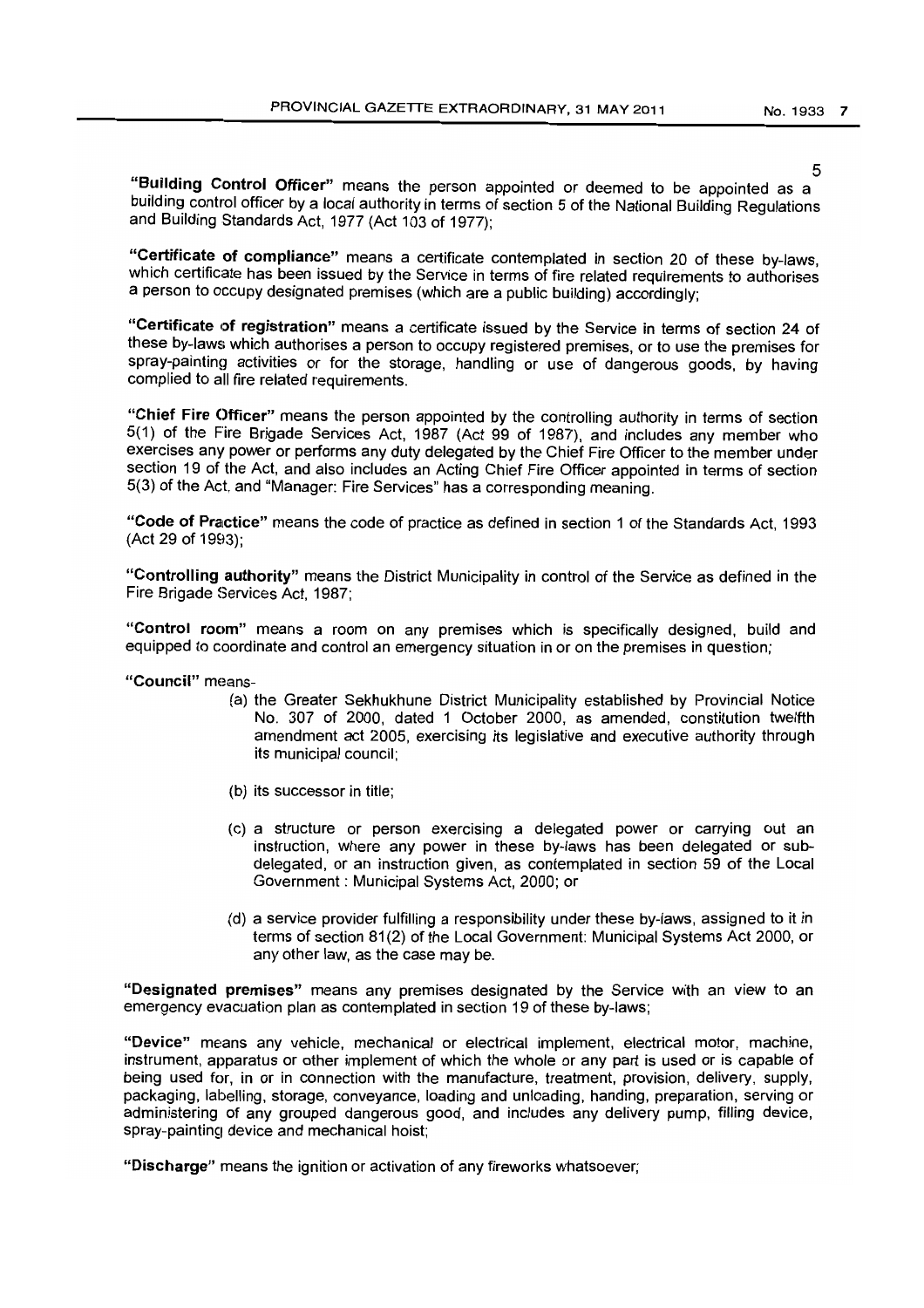"Distance to be covered" means the distance that a person would in normal circumstances have to cover to exit a room, measured from the furthers point in the room;

#### "Dump" means to abandon or discard any hazardous substance by depositing, discharging, spilling or releasing it;

"emergency" means an incident or eventuality that poses or may pose a serious threat to any person, environment or property, and "emergency situation" has a corresponding meaning;

"emergency evacuation plan" means a detailed written procedure plan as contemplated in Annexure III to these by-laws;

"emergency route" means that part of an escape route which provides the occupiers of any building with protection from the fire and which leads to an escape door;

"escape door" means any door at the end of an emergency route and includes any door providing entrance to, or exit from, a building;

"escape route" means the entire path of travel, measured from an escape door to the furthest point in any room in a building;

"explosive(s)" means -

- (a) gunpowder, nitro-glycerine, dynamite, gun cotton, blasting powders. fulminate of mercury or of other metals, coloured fires, and every other metals, coloured fires and every other substances, whether similar to those herein mentioned or not, which is used or manufactured with a view to producing an practical effect by explosion or a pyrotechnic effect;
- (b) any fuse, rocket, detonator, cartridge, and every adaptation or preparation of an explosive;
- (c) any other substance, which the President may from time to time by proclamation in the Government Gazette, declares to be an explosive;
- (d) a petrol bomb; and
- (e) any container, apparatus, instrument or article which
	- i. contains any inflammable substances and can be used or adapted so that it can be used to cause an explosion or a fire; or
	- ii. was made or can be adapted to cause, in combination with or by means of any inflammable substance, an explosion or a fire;

"extinguishing stream" means the amount of water that the Service needs to extinguish a fire;

"facility" means any storage tank, whether above ground or below ground, or any transportable or refillable container that can be used for the keeping of dangerous goods, and include the fuel tank of a motor vehicle, aircraft, vessel, ship or boat;

"feeder route" means that part of an escape route, which allows travel in two different directions to access of at least two emergency routes;

"fire area" means that area of jurisdiction of the controlling authority in which provision is made for fire protection as defined in SANS 090;

"fire-fighting equipment" means any portable fire extinguisher, mobile fire extinguisher, hose reel or fire hydrant;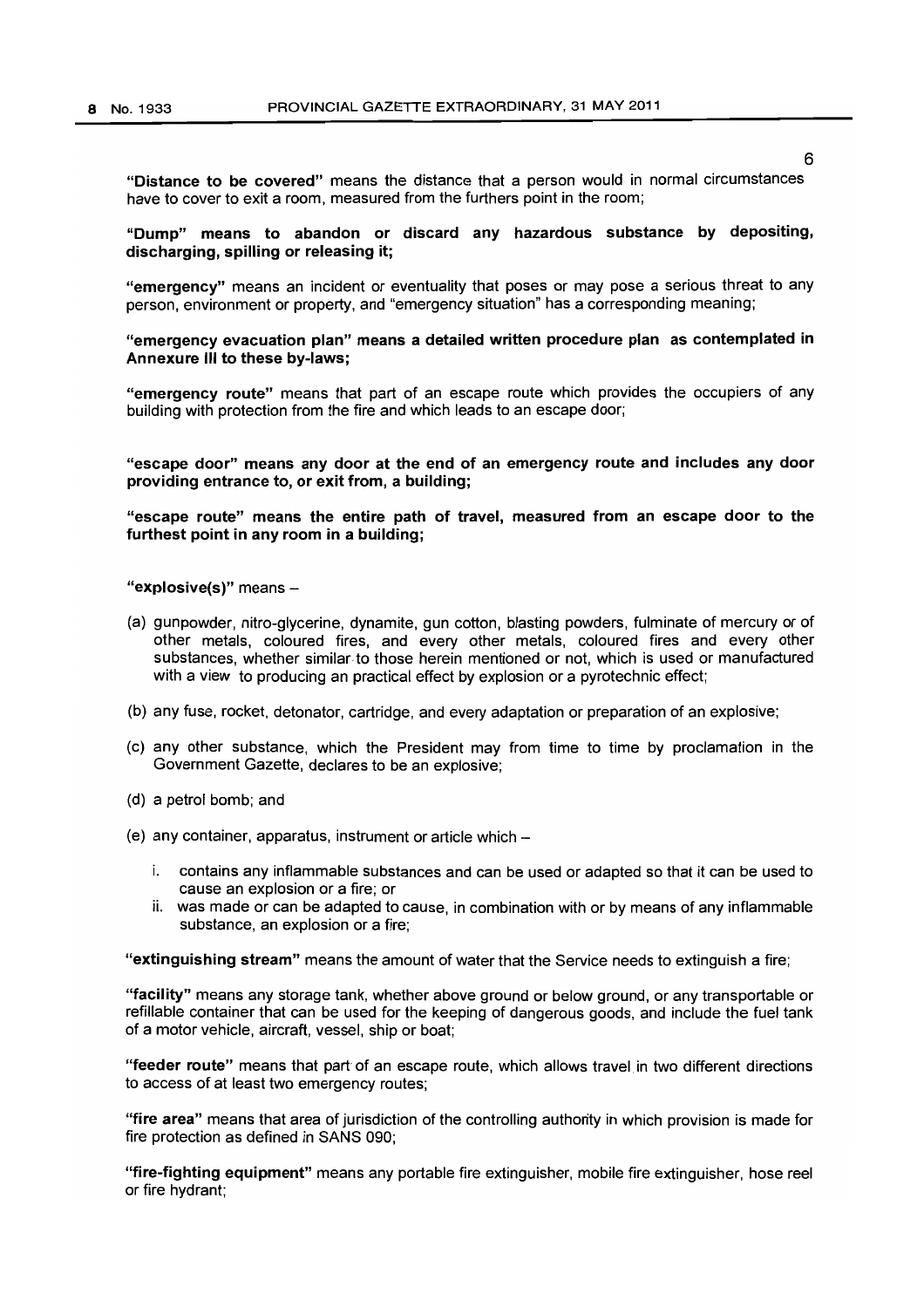"fire grading" means, with regard to materials, components and elements used in the construction and finishing of buildings, those materials, components and elements which have been tested and classified in accordance with SANS 0177, Parts 2 to 5, as amended;

"fire incident" means a fire on any premises in the area;

"fire installation" means any water installation, which conveys water solely for fire fighting;

"fire risk category" means fire area being divided into sub-areas, which fall into one of the following fire-risk categories:

- Category A: Central business districts and extensive commercial and industrial areas normally found in cities and large towns (areas where the risk to life and property are likely to be high due to fire occurrence and spread).
- Category B: Limited central business districts, smaller commercial or industrial areas normally associated with small towns and decentralised areas of cities and large towns (areas where the risk to life and property is likely to be moderate due to fire occurrence and spread)
- Category C: Residential areas of conventional construction.
- Category D: Rural risks of limited buildings and remote from urban areas.
- Category E: Special risks. Individual risks requiring a pre-determined attendance over and above the predominant risk category in an area. Includes large shopping/entertainment centres, informal settlements, harbours, hospitals, prisons, large airport buildings, high-rise buildings and petrochemical plants.

NOTE: High··rise buildings, as defined in SANS 10400, are an integral part of central business districts and would therefore be included in Category A. Buildings with major fire safety deficiencies may, however, be classed as special risks.

"fireworks" means explosives under Class 7, Division 2, shop goods only, as contemplated in Regulation 9.1 under the Explosives Act, 1956 (Act 26 of 1956);

"grouped dangerous goods" means a group of dangerous goods as contemplated in section 1 of the Dangerous goods Act, 1973 (Act 15 of 1973);

"dangerous good" means any substance, mixture of substances, product or material that has been declared to be a Group I, II, III, IV, V, VI, VII, VIII or IX dangerous good in terms of section 2(1) of the Hazardous Substances Act, 1973;

"inspector" means a member appointed as an inspector in terms of section 2(25) of the Explosive Act, 1956, to control fireworks in so far as the storage, use and sale of fireworks are concerned.

"member" means a member of the Service as contemplated in section 6 and 6A(5) of the Fire Brigade Services Act, 1987;

"Municipality" means the duly constituted Greater Sekhukhune District Municipality;

National Building Regulations" means the regulations published by Government Notice R2378 of 12 October 1990 in Government Gazette 12780, as amended;

"normative reference list" means the list of SANS specifications or codes of practice, which are contained in Annexure 5 to these by-laws;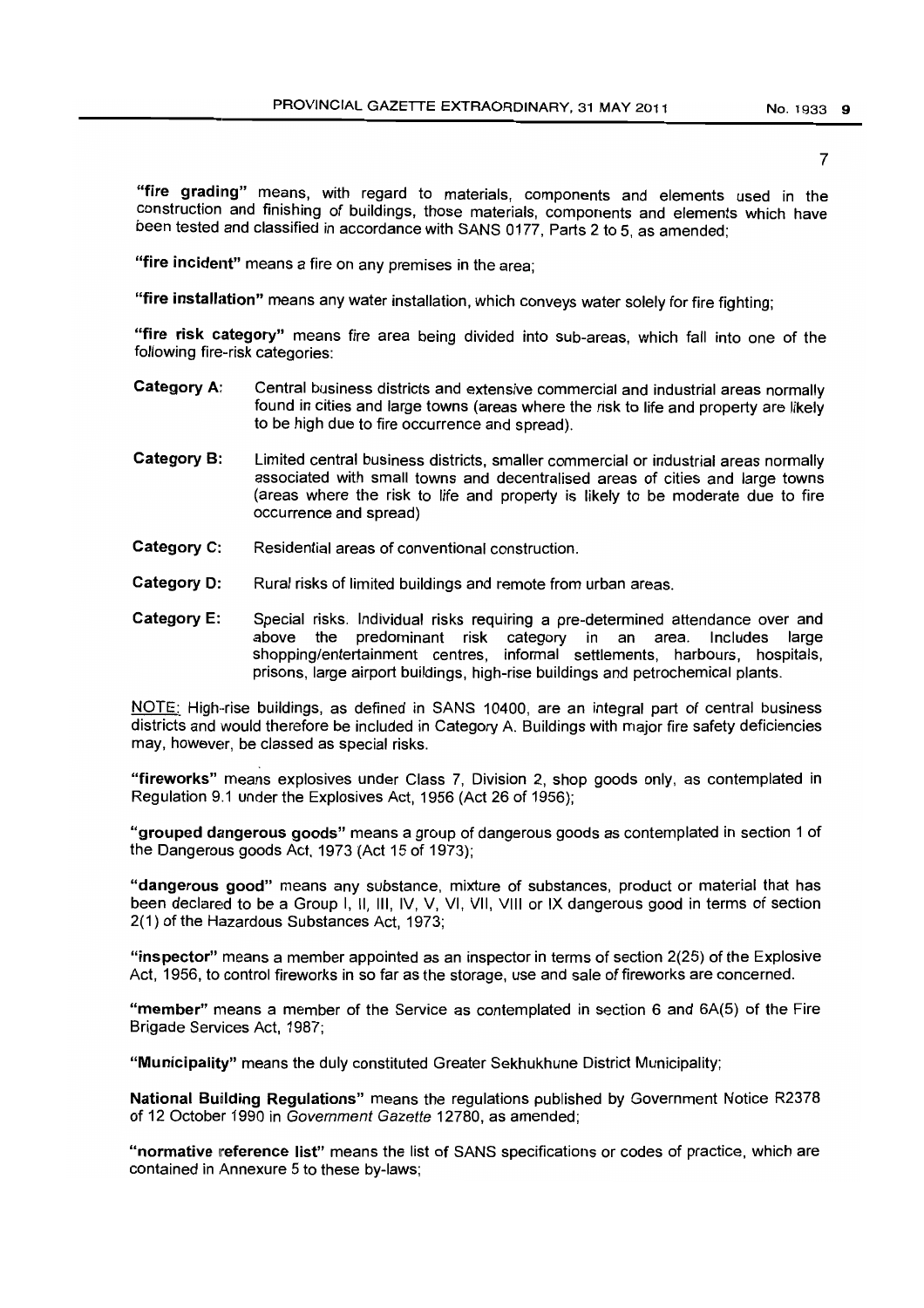"occupancy" in relation to any public building, means the assembly of people in or on any premises or the participation of people in any activity in or on any premises contemplated in the definition of "public building";

"occupier" means any person who actually occupies or has control over any premises, irrespective of the title under which he/she occupies or has control over the premises;

"owner" in relation to land or premises, means the registered owner of the land or premises, and includes any person who receives the rental or profit from the land or premises from any tenant or occupier, whether for his/her own account or as an agent for a person who is entitled to the rental or profit or who has an interest therein, and, in relation to a sectional title scheme in terms of the Sectional Titles Act, 1986, (Act 95 of 1986), for the purposes of section 18 of the Fire Brigade Services Act, 1987, the body corporate as contemplated in the Section A Title Act 1986 and in the case of a deceased or insolvent estate, the executor or the curator respectively;

"power insulating switch" means a bipolar switch that can be activated with an L-type key of which one end is fitted with a bayonet-type socket switch;

"premises" means land, a building or other construction or structure, or any part of it, and includes-

- (a) a train, boat, ship, aircraft or other vehicle, excluding, where applicable, the fuel tank of any such vehicle; and
- (b) any building or room in which explosives are stored, kept or handled for the purpose of sale: Provided that if a building is divided into more than one room, each room used for the storing, keeping or handling of explosives is considered to be separate premises;

"public building" means any building where people gather to view theatrical and operatic performances, orchestral and choral recitals, and cinematographic screenings, or to attend or participate in indoor sports activities, including any place where people dance or practise or perform any physical activity;

"public place" means a public place as defined in section 63 of the Local Government Ordinance, 1939 (Ordinance 17 of 1939);

"rational design" as defined in SANS 10400;

"registered premises" means premises in respect of which the Service has issued a certificate or permit for spray-painting activities and the storage, handling and use of dangerous goods, as well as a certificate or permit to occupy premises;

"retail dealer" means a person or concern that, for the purposes of dealing in explosives, supplies such explosives to any other person for use by that person and not for resale;

"room" means any room or other partitioning in a building;

"SABS" means the South African Bureau of Standards; "SANS" means the South African National Standards;

"service" means the Fire Service established by the controlling authority as contemplated in section 1 of the Fire Brigade Services Act, 1987;

"service installation" means any automatic extinguishing installation, fire pump connector, fire pump, emergency power and/or standby generator, fire detection system, fire locating system, fire alarm system, emergency lighting system, emergency evacuation communication system, mechanical ventilation system, pressure regulating system, smoke ventilation system, hoist and symbolic safety signs, and includes smoke and fire door assemblies;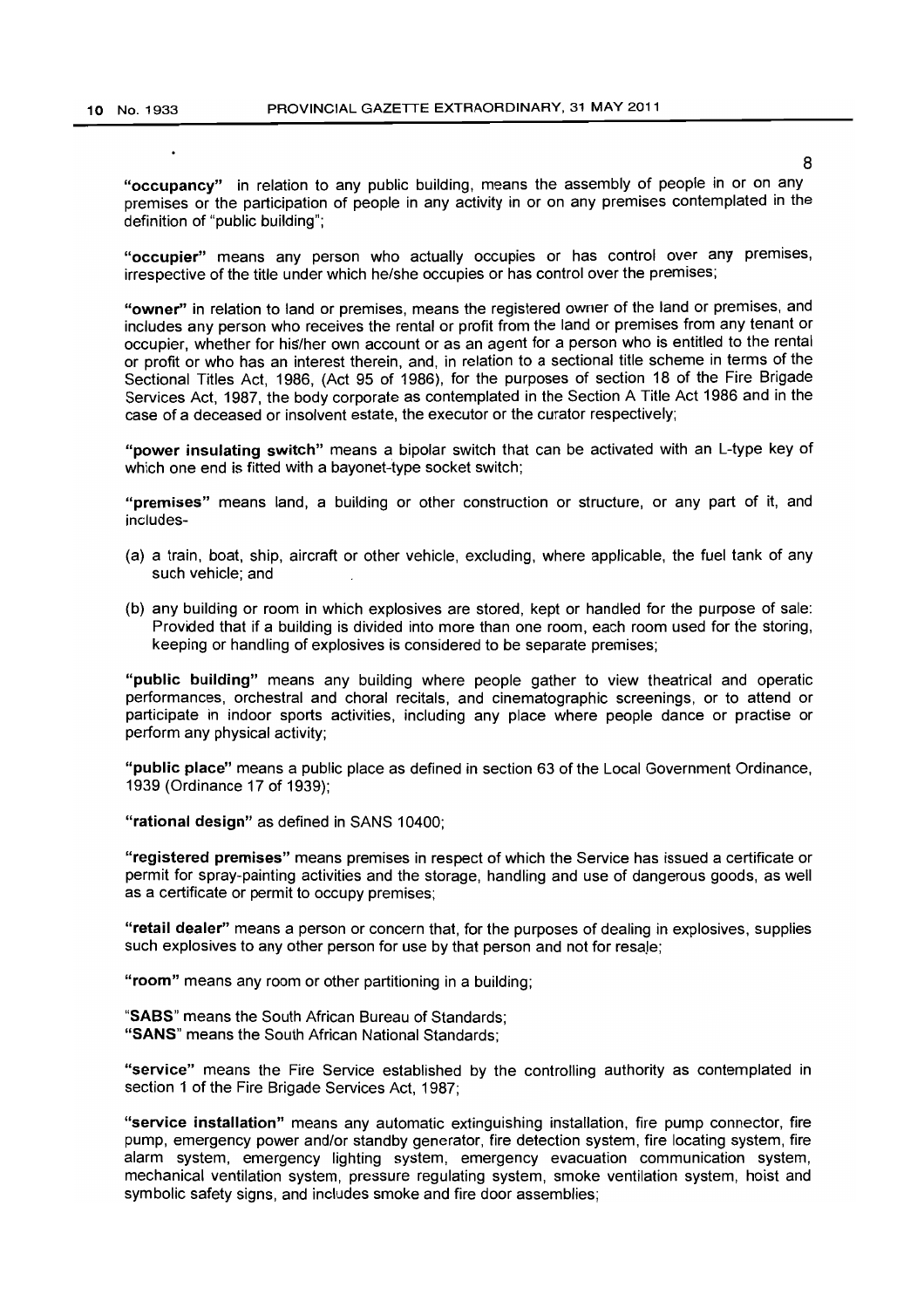"spill into" (See the definition of "dump");

"spray permit" means a permit issued by the Service in terms of section  $48(1)(a)$  of these bylaws;

"spraying room" means any room, building or structure that is designed, build, equipped or erected solely for spraying or coating vehicles, parts of vehicles, or any other objects with Group III dangerous goods and/or combinations of Group III dangerous goods, or with any other substance, to form a decorative and/or corrosion resistant layer, or for any purpose incidental thereto, and "spraying booth" and "submersion tank", as well as any related process involving electrolysis, have a corresponding meaning.

"storeroom" means a room, which is constructed, equipped and maintained as contemplated in section 46 of these by-laws;

"storey" means.that part of a building which is situated between the top of any floor and the top of the floor above it or, if there is no floor above it, that portion between such floor and the ceiling above it (any mezzanine floor, open work floor, catwalk or gallery is regarded as part of the storey in which it is situated): Provided that, in relation to a building-

- (a) the ground storey will be regarded as the storey in which there is an entrance to the building from the level of the adjoining ground or, if here is more than one such storey, they lower or lowest of these storeys;
- (b) a basement will be regarded as any part of the building, which is below the level of the ground storey;
- (c) an upper storey will be regarded as any storey of the building which is above the level of the ground storey; and
- (d) the height, expressed in storeys, will be regarded as that number of storeys which includes all storeys other than a basement.

"temporary structure" means any structure that is apparently temporary in nature.

"vehicle" includes a semi-trailer or trailer which has at least four wheels with independent axles and suspension systems and can be hitched to a truck-tractor, a tank truck or any other motor vehicle as contemplated in the National Road Traffic Act, 1996 (Act 93 of 1996), as the case may be;

"wheel blocks" means wedge-shaped blocks, manufactured from material which, when scraped against the surface of any other object or material, does not produce sparks or generate static electricity; and

"wholesale dealer" means a person or concern that, for the purposes of trade, supplies explosives to any other dealer for resale.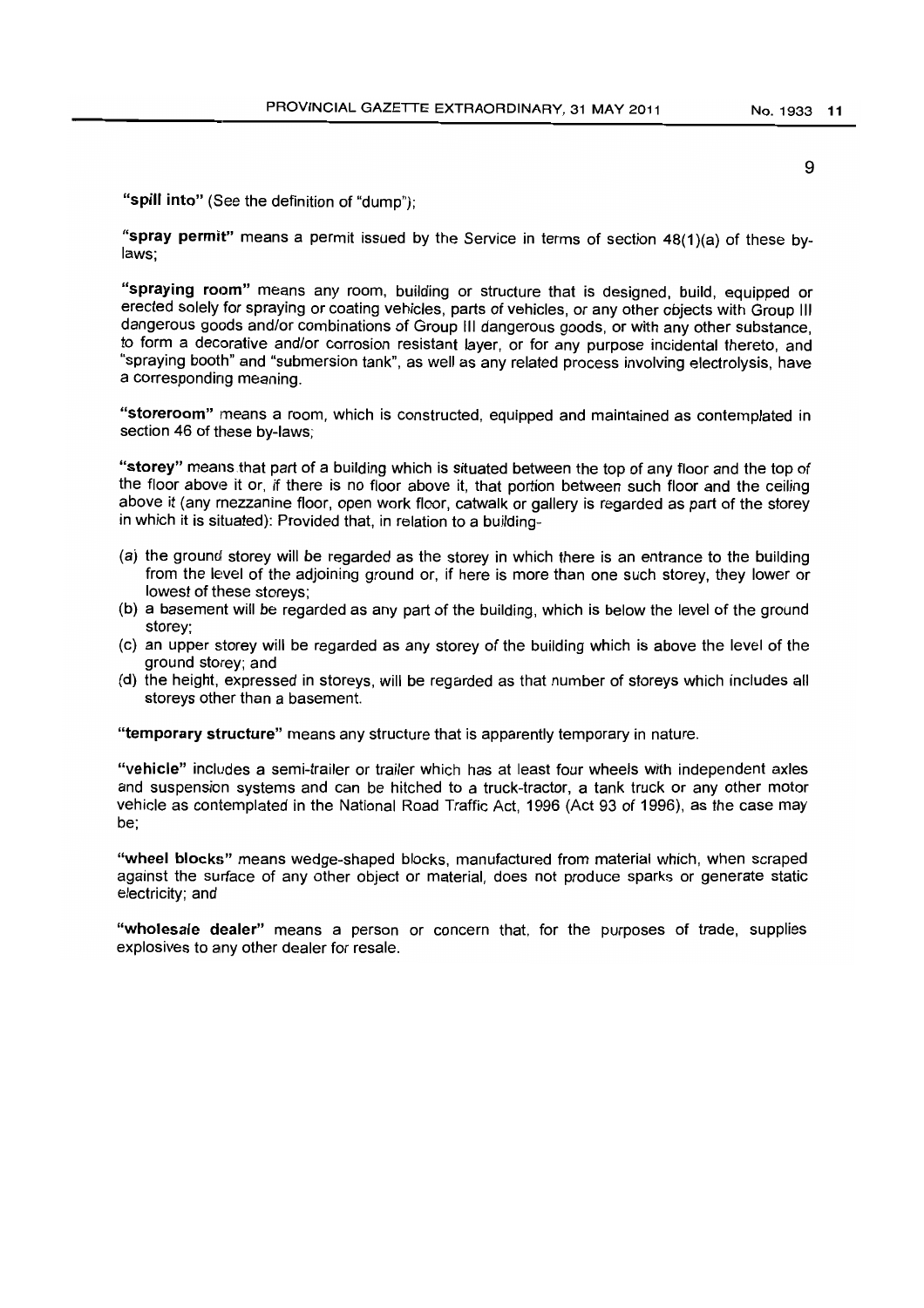- (1) These by- laws apply  $-$ 
	- (a) within the area of jurisdiction of the Council; and
	- (b) in addition to any applicable national or provincial law.

#### PART II **ADMINISTATIVE PROVISIONS**

#### 2. ORGANISATION OF THE SERVICE

- (1) The controlling authority may, subject to section 3(3) of the Fire Brigade Services Act, 1987 (amended), establish and maintain a service within its area which includes the appointment of personnel and the acquisition of vehicles, machinery, equipment, devices and accessories that may be necessary to operate the service efficiently, and the service is intended to be used for-
- (a) preventing the outbreak or spread of a fire;
	- (b) fighting or extinguishing fire;
	- (c) the protection of life or property against a fire or other threatening danger;
	- (d) the rescue of life or property from a fire or other threatening danger;
	- (e) subject to the provisions of the Health Act, 1977 (Act 63 of 1977), the provision of an ambulance service as an integral part of the Service; or
	- (f) the performance of any other function connected with any of the matters referred to in subsection  $(1)(a)$  to  $(e)$ .
	- (2) The Chief Fire Officer is in charge of the Service
	- (a) Whenever the Chief Fire Officer is for any reason unable to perform his/her duties of office, the controlling authority will appoint a member as Acting Chief Fire Officer to perform the duties and functions of the Chief Fire Officer.
	- (3) The controlling authority may, in terms of an agreement as contemplated in section 12 of the Fire Brigade Services Act, 1987, employ its Service within or outside its area of jurisdiction, or within or outside the Province of Limpopo, against payment of the tariffs determined in Annexure 1 to these by-laws, or against payment in terms of or on the conditions contained in the agreement concerned.

#### 3. DRIVING SERVICE VEHICLES

(1) Any member may, with the written authority of the Chief Fire Officer drive a Service vehicle if he/she has the applicable licence for the vehicle in question as required by the National Road Traffic Act, 1996.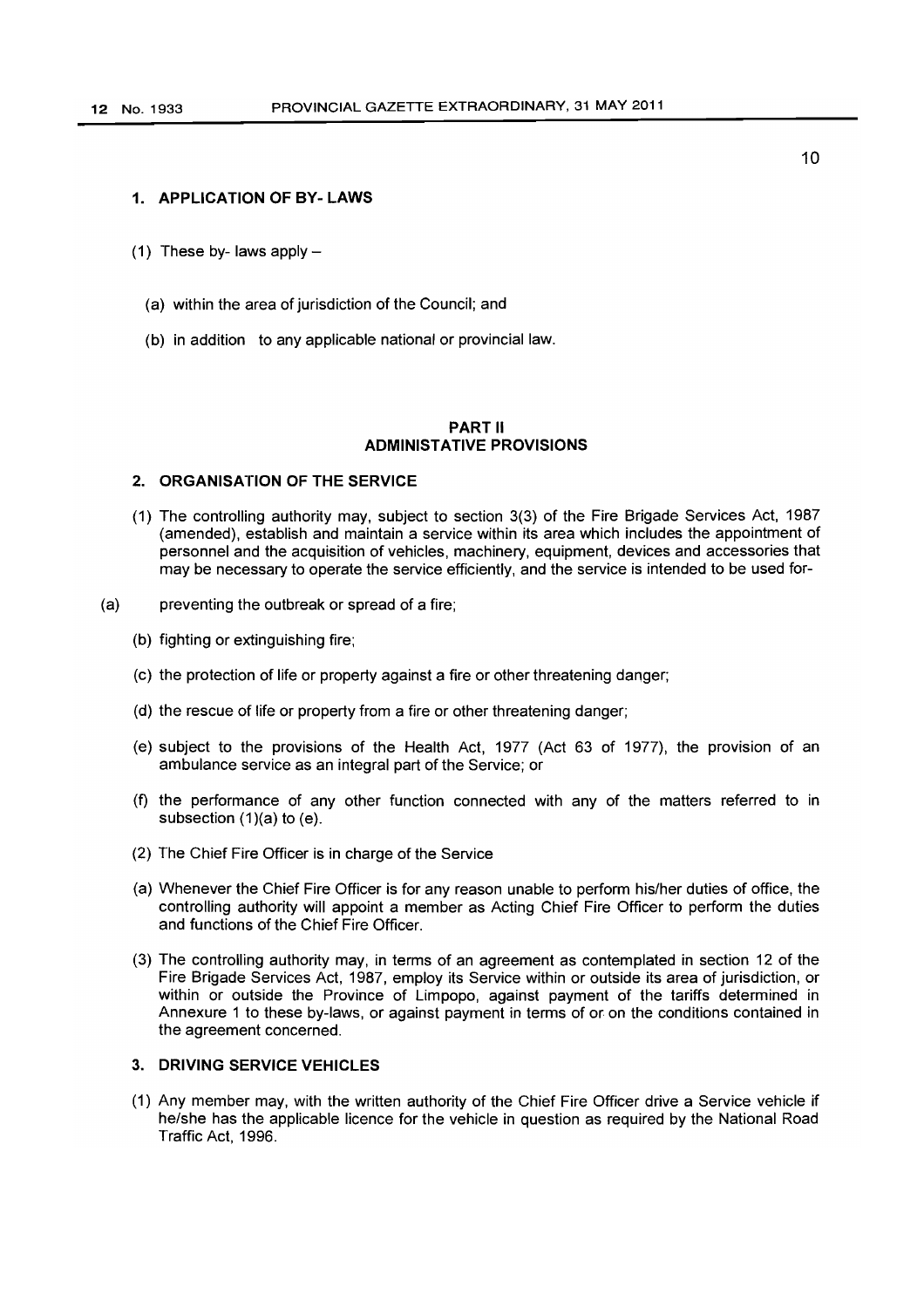- (2) A member, who is duly authorised to do so, as contemplated in subsection (1), must drive a Service vehicle in accordance with the National Road Traffic Act, 1996, and any regulations made under the Act.
- (3) Any member who fails to comply with the provisions of this section is guilty of an offence.

#### **4. PROCEDURES AND DUTIES DURING AN EMERGENCY SITUATION**

- (1) The Chief Fire Officer or a member who is in charge of an emergency situation must, in respect of every emergency situation in which he/she is in charge, ensure that-
- (a) adequate manpower and the appropriate apparatus and equipments are made available for use without delay;
- (b) the emergency situation is assessed on arrival at the premises in question and that additional equipment and/or assistance that he/she may deem necessary is sent for without delay, where applicable, as agreed upon in and subject to the agreement as referred to in section 2(3) of these by-laws, and
- (c) all pertinent information, including information about places and times and relevant particulars, is recorded during the emergency situation or as soon as possible after the emergency situation, and that the recorded information is preserved in accordance with the provisions of the National Archives of South Africa Act, 1996 (Act 43 of 1996), and any regulations made under the Act.
- (2) All persons and/or bodies, including any State department as contemplated in section 17 of the Fire Brigade Services Act, 1987, the South African Police Service and the Department of Justice, who wish to inspect any information referred to in subsection (1) (c) must send a written application to the Chief Fire Officer, accompanied by the fees prescribed in Annexure I to these by-laws, together with an appropriate substantiation as to why the information is required.
- (3) Any press release concerning emergency situations or any matter connected with an emergency situation must be in accordance with the policy guidelines determined by the controlling authority.

#### 5. **PRETENDING TO BE A MEMBER**

- (1) No person may wear any official clothing, uniform, badge or insignia of the Service which creates or may create the impression that he/she is a member.
- (2) No person may falsely pretend to be a member.
- (3) Members of the Service must at all times in the line of duty identify themselves by producing the relevant certificate of appointment and/or mark of appointment, or by furnishing proof of identity within a reasonable period.
- (4) Any person who contravenes or fails to comply with this section is guilty of an offence.

#### **6. POWERS OF MEMBERS AND DESIGNATION OFFICERS**

- (1) Every member of the Service including the Chief Fire Officer, is vested with all powers provided for in the Fire Brigade Services Act, 1987.
- (2) A designated officer as contemplated in 6(4} may-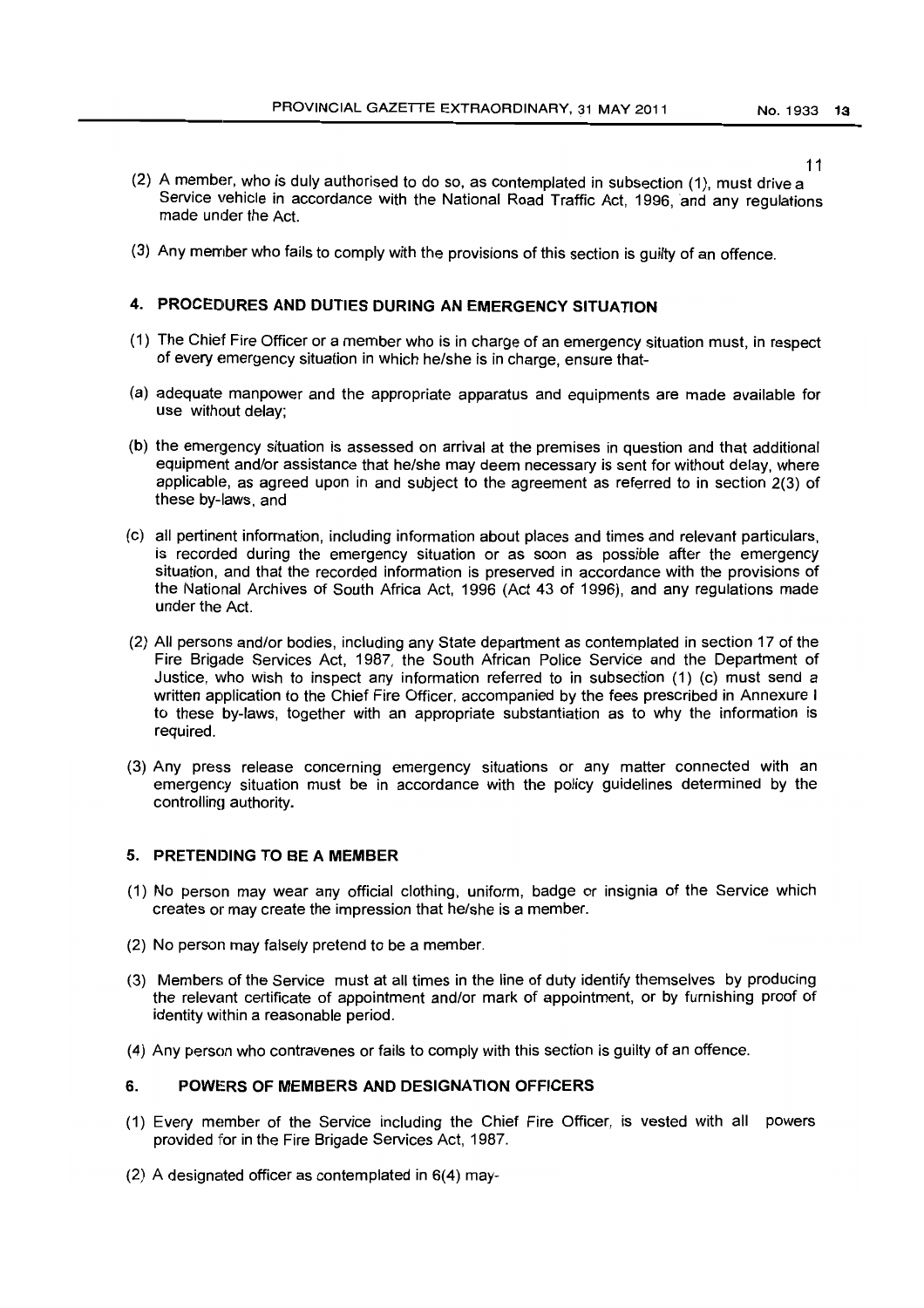in

(a) seize any certificate of compliance, certificate of registration or spraying permit provided for

these by-laws if the conditions of or endorsements in the document are not being complied with, or if the member has reasonable grounds to suspect that unauthorised changes have been made to the document;

- (b) institute the relevant prosecution in connection with subsection (2)(a) or have the prosecution instituted, as the case may be; and
- (c) seize anything on any premises that is connected with a spraying permit, certificate of registration or certificate of compliance, but must provide reasonable proof of a contravention of any condition of or endorsement in such permit or certificate and must remove the object or have the object removed to a place of safe custody: Provided that the seizure does not exempt any person from any other relevant provisions of these by-laws: Provided further that the seizure is, subject to section 20 of the Fire Brigade Services Act, 1987, made in accordance with the following conditions:
	- (i) The Chief Fire Officer or the delegated member must grant prior approval in writing for the seizure.
	- (ii) Official proof of seizure must be issued to the person from whom the object has been seized, together with a description of the object.
	- (iii) After an order issued in terms of the Fire Brigade Service Act, 1987, or these by-laws has been complied with in full or after a prosecution in terms of section 21 of the Fire Brigade Services Act, 1987, has been instituted and finalised, as the case may be, any object seized must be returned to the person from whose possession it was taken;
- (3) Any member may seal off any building or premises by temporarily closing a street, passage or place which a member deems necessary for public safety or for effectively fighting a fire or dealing with any other emergency that may give rise to a fire, explosion or other threat to life or limb, and the member may remove using maximum force reasonably necessary, any person who refuses to leave the street, passage or place after having been requested by the member to do so.
- (4) (a) Designated officers must be
	- i. suitably trained and certified as peace officers and be appointed as such in terms of Government Notice R 159 of 2 February 1979, as amended;
	- (b) All designated officers have the power-
	- i. to issue summons involving a spot fine in terms of section 56 & 57 of the Criminal Procedure Act, 1977 (Act 51 of 1977)
	- ii. to issue spot fines for certain minor offences in terms of section 341 of the Criminal Procedure Act, 1977,
	- iii. to issue a warrant of arrest in terms of section 44 of the Criminal Procedure Act, 1977,
	- iv. to ask certain persons for their names and addresses and to arrest persons without a warrant if duly authorised to do so in terms of the provisions of section 41 of the Criminal Procedure Act, 1977,
	- v. to serve summons in order to secure the attendance of the accused in a Magistrate's Court in terms of section 54 of the Criminal Procedure Act., 1977.

#### 7. **MAKING SERVICE EQUIPMENT AND MANPOWER AVAILABLE**

(1) With an approval of the Chief Fire Officer, the Service may at the request of any body or persons subject to the tariffs determined in Annexure I to these by-laws, use any **equipment**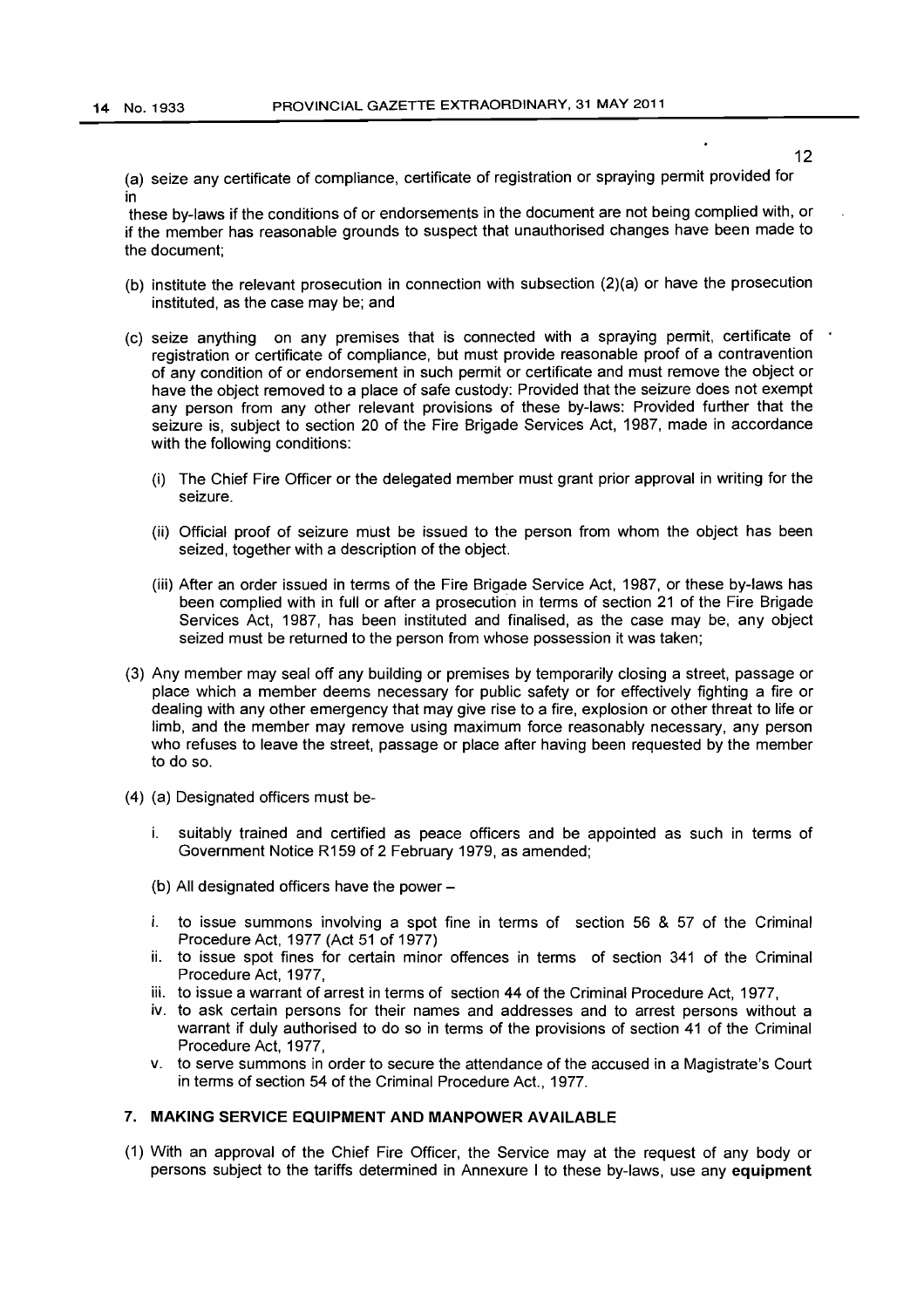and/or manpower at its disposal to provide any special service in connection with the aims of the Service.

(2) The equipment and/or manpower may be withdrawn summarily if the equipment and/or manpower are required elsewhere for or in connection with an emergency situation.

#### **PART III FIRE PROTECTION AND FIRE-FIGHTING**

#### **8. COMBUSTIBLE MATERIALS AND REFUSE**

- (1) No person may store any combustible materials of whatever nature or have them stored or permit them to be stored in such a manner and in such a position as to likely pose a fire hazard to any human being, animal, building or premises.
- (2) No person may allow grass, weeds, reeds, shrubs, trees or any like vegetation to become overgrown on premises to such an extent that it may pose a fire hazard or a probable fire hazard to any adjacent premises and/or any other person's property.
- (3) Any person who fails to comply with the provisions of this section is guilty of an offence.

#### 9. **MAKING FIRES**

- (1) No person may subject to provision of the Veld and Forest Act and Environmental Management Act, within the area make an open, uncontrollable or unattended fire or permit a fire to be made in such a place and/or is such a manner as to pose a real or potentially real threat to any human being, animal, building, premises or other property except:-
- (a) a fire in an approved, purpose-made stove, fireplace or heath, which is an integral part of a structure;
- (b) a fire for preparing food on private premises or premises set aside for that purpose; and
- (c) a device for preparing food, which device is heated by means of electricity or liquid petroleum gas and is positioned in such a way that the devise poses no threat to life or property on any premises.
- (2) No person may, without the written authority of the Service, burn any refuse, wood, straw or other combustible materials within the area, or have them burnt or permit them to be burnt within the area, unless the refuse, wood, straw or other combustible materials are burnt inside an approved purpose-made incinerator or incinerating device, subject to the provisions of subsection (1).
- (3) Any person who fails to comply with the provisions of this section is guilty of an offence.

#### 10. **FIREBREAKS**

- (1) The owner or occupier of premises in the area may not permit the premises to be or become overgrown with grass, weeds, reeds, shrubs and trees to the extent that the grass, weeds, shrubs, and trees may pose a real or potentially real fire hazard to any adjoining premises or other premises or property.
- (2) The owner or occupier of-
- (d) an erf, site or premises situated within a proclaimed township in the area must remove the fire hazard or ensure that the fire hazard is removed by  $-$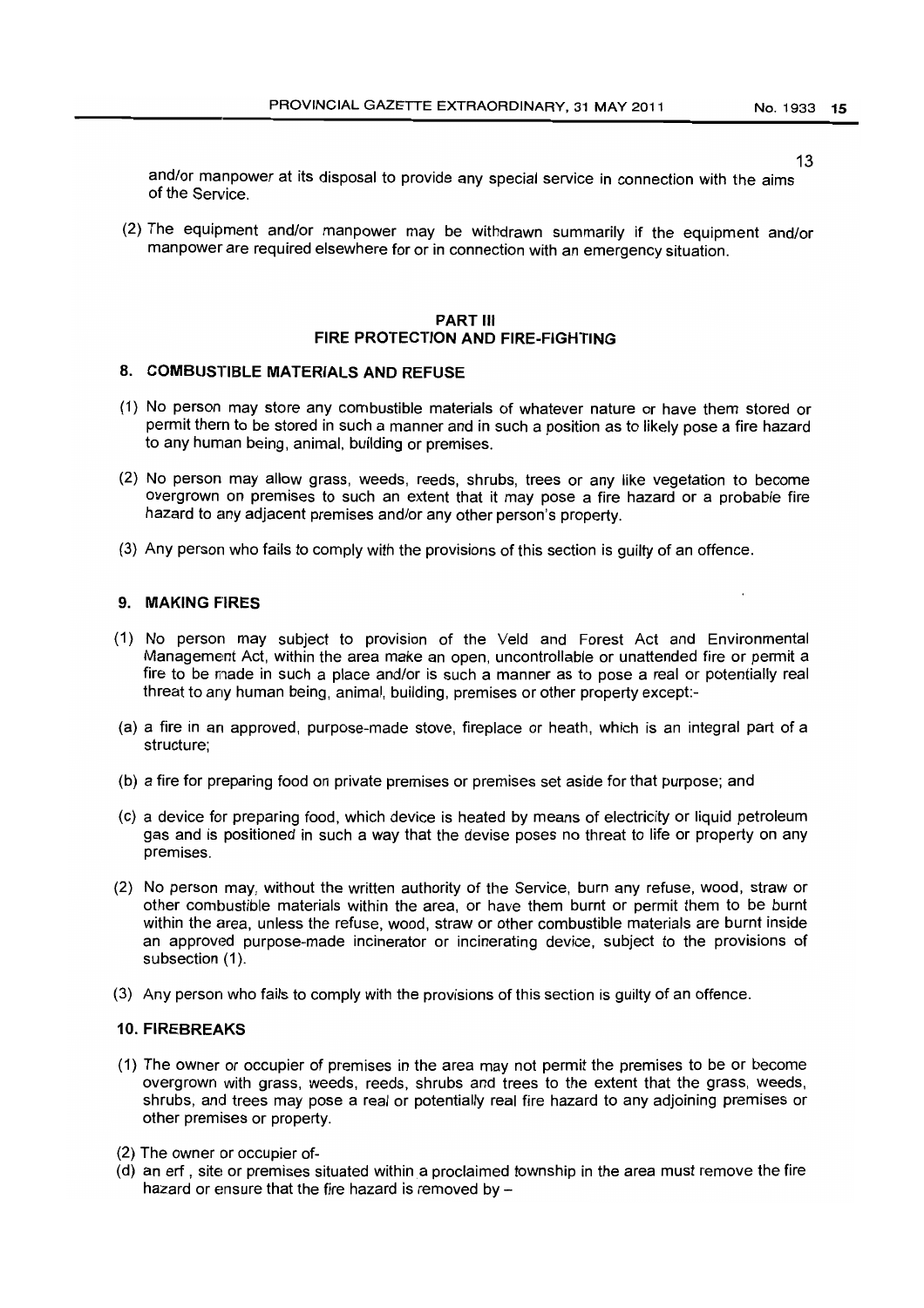- i. cutting to a maximum height of 150 mm above ground level any grass, reeds and/or weeds which may reasonably be connected with the fire hazard;
- $ii.$  cutting around any shrubs and/or trees, which may be standing in the area being cut;
- iii. pruning, chopping down or sawing off such shrubs and/or trees, as the case may be; and
- iv. removing all chopped and/or sawn off residue from the erf or premises or ensuring that the residue is removed to an approved refuse disposal site; and
- (e) an agricultural holding or farm situated in the area must reduce the potential fire hazard by physically clearing a safety fire belt, at least 5m wide (measured parallel from each boundary line which borders the premises to the inside of the premises) so that no vegetation or residue whatsoever remains on this belt, and the owner or occupier must at all times maintain the belt or ensure that the belt is maintained in such condition: Provided that where obstructions occur within the 5m belt, a 5m belt is also maintained around those obstructions.
- (3) Notwithstanding the above, the provisions of the National Veld and Forest Fire Act, 1998 (Act 101 of 1998), apply mutatis mutandis to the application of this section.
- **(4)** Any person who fails to comply with the provisions of this section is guilty of an offence.

#### 11. INSPECTION **OF PROPERTIES AND INSTRUCTIONS TO OCCUPIERS**

- $(1)$  Any officer contemplated in section  $6(4)$  of these by-laws may, in executing all powers delegated in terms of relevant and applicable legislation, enter any premises at any reasonable time to conduct inspections to determine whether there is any fire, dangerous goods or other hazard on the premises.
- (2) An officer contemplated in subsection (1) may, arising from a condition referred to in subsection (1), serve on the occupier of the premises or any other premises a written instruction and fire protection directives and requirements that are necessary to rectify the condition on or in the premises in order to reduce the fire risk and/or to protect life and property, which instruction must determine a deadline for compliance with the directives and requirements.
- (3) (a) Whenever a condition exists or is found in or on any premises, whether or not structural in nature, or anything else exists that may increase the fire risk or pose a threat to life or property, and the condition or anything else cannot be rectified immediately, or if costs need to be incurred to rectify it, the owner of the premises must, after receiving the rectification directives referred to in subsection (2), inform the Chief Fire Officer forthwith in writing about the measures which the owner intends taking to rectify the condition and must submit a programme with a deadline to the Service for approval
	- (b) The Chief Fire Officer may approve the proposed measure and deadline with or without amendments and may give instructions for compliance with the measures.
- (4) Any person who fails to comply with a written instruction referred to in this section is guilty of an offence necessary; Enforcement of provision according Act 99 of 1987 section 18 of said act can be implemented.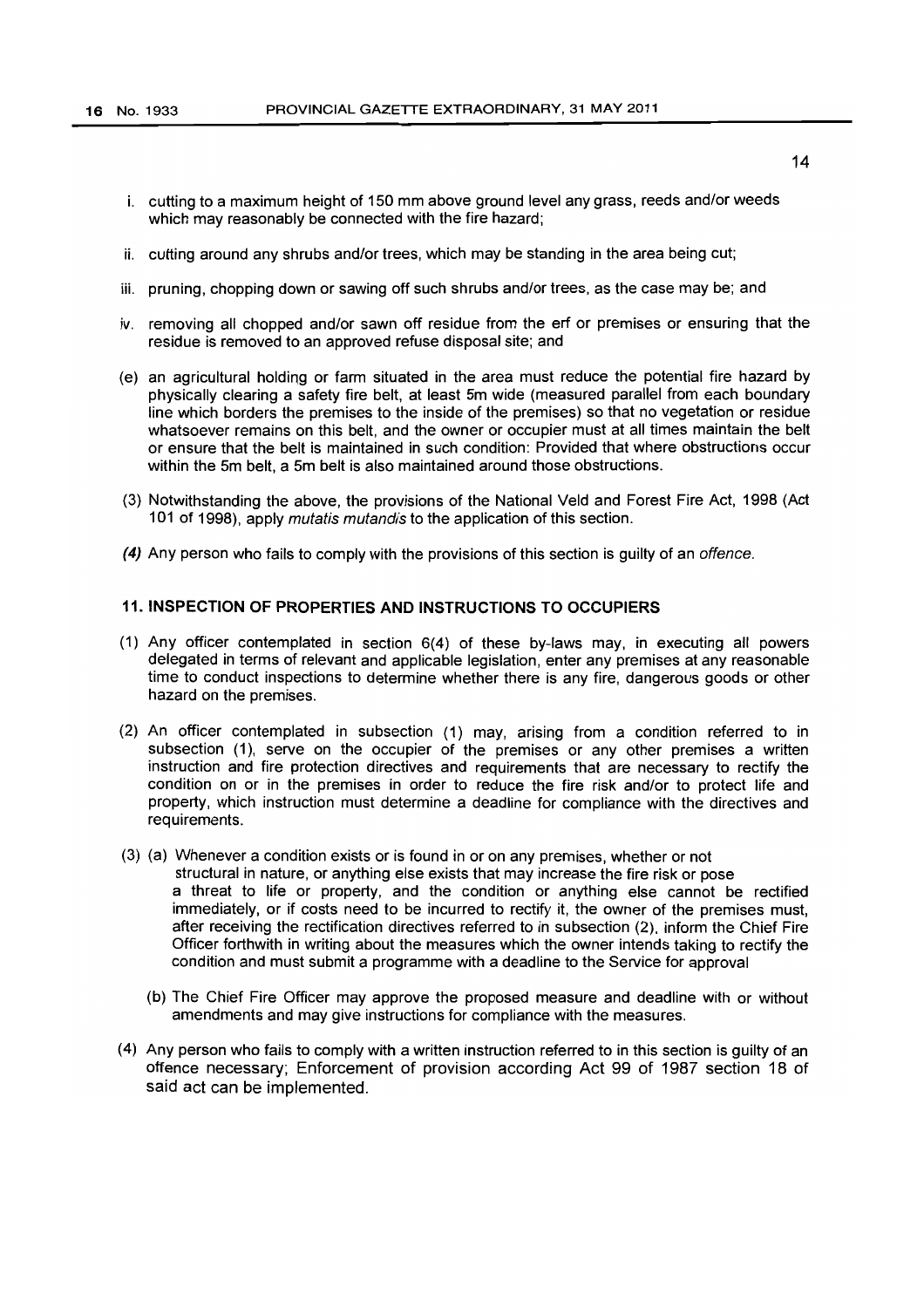#### 12. ACCESSIBILITY OF FIRE-FIGHTING EQUIPMENT MITIGATING AGENTS.

- (1) Fire-fighting equipment, mitigating agents and the appropriate service installations must be installed so as to readily accessible at all times.
- (2) Any person who, in whatever way, causes or permits fire-fighting equipment, mitigating agents and the appropriate service installations not to be readily accessible is guilty of an offence.

#### 13. FIRE PROTECTION REQUIREMENTS FOR PREMISES

- (1) In addition to any other provisions contained in these by-laws, the Building Regulations, published under Government Notice R2484 of 26 October 1990, as amended, which are contained in Code of Practice SANS 10400 and called "The Application of the National Building Regulations", and any additional building regulations published for application in the area, for the purpose of the enforcement of these by-laws in relation to fire protection requirements, applicable mutatis mutandis to premises in the area.
- $(2)$  If any superfluous water unavoidably spills into or is collected in a basement for whatever reason during fire extinguishing activities, adequate means must be provided to convey the water spilled or collected to a storm water drain.
- (3) No high- and/or low-voltage transformer room(s) in any building may be situated on any level other than the ground level: Provided that -
- (a) the access to the transformer room(s) is situated on the building; and
- (b) Provision is made for adequate access to the transformer room(s) for fire-fighting activities and/or maintenance.
- (4) Whenever an approved sprinkler system is required in accordance with the provisions of SANS 0400; SANS 10087, Part 3; and SANS 10089, Part 1, the sprinkler system must be planned, designed and installed in accordance with the guidelines of SANS 0287 for automatic sprinkler installations and in consultation with the Service.
- (5) Any person who fails to comply with the any of the provisions of subsection (2), (3) and (4) or any provisions contained in Part A, Part K, Part M, Part 0, Part T, Part V and Part W of SANS 0400, as amended, where the provisions relate to fire protection matters, is guilty of an offence and the necessary; Enforcements of provision according Act 99 of 1987 section 18 of said act can be implemented.

#### 14. ACCESS FOR FIRE-FIGHTING AND RESCUE PURPOSES

- (1) All premises in the area must be planned, designed and constructed so as to ensure that-
- (a) The requirements of the Guidelines for the provision of Engineering Services and Amenities (Red Book) shall apply and;
- (b) If a building does not front onto a street, an access road shall be provided, the dimensions and carrying capacity of which must be suitable for the fire engines used by the Service (dimensions obtained from statistics of the Service's fire engines), with specific reference to the length, width and tonnage of the fire engines: Provided that the dimensions must be equal to the largest fire engine that is likely to be used on the premises in question; and
- (c) Whenever any entrance arch spans a driveway to a group housing, cluster housing or townhouse complex or is constructed over an access to a shopping centre or office complex, the dimensions of the opening of the arch must be at least 3,5m wide and 4,2m high and there must be nothing causing an obstruction of the opening: Provided that if the dimensions of the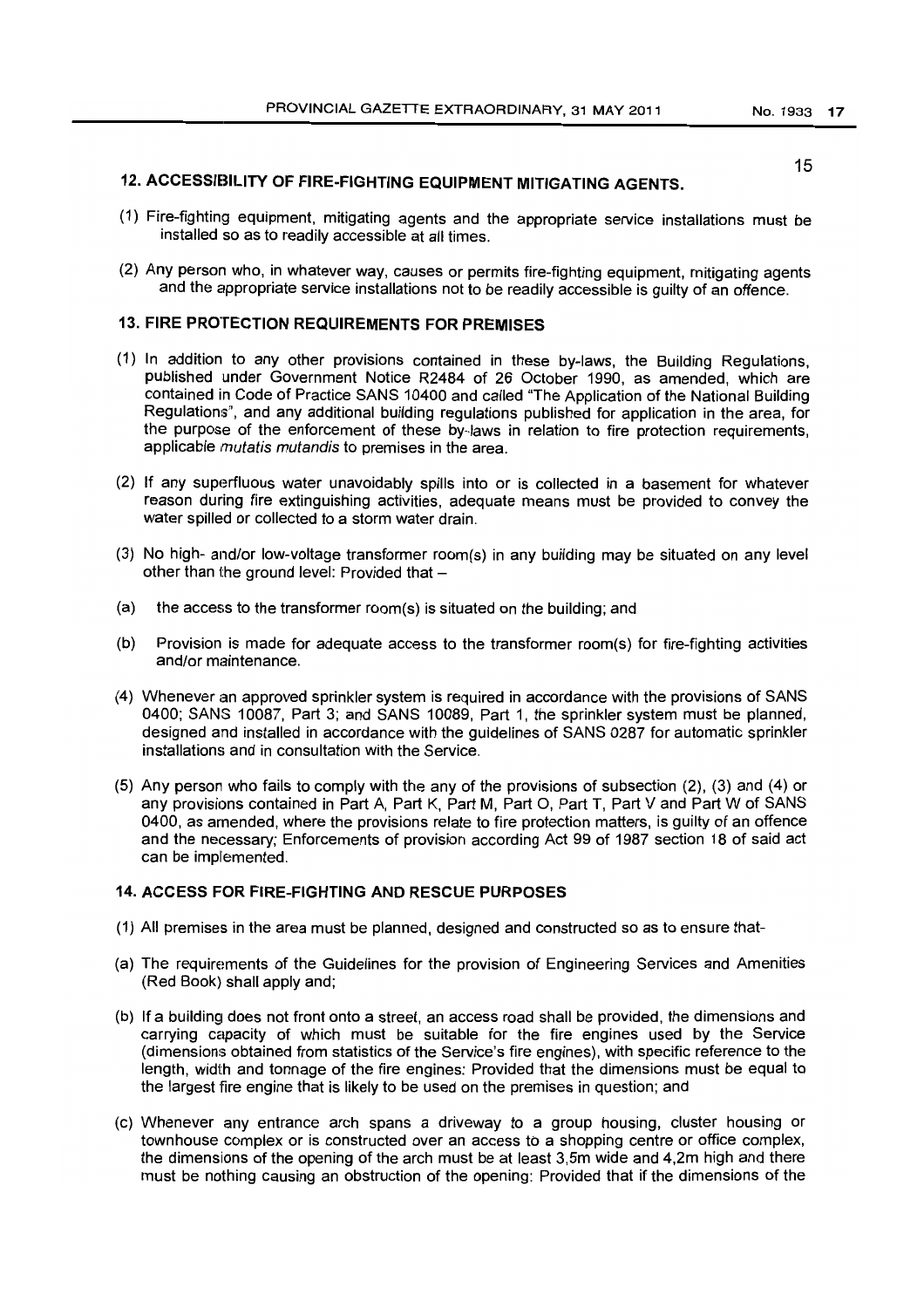entrance arch are less, another access or service gate to the premises must be provided, which access or gate is capable of being opened to 3,5m.

(2)

- (a) The appropriate street number of every built-up premise within the area must be displayed clearly on the street boundary of the premises in question. This number must be 75mm high and must be visible from the street.
- (b) The owner or occupier of any premises must maintain the street number to ensure that it is legible at all times.
- (3) Any person who fails to comply with the provisions of this section is guilty of an offence.

#### 15. UPKEEP MAINTENANCE OF FIRE-FIGHTING EQUIPMENT AND MITIGATING AGENTS

- (1) The owner of any premises must ensure that  $-$ 
	- (a) all fire-fighting equipment, mitigating agents or other appropriate service installations that have been provided or installed on or in connection with the premises are maintained in a good working condition by a competent person and/or firm approved by the SANS 101475 and registered in terms of SANS 101475;
	- (b) portable mobile fire extinguishers and hose reels are serviced and maintained in accordance with the provisions of SANS 0105 and SANS 101475;
	- (c) fire installations and any other relevant service installations are inspected and serviced in accordance with the specifications of the manufacturers of the installations; and
	- (d) Installations are inspected by a registered person at least every twelve calendar months.
- (2) Any person who checks, services, renews, replaces or works on any fixed service installation must-
	- (a) on completing the work, certify that the service installation is fully functional and
	- (b) Notify the Service immediately in writing if he/she finds that the service installation cannot, for what ever reason, be readily repaired to its functional state.
- (3) The owner or occupant responsible of any premises must keep a comprehensive service record of all fire fighting equipment and any other appropriate service installations on his/her premises and submit the record to the Service upon request by the designated officer.
- (4) Any person who fails to comply with the provisions of this section is guilty of an offence.

#### 16. EXTRACTOR FAN SYSTEMS

(1) Extractor fan systems and related ducts or similar chimney systems must be designed and installed in such a manner as to grant adequate access (that is clearly marked) for trouble-free inspection and maintenance of and repairs to the relevant mechanisms.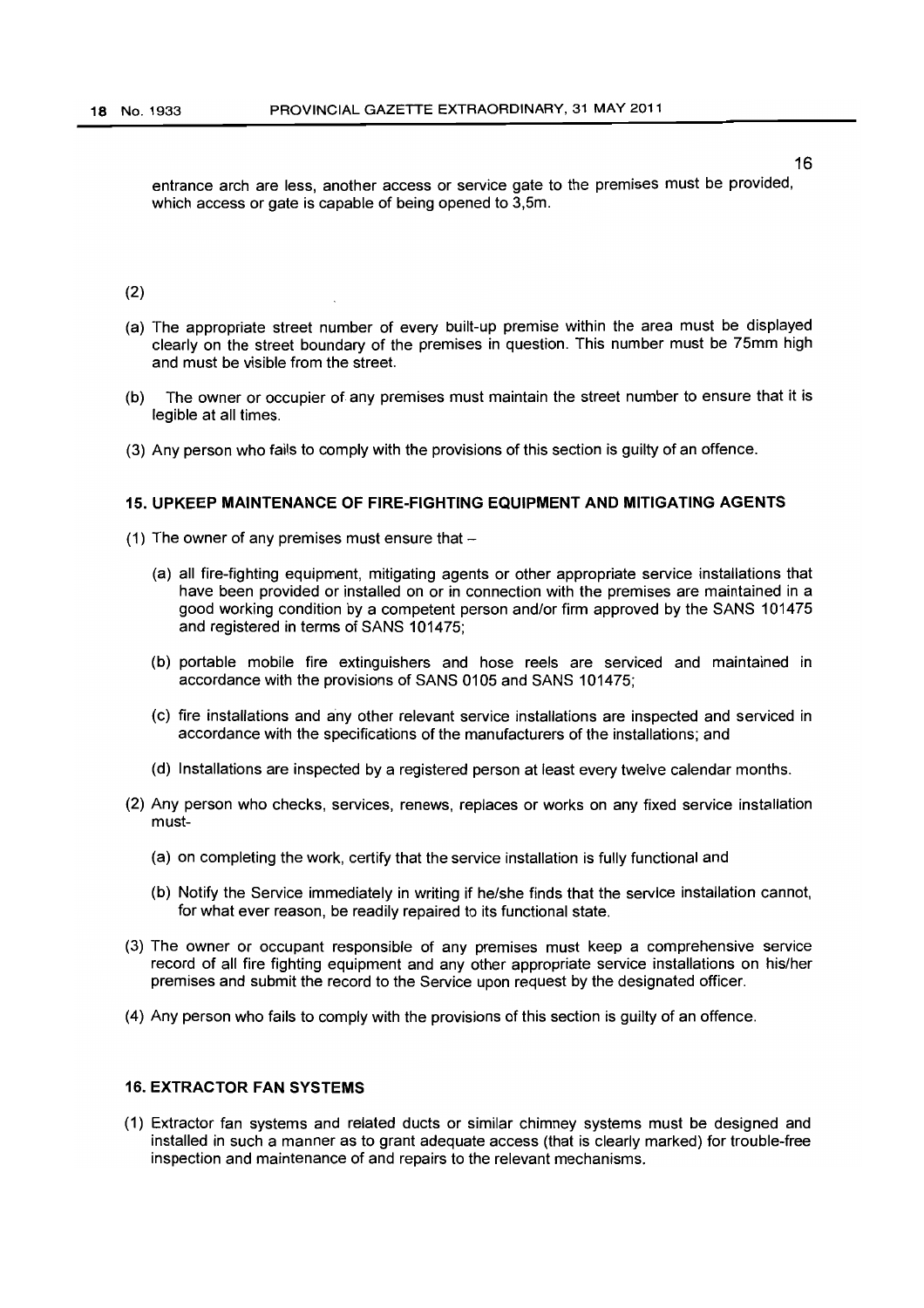- 17 (2) Every filter, damper, screen or conduit that forms an integral part of a system referred to in subsection (1) must be regularly cleaned, maintained and checked to ensure that fatty residues or any other combustible residues do not accumulate.
- (3) The conduit and outlet of any system referred to in subsection (10 must be installed so as not to pose a fire hazard or probable fire hazard to any premises or property.
- (4) Any person who fails to comply with the provisions of this section is guilty of an offence.

#### 17. **RATIONAL DESIGNS**

- (1) The construction, design and/or erection of  $-$
- (a) hangars;
- (b) helipads;
- (c) grain silos;
- (d) atriums;
- (e) air traffic control towers;
- (f) any other structure or building identified at the discretion of the Chief. Fire.Officer, .. in the area must comply with an acceptable design according T1 (2) (a) or (b), submitted to and approved by the Chief Fire Officer, which meets all the applicable requirements of Regulation T1(1) of the National Building Regulations.
- (2) Subject to the provisions of subsection (1), provision must also be made, in the case of hangars or helipads, for-
	- (a) the drainage of any liquid from the floor of the hangar or helipad and/or approach to the hangar;
	- (b) the channelling of any liquid to a drainage area, which is effectively connected to a separator well;
	- (c) the prevention of any liquid from spreading from the floor of the hangar or helipad to any rooms, adiacent buildings or to the outside of the hangar; and
	- (d) earthing devices for discharging static electricity.
- (3) Any person who fails to comply with the provisions of this section is guilty of an offence.

#### 18. **DUMPING** SITES

- (1) The design, layout and construction of any dumping site of whatever nature must be done in conjunction with the instructions and requirements of the National Department of Water and Environment (DWAE), Limpopo Economic Development Environment and Tourism (LEDET) Department of Health & Social Development, and those of the Service.
- (2) Any person who fails to comply with the provisions of this section is guilty of an offence.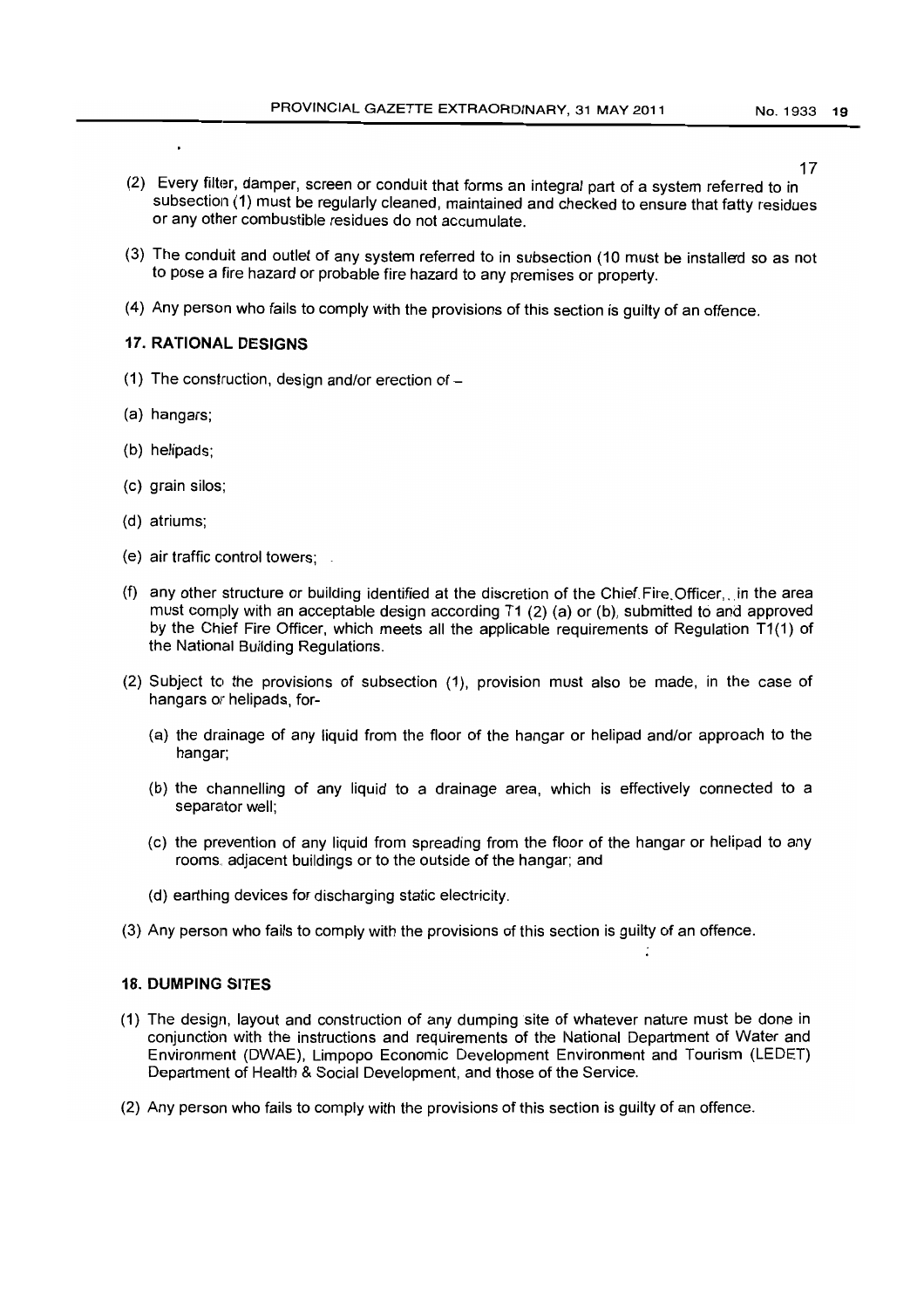#### 19. EMERGENCY EVACUATION PLANS

- (1) The owner or occupier of designated premises must
	- a. within 30 days after the premises have been designated by the Service, prepare a comprehensive emergency evacuation plan for the premises, in triplicate, and must have it ready for inspection and approval by the Service, this plan must be in accordance with the guidelines prescribed in Annexure III to these by-laws;
	- b. constitute an internal emergency committee from among the internal staff and occupiers to assist with the planning and organisation of a fire protection programme, this programme include regular, scheduled fire evacuation drills on the premises;
	- c. ensure that  $$ 
		- i. the emergency evacuation plan is revised and updated whenever the floor layout changes or whenever the Service requires revision or updating, but in any case at least every twelve months;
		- ii. updated records of revised emergency evacuation plans, fire protection programmes, evacuation drills and related documents are kept and maintained at all times; and
		- iii. the emergency evacuation plan and relevant documents are at all times available in a control room for inspection by the Service; and
	- d. Identify a predetermined place of safety outside, but in the vicinity of the designated premises, where occupiers may gather during an emergency situation for the purpose of compiling a list of survivors.
	- e. An EEP (Emergency Evacuation Plan) box, as described in Annexure IV shall be installed in a prominent position at the main entrance of the premises.

19(2) The Service may from time to time-

- a. provide directives for updating and/or amending an emergency evacuation plan;
- b. instruct the owner or occupier of designated premises in writing to implement such fire protection programmes that , in the opinion of the Chief Fire Officer, are necessary to ensure the safety of the occupiers of the designated premises; and
- c. require the owner or occupier of designated premises to furnish the Service with a certified copy of any emergency evacuation plan and/or relevant documents on such day and at such time and place as the Service may determine.
- (3) The Chief Fire Officer may by written notice designate any premises as premises requiring an emergency evacuation plan.
- (4) Any person who fails to comply with the provisions of this section is guilty of an offence.

#### 20. CERTIFICATE OF COMPLIANCE FOR ALL PUBLIC BUILDINGS

- (1) The owner of any public building, or of any temporary structure which is erected or intended for holding public gatherings, must apply in writing to the Service for the issuing of a certificate of compliance for every type of gathering or for the proceedings envisaged in the premises or structure, and must pay the fees, as determined in Annexure I to these by-laws, when submitting the application form (the design guidelines appear in Annexure II to these by-laws).
- (2) No certificate of compliance will be issued for public buildings unless the relevant provisions of these by-laws have been complied with.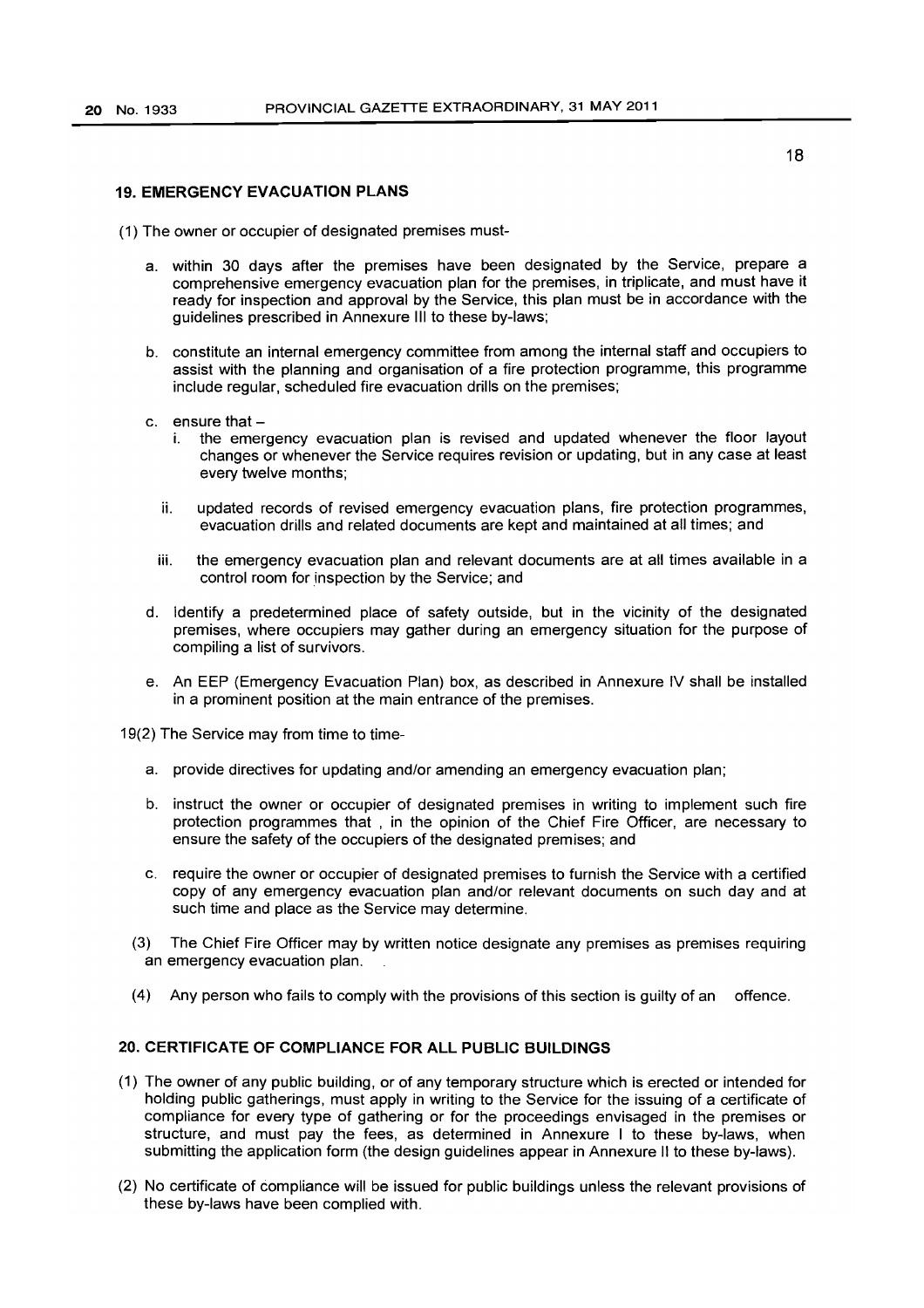- (3) A certificate of compliance issued to the owner of a public building will be endorsed with the following information, where applicable:
- a. The trade name and street address of each occupier
- b. The type of activity of each occupier.
- c. The name of the persons on the executive
- c. The permissible number of people in proportion to the usable floor area
- d. The number of emergency exits and their widths and all related equipment regarding fire protection.
- e. A cancellation clause in the event of any applicable provision of these by-laws being disregarded.
- c. An obligation on the part of the holder of the certificate to-

(i) display the certificate prominently on the premises at all times; and (ii) maintain the certificate in a legible condition at all times

- d. A date, year and serial number
- e. The date of expiry of the certificate.
- (4) Subject to the provisions of section 22 of these by-laws, a certificate of compliance is not required for a public building, which has been legally erected on commencement of these bylaws.
- {5) If the trade name of a public building changes, the holder of the certificate of compliance must ensure that the change is brought to the attention of the Service immediately and in writing.
- (6) No certificate of compliance will be issued or renewed, as the case may be, unless and until the controlling authority-
- a. is in possession of a set plans referred to in section 13 of these by-laws and approved by the Service; and
- b. has received the prescribed application form defined in Annexure II to these by-laws, which form has been completed in full and correctly.
- (7) The holder of a certificate of compliance must ensure that he/she is at all times in possession of a valid certificate of compliance.
- (8) a. Any expansion or removal of or change in anything relating to or in connection with premises for which a certificate of compliance has been issued will result ipso facto in the cancellation of the certificate of compliance, including any other authorisation granted in terms of these by-laws.
	- b. The provisions of this subsection are not applicable to any action, which results in temporary removal of something for the purpose of effecting repairs or replacements in respect of the premises.
- (9) a. The owner or the occupant must submit, on or before the first working day of the month in which the permit expires of each year, together with the prescribed fees determined in Annexure I to these by-laws, an application for the renewal of the certificate of compliance to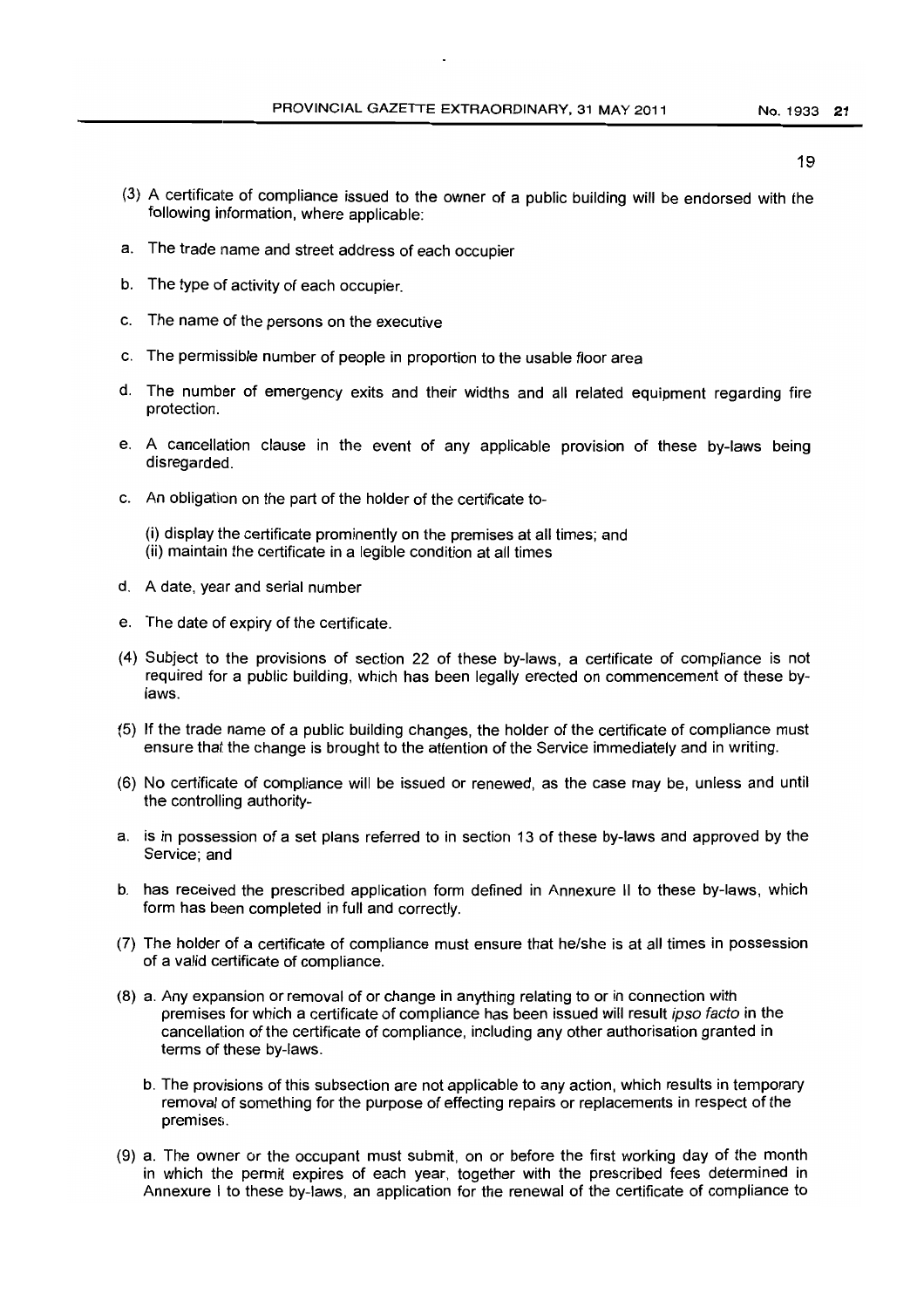the Service on the prescribed form: Provided that if the Service for some reason requires plan of the premises in question for the purposes of the renewal application, the plans must accompany the application.

b. The Service may send a reminder in respect of the renewal.

c. Where a building is utilized and accordingly classified as A-type occupancy, in terms of the National Building Regulations, the Chief Fire Officer may issue such certificate for a period of not exceeding one calendar year. All other erf, stands or premises shall be issued with validity not exceeding five years.

- (10) Where so required by the Chief Fire Officer the attendance of the Service shall be provided for.
- (11) Any person who fails to comply with the provisions of this section or who alters or attempts to alter a certificate of compliance, or knowingly allows the certificate to be altered, is guilty of an offence.

#### 21. **WATER SUPPLY** FOR FIRE-FIGHTING

- (1) In any township development, a township developer must provide as follows for water supply for fire-fighting purposes as provided for in SANS 10090 (Community Protection against Fire) as well as SANS 11200 specifications. The Red Book-Guidelines for the provision of Engineering Services and Amenities shall also be applicable.
- (2) The Service must inspect fire hydrants at the intervals as provided for in SANS 10090, and a flow and pressure test must be conducted on the stream to determine whether the stream complies with the said code of practice.
- (3) The Service must properly plot the position of all fire hydrants for operational use. In the case of township development in the fire hydrant spacing must be in accordance with SANS 10090 (Community Protection against Fire) as well as SANS 1200 specifications. The Red Book-Guidelines for the provisions of Engineering Services and Amenities shall also be applicable. All the fire hydrants must be marked in accordance with the NFPA 291 standards. The hydrant serviceability including condition, access and operation must be maintained.
- (4) If any risk area is developed or redeveloped in such a manner that risk area falls into the highrisk category, the water reticulation must be adapted accordingly without delay, by the developer. The contract of the contract of the contract of the contract of the contract of the contract of the contract of the contract of the contract of the contract of the contract of the contract of the contract of the
- (5) Any building developer who requires water supply on to the water reticulation system of the controlling authority must submit a complete set of approved fire protection plans for the premises to the Services, as contemplated in Regulation A9 of the National Building Regulations, to determine the water connection of the Service, for submission to the Water Supply Division of the controlling authority: Provided that-
- a. if the premises are protected by a sprinkler installation, the water supply requirements must be calculated and designed for each sprinkler installation in accordance with appropriate design criteria, and the size, delivery pressure and flow of the water supply requirement must be calculated in advance by the engineer responsible;
- b. if the Service requires a larger water supply for the premises to ensure that fire-fighting equipment functions in accordance with the appropriate design requirements as set out in Part W of SANS 10400, the owner of the premises must provide the required water supply; and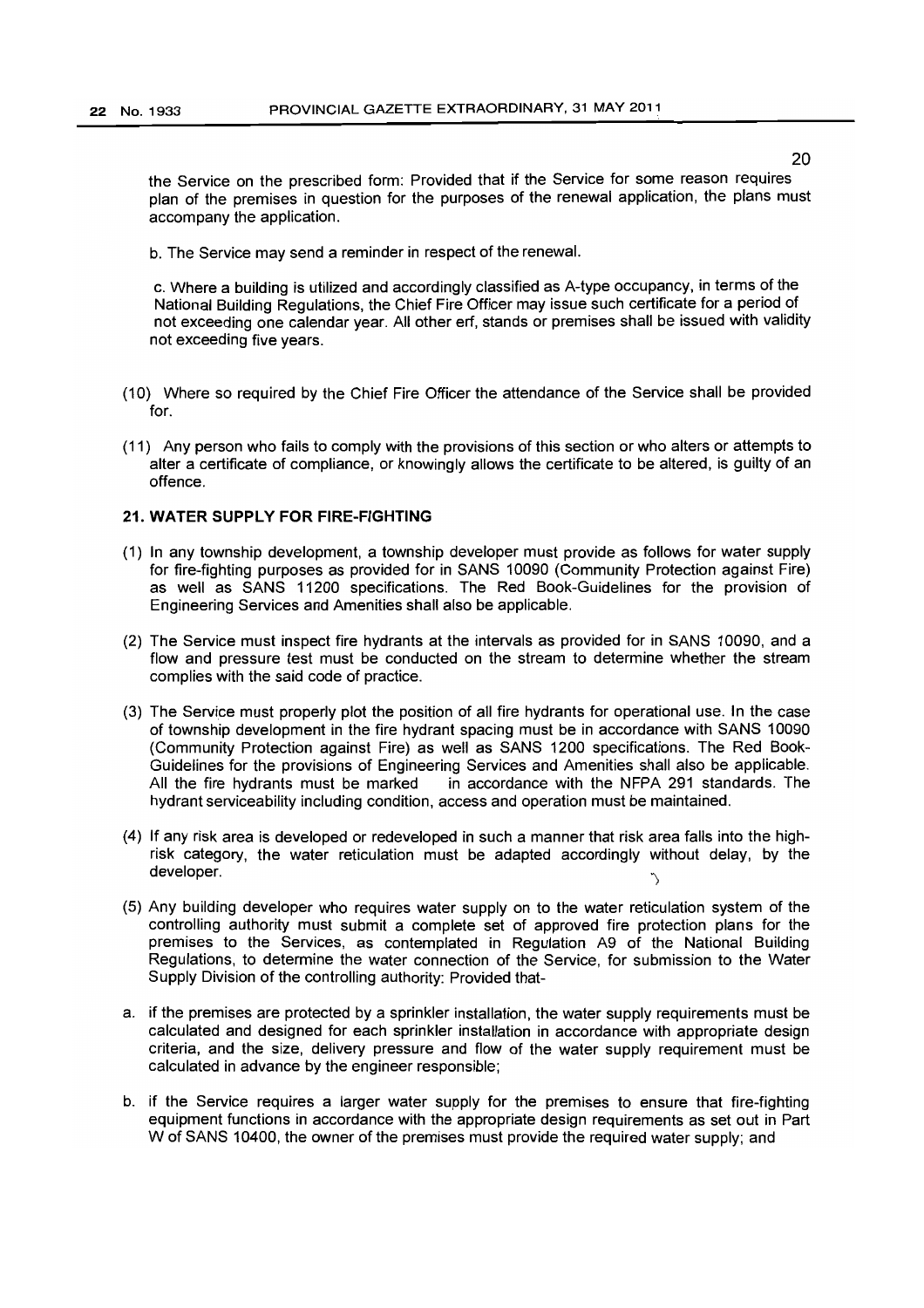- 21
- c. the size, work pressure and deliver flow of any water supply, excluding a water supply as contemplated in subsection (5)(a), must be calculated and designed according to the provisions of Part W of SANS 10400 and SANS 10252, Part 1.

#### 22. **REGISTRATION APPLICATIONS FOR EXISTING PREMISES**

- (1) If an owner rebuilds, alters, extends or changes the floor layout of an existing building that has been legally erected and used, or if ownership or control of the premises changes, no existing certificate of compliance, certificate of registration or spraying permit, as prescribed in Annexure II to these by-laws, will be renewed, unless and until all the appropriate provisions of these by-laws regarding an original application have been complied with.
- (2) No additions or alterations may be made to any existing registered premises unless and until -
- (a) the owner of the premises has submitted to the Building Control Officer and the Chief Fire Officer a plan of the existing premises and of the proposed work, as required in terms of Regulation A2 of the National Building Regulations; and
- (b) The Building Control Officer and the Chief Fire Officer have approved the plan.
- (3) Any person who fails to comply with the provisions of this section is guilty of an offence.

#### PART IV **DANGEROUS GOODS**

#### 23. **APPLICATION FOR APPROVAL OF PLANS**

- (1) Subject to the provisions of the National Building Regulations and Building Standards Act, 1977 and the provisions of the Major Hazard Installation Regulations, every owner of premises on which there is a building in respect of which a floor layout change, addition, alteration, upgrading and/or renovation is envisaged, or the owner of premises on which bulk, aboveground and underground installations and any other structures are to be erected for the use, storage of handling of dangerous goods or erected in connection with such use, storage or handling, must submit plans in triplicate to the controlling authority on the prescribed form obtainable from the office of the Building Control Officer.
- (2) The prescribed fees payable to the Service for the approval of plans are determined in Annexure I to these by-laws, but exclude the fees charged by the Building Control Officer for the approval of plans.
- (3) The Service will not accept any plan (except for a plan regarded by the Building Control Officer to be that of "minor building work") unless the official certification of submission of the Building Control Officer appears on it.
- (4) No construction work may be started on any premises unless the building contractor is in possession of the relevant plans that have been officially certified as approved by the Fire Safety Section of the Service ,for the duration of construction work on the premises the plans in question must be available for inspection by the Service.
- (5) The provisions of section 23 of the National Building Regulations and Building Standards Act, 1977, are applicable to the approval of plans as regulated in this section.
- (6) An MSDS (Material Safety Data Sheet) box, as described in Annexure IV shall be installed in a prominent place at the main entrance of the premises.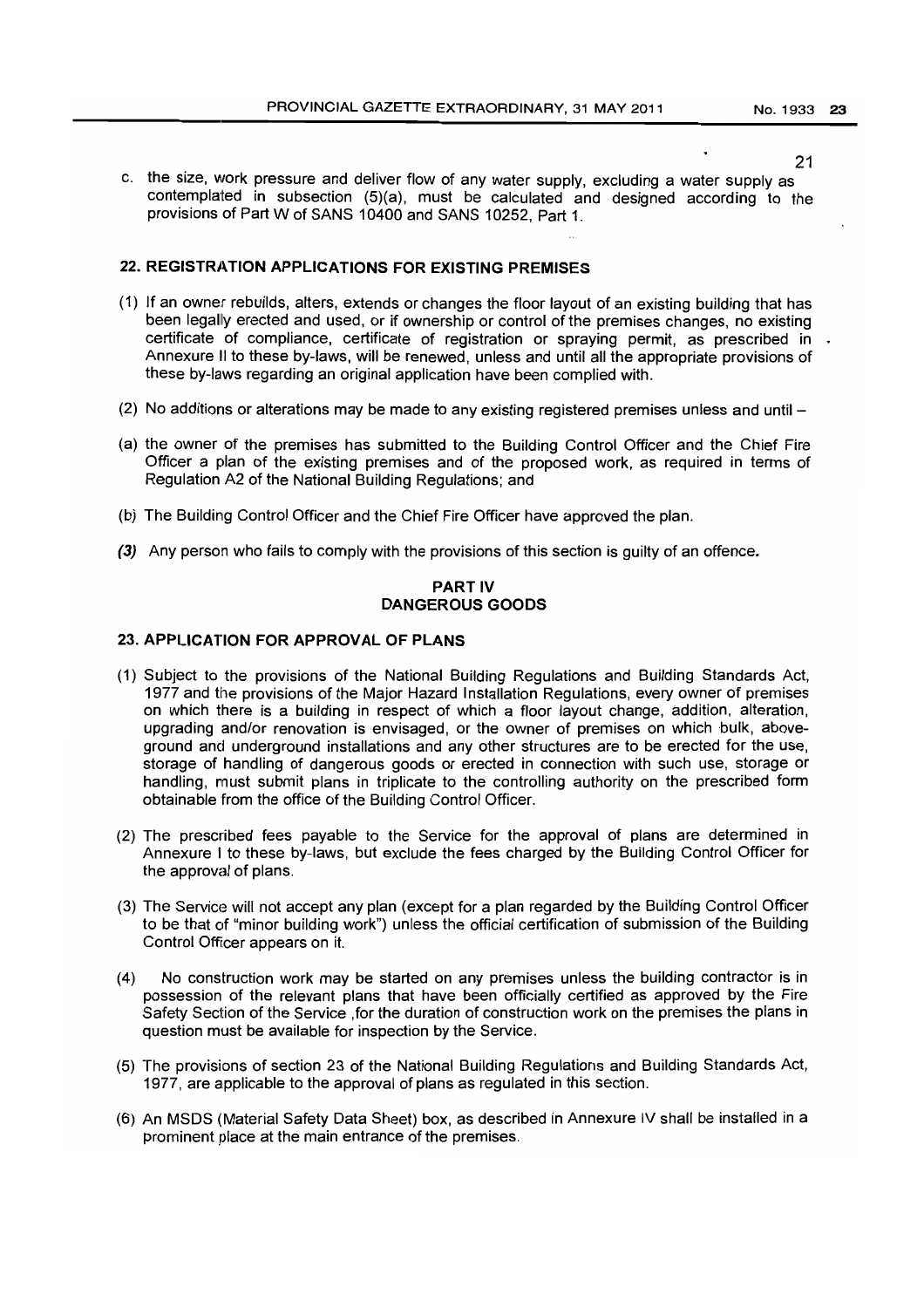(7) Any owner of premises who fails to comply with the provisions of this section or any person who on behalf of the owner is involved in any activity contemplated in this section and fails to comply with the provisions of this section is guilty of an offence.

#### 24. ISSUING OF CERTIFicATESOF REGISTRATION

(1) No person may on any premises use, handle or store quantities of dangerous goods in excess of the quantities referred to below or permit them to be used, handled or stored, unless and until the person is in possession of a certificate of registration as provided for in Annexure II to these by-laws and issued in respect of the specific quantities and appropriate devices on approved premises: Provided that if only one of the groupings referred to below is present on the premises and the applicable maximum permissible quantity is not exceeded, the provisions of this section are not applicable.

| Group I:         | <b>Explosives</b>                                              |                                                |  |
|------------------|----------------------------------------------------------------|------------------------------------------------|--|
|                  | Fireworks                                                      | No exemption                                   |  |
| Group II:        | Gases                                                          |                                                |  |
|                  | 2.1. Flammable gases                                           | Total cylinder capacity may not exceed<br>14kg |  |
|                  | 2.2. Non-flammable gases                                       | Total cylinder capacity may not exceed<br>14kg |  |
|                  | 2.3. Toxic gases                                               | No exemption                                   |  |
| Group III:       | <b>Flammable liquids</b>                                       |                                                |  |
|                  | 3.1. With flash points $> 18^{\circ}$ C                        | Total quantity may not exceed 40 $\ell$        |  |
|                  | 3.2. With flash points > 18°C<br>but $< 23^{\circ}$ C          | Total quantity may not exceed 40 $\ell$        |  |
|                  | 3.3. With flash points > 23°C<br>but < $61^{\circ}$ C          | Total quantity may not exceed 2008             |  |
|                  | 3.4. With flash points $> 61^{\circ}$<br>but < $100^{\circ}$ C | Total quantity may not exceed 2008             |  |
| <b>Group IV:</b> | <b>Flammable solids</b>                                        |                                                |  |
|                  | 4.1. Flammable solids                                          | Total quantity may not exceed 250kg            |  |
|                  | 4.2. Pyrophoric substances                                     | No exemption                                   |  |
|                  | 4.3. Water-reactive<br>substances                              | No exemption                                   |  |
| Group V:         | Oxidising agents and organic peroxides                         |                                                |  |
|                  | 5.1. Oxidising agents                                          | Total quantity may not exceed 200kg            |  |
|                  | 5.2. Group I organic peroxides                                 | No exemption                                   |  |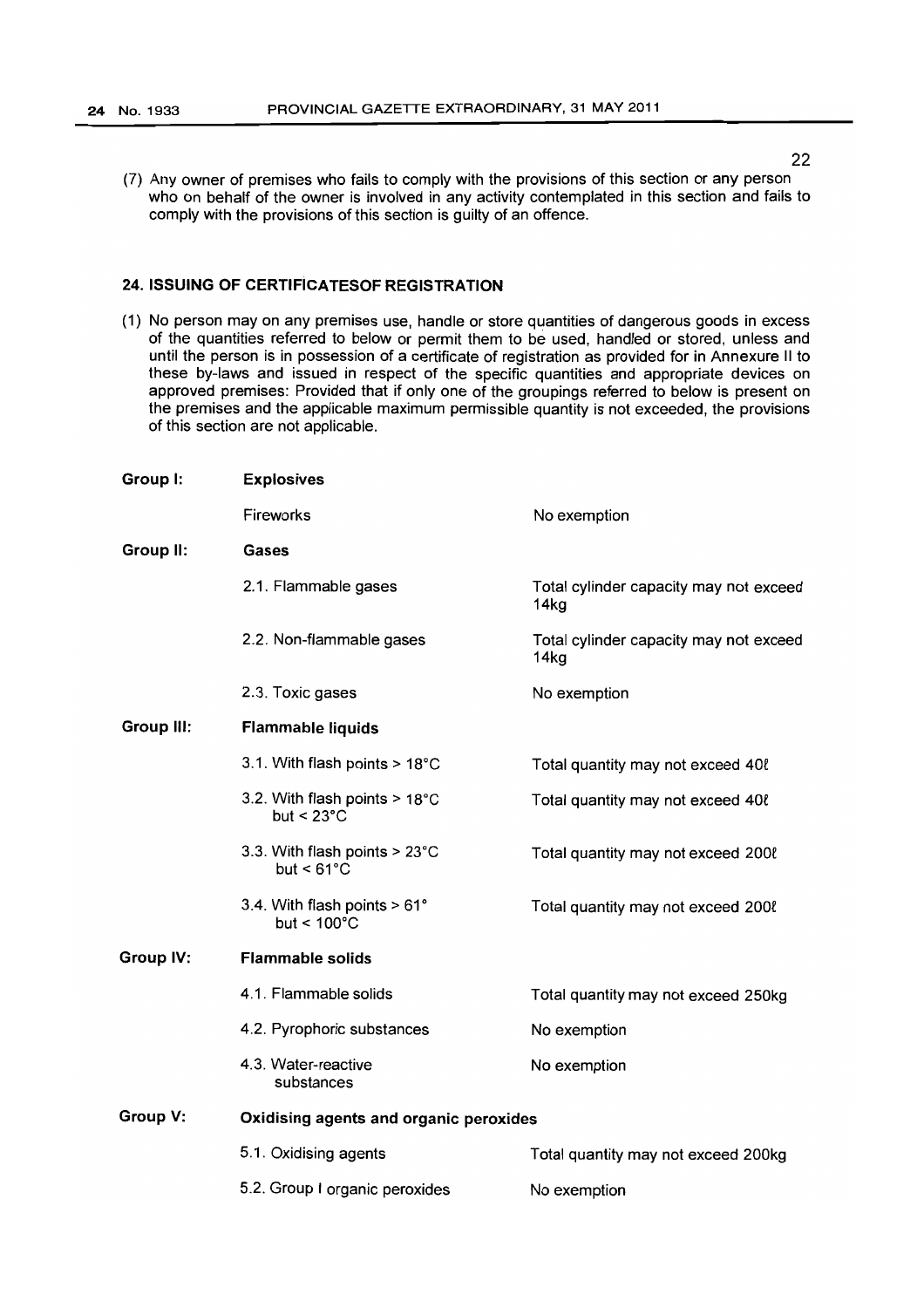PROVINCIAL GAZETTE EXTRAORDINARY, 31 MAY 2011 No. 1933 25

|                    |                                                                                                                                                                                                                                                                             |                                      | 23 |
|--------------------|-----------------------------------------------------------------------------------------------------------------------------------------------------------------------------------------------------------------------------------------------------------------------------|--------------------------------------|----|
|                    | in packets                                                                                                                                                                                                                                                                  |                                      |    |
|                    | 5.3. Group II organic peroxides<br>in packets                                                                                                                                                                                                                               | Total quantity may not exceed 200kg  |    |
| <b>Group VI:</b>   | <b>Toxic/infective substances</b>                                                                                                                                                                                                                                           |                                      |    |
|                    | 6.1. Group I toxic substances in<br>packets                                                                                                                                                                                                                                 | Total quantity may not exceed 5kg    |    |
|                    | 6.2. Group II toxic substances<br>in packets                                                                                                                                                                                                                                | Total quantity may not exceed 50kg   |    |
|                    | 6.3. Group III toxic substances<br>in packets                                                                                                                                                                                                                               | Total quantity may not exceed 500kg  |    |
|                    | 6.4. Infective substances                                                                                                                                                                                                                                                   | No exemption                         |    |
| <b>Group VII:</b>  | <b>Radioactive materials</b>                                                                                                                                                                                                                                                | No exemption                         |    |
| <b>Group VIII:</b> | <b>Corrosive/caustic substances</b>                                                                                                                                                                                                                                         |                                      |    |
|                    | 8.1. Group I acids in packets                                                                                                                                                                                                                                               | Total quantity may not exceed 50kg   |    |
|                    | 8.2. Group II acids in packets                                                                                                                                                                                                                                              | Total quantity may not exceed 200kg  |    |
|                    | 8.3. Group III acids in packets                                                                                                                                                                                                                                             | Total quantity may not exceed 1000kg |    |
|                    | 8.4. Group I alkaline substances<br>in packets                                                                                                                                                                                                                              | Total quantity may not exceed 50kg   |    |
|                    | 8.5. Group II alkaline substances<br>in packets                                                                                                                                                                                                                             | Total quantity may not exceed 200kg  |    |
|                    | 8.6. Group III alkaline substances<br>in packets                                                                                                                                                                                                                            | Total quantity may not exceed 1000kg |    |
| Group IX:          | <b>Miscellaneous substances</b>                                                                                                                                                                                                                                             |                                      |    |
|                    | 9.1. Liquids                                                                                                                                                                                                                                                                | Total quantity may not exceed 2100   |    |
|                    | 9.2. Solids                                                                                                                                                                                                                                                                 | Total quantity may not exceed 210kg  |    |
|                    | (2) No person may, on any unregistered premises, store, use or handle any of the dangerous<br>goods referred to in subsection (1), or have them stored, used or handled, or permit them to be<br>stored, used or handled in such place or in such manner as to ensure that- |                                      |    |

- a. no dangerous goods or fumes of the substances come into contact or are likely to come into contact with any fire, flame, naked light or other source of ignition that may cause the dangerous good or fumes to catch fire; and
- b. the escape of human beings or animals is not hindered or obstructed in the event of a fire or an emergency situation.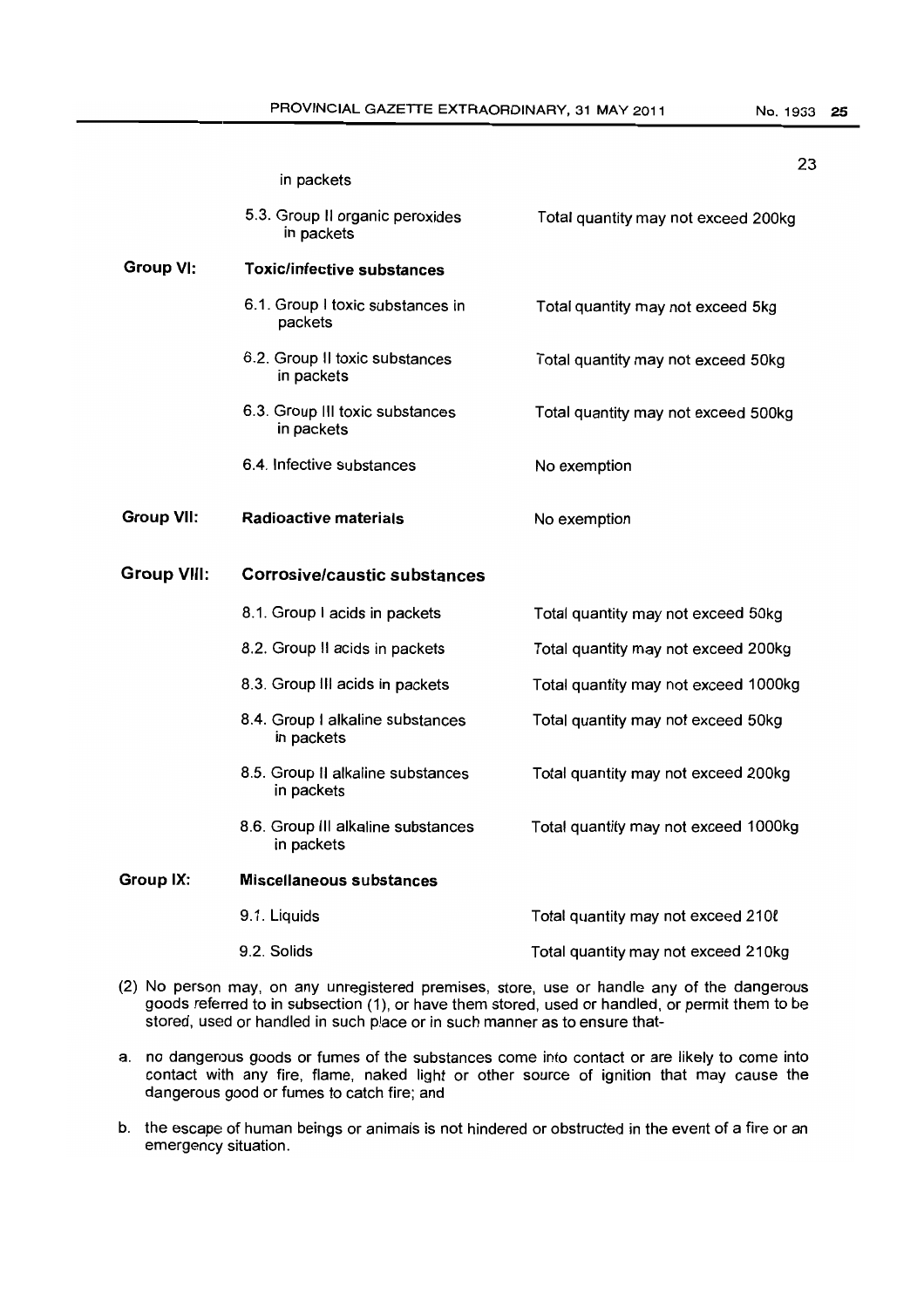- (3) No person may, on any unregistered premises, use or handle dangerous goods, or have them used or handled or permit them to be used or handled on the premises, except in a suitable place out of doors ensure that any fumes can escape freely, or in a properly and naturally ventilated room to ensure that any fumes or gas does not collect in the room but is effectively disposed of.
- (4) No certificate of registration will be issued in the respect of premises for the use, handling or storage of dangerous goods, unless all the applicable provisions of these by-laws have been complied with and a written application for registration, on the prescribed form, as described in Annexure II to these by-laws, has been submitted to the Service, together with the fees prescribed in Annexure I to these by-laws.
- (5) When a certificate of registration is issued,·the certificate must be endorsed with the following conditions, namely that the certificate-
- a. must at all times be displayed in a weatherproof container in a conspicuous place on the premises designated by a member of the Service.
- b. Must be maintained in a legible condition at all times.
- c. Must reflect the groups and the quantities of dangerous goods for which the premises have been registered.
- d. Must reflect the number of above-ground and/or underground storage tanks or storage facilities, and the capacity of each such storage tank or storage facility;
- e. Must reflect the number of storerooms and the total capacity of each storeroom;
- f. Must reflect the number of gas installations. the type of gas installation and the total volume and/or delivery capacity of each installation;
- g. Must specify the number of storage facilities for other dangerous goods and reflect the volumes intended for each facility;
- h. Must reflect a serial number;
- i. Must indicate whether the issue of such certificate is permanent or temporary;
- J. Must reflect the period of validity and the expiry date of the certificate: Provided that the period of validity will be only twelve calendar months, calculated from the date of issue, and written application for renewal of the certificate reaches the Service at least one calendar month prior to the expiry date;
- K. Is not transferable from premises to premises;
- I. Must, subject to the provisions of section 22 of these by-laws, be transferable from owner to owner and/or from control to control on the same premises: Provided that
	- i. application for such transfer is made to the service on the prescribed form; and
	- ii. if the trade name of the premises changes, the holder of the spraying permit and/or certificate of registration must ensure that the change is immediately brought to the attention of the Service.
- m. will not be issued unless the Service is in possession of a set approved plans as required by section 23 of these by-laws; and
- n. will not be issued or renewed unless the prescribed application form has been completed in full and has been submitted.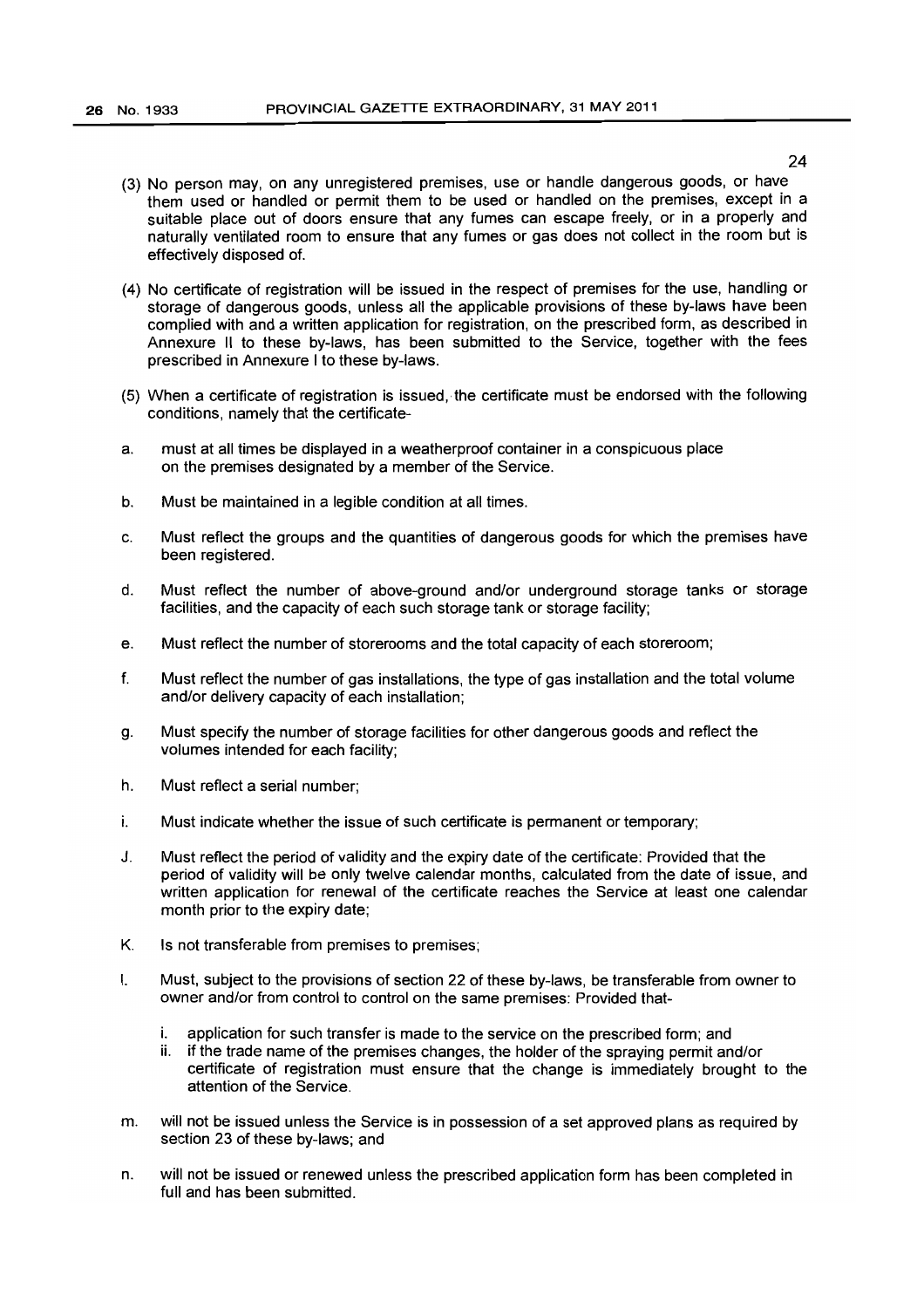$\sim$ 

(6) a. Any person who has a legal certificate of registration in his/her possession may apply in writing on the prescribed form to have the total quantity of dangerous goods, flammable liquids and number of underground tanks, storerooms, gas installations and other storage areas amended, according to need, and the form must be accompanied by the prescribed fee.

- b. The Service will approve an application only if the proposed amendments comply with the provisions of these by-laws.
- c. If the application is approved, the applicant must submit his/her certificate of registration to the Service for amendment.
- (7) The Service may send a holder of a certificate of registration a reminder for renewal of registration. A holder of a certificate who has not received a reminder is not indemnified from possible prosecution.
- (8) The holder of a certificate of registration must ensure that he/she is at all times in possession of a valid certificate of registration.

(9) Any person who fails to comply with the provisions of this section or who alters a certificate of registration or who attempts to alter the certificate or permits the certificate to be altered is guilty of an offence.

#### 25. SUPPLY OF DANGEROUS GOODS

(1) No person may -

- a. supply more dangerous goods than the quantities referred to in section 24(1) of these bylaws to any unregistered premises, or have them supplied or permit them to be supplied.
- b. deliver or supply more dangerous goods than the quantity specified in the applicable certificate of registration or dangerous goods of a group other than that specified in such certificate of registration to any premises or person, or have them delivered or supplied or permit them to be delivered or supplied.
- (2) No person may handle any container containing a dangerous good in a manner that will damage or may damage that container, or permit the container to be damaged.
- (3) Any person who fails to comply with the provisions of this section is guilty of an offence.

#### 26. EXEMPTIONS

- (1) Notwithstanding anything to the contrary in these by-Iaws-
- a. flammable liquids are not deemed to be stored, handled or transported whenever the liquids are, for normal use, in the fuel tank of a motor vehicle;
- b. flammable liquids are not deemed to be stored, handled or transported if the liquids are in the fuel tank of a stationery engine: Provided that the volume of the fuel tank does not exceed 1 100 $\ell$  and the fuel tank is surrounded by a liquid-proof retaining wall.

Provided further that the fuel tank must be capable of containing the maximum proposed quantity of liquid, plus 10% of the volume of the tank.

(3) Any person who fails to comply with the provisions of this section is guilty of an offence.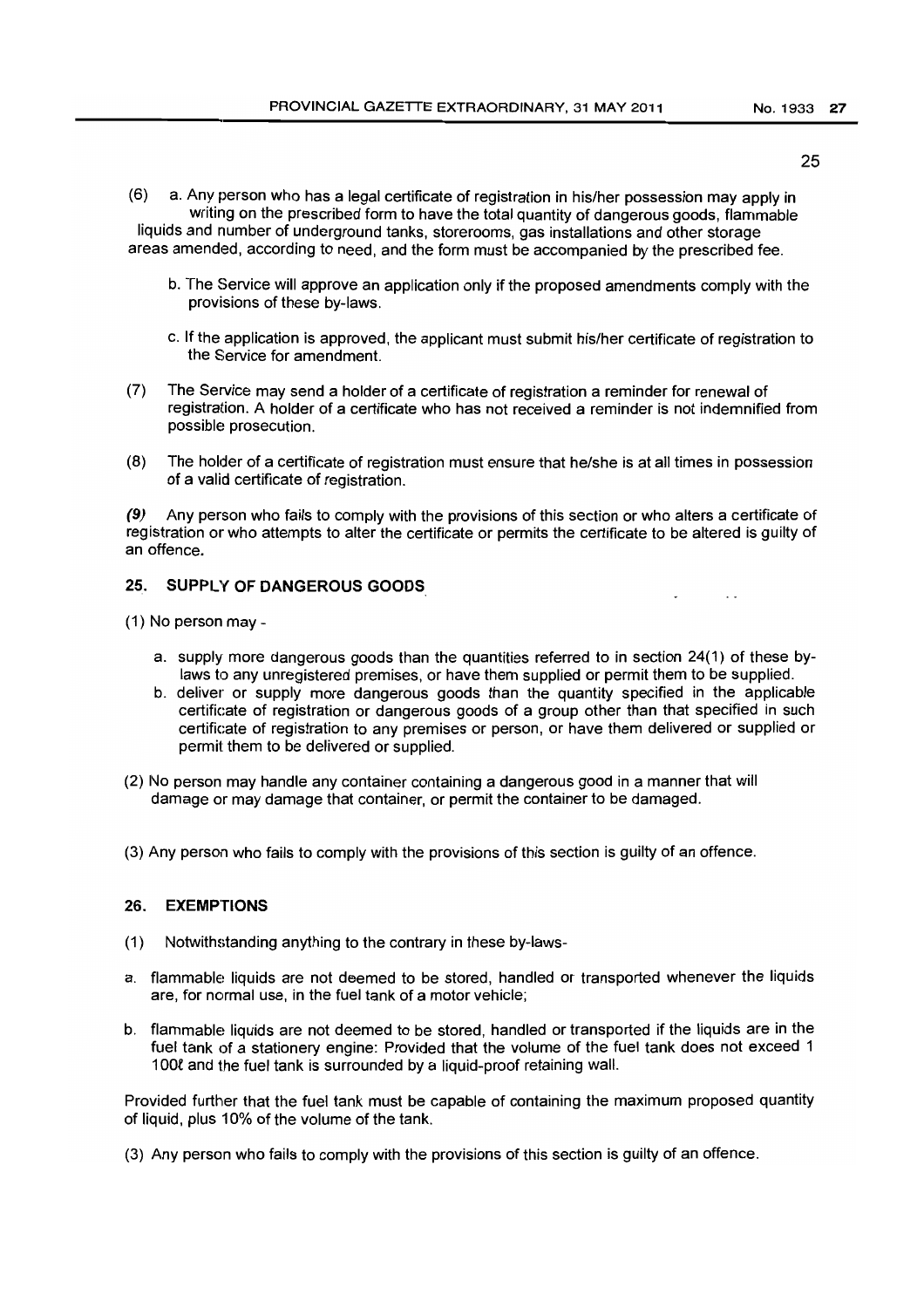#### 27. **RENEWAL OF SPRAYING PERMITS AND/OR CERTIFICATES OF REGISTRATION**

- 1. Any holder of a certificate of registration or spraying permit must, at least one month prior to the expiry date of the permit, submit an application for renewal of the certificate or permit to the Service on the prescribed form, which form must be accompanied by the fees prescribed in Annexure I to these by-laws: Provided that the Service may require further, additional and/or amended plans of the premises in question for the purposes of renewal.
- 2. The period of validity will be only twelve calendar months, calculated from the date of issue Of the original certificate
- 3. Any person who fails to comply with the provisions of this section is guilty of an offence.

#### 28. **TEMPORARY STORAGE OF DANGEROUS GOODS**

- (1) The Service may grant a temporary certificate of registration for a period of not more than three months to any person who, for bona fide reasons, requires more dangerous goods on the premises than the quantities in section 24(1) of these by-laws: Provided that  $-$
- (a) if the dangerous goods are required for, or in connection with, excavations, construction work and road construction, the quantity must be limited to 9000 $\ell$ ;
- (b) an application is submitted on the prescribed form, accompanied by the fees prescribed in Annexure I to these by-laws, together with the plans required by section 23 of these by-laws; and
- (c) the duration of the temporary storage is at the discretion of the Chief Fire Officer.

(2) Any person whose application for a temporary storage tank is approved must ensure that it comply with the applicable South African National Standard.

Provided that the storage tank must be capable of containing the maximum proposed quantity of liquid, plus 10% of the volume of the tank;

- (a) provision is made for the run-off of any possible rain water from the retaining walls or retaining embankments;
- (b) the storage tank is not erected within 5m of any erf boundary, building, excavation, road, open flames and/or driveway;
- (c) no source of ignition or potential ignition is brought within 5m of the storage tank;
- (d) symbolic signs prohibiting smoking and open flames, at least 200mm x' 300mm in size, are affixed to all sides of the temporary installation; and
- (e) a minimum of two 9kg dry chemical powder type fire extinguishers are installed within 10m of the temporary installation.
- (f) HAZMAT signs must be provided on the tanks.
- (3) Any person who fails to comply with the provision of this section is guilty of an offence.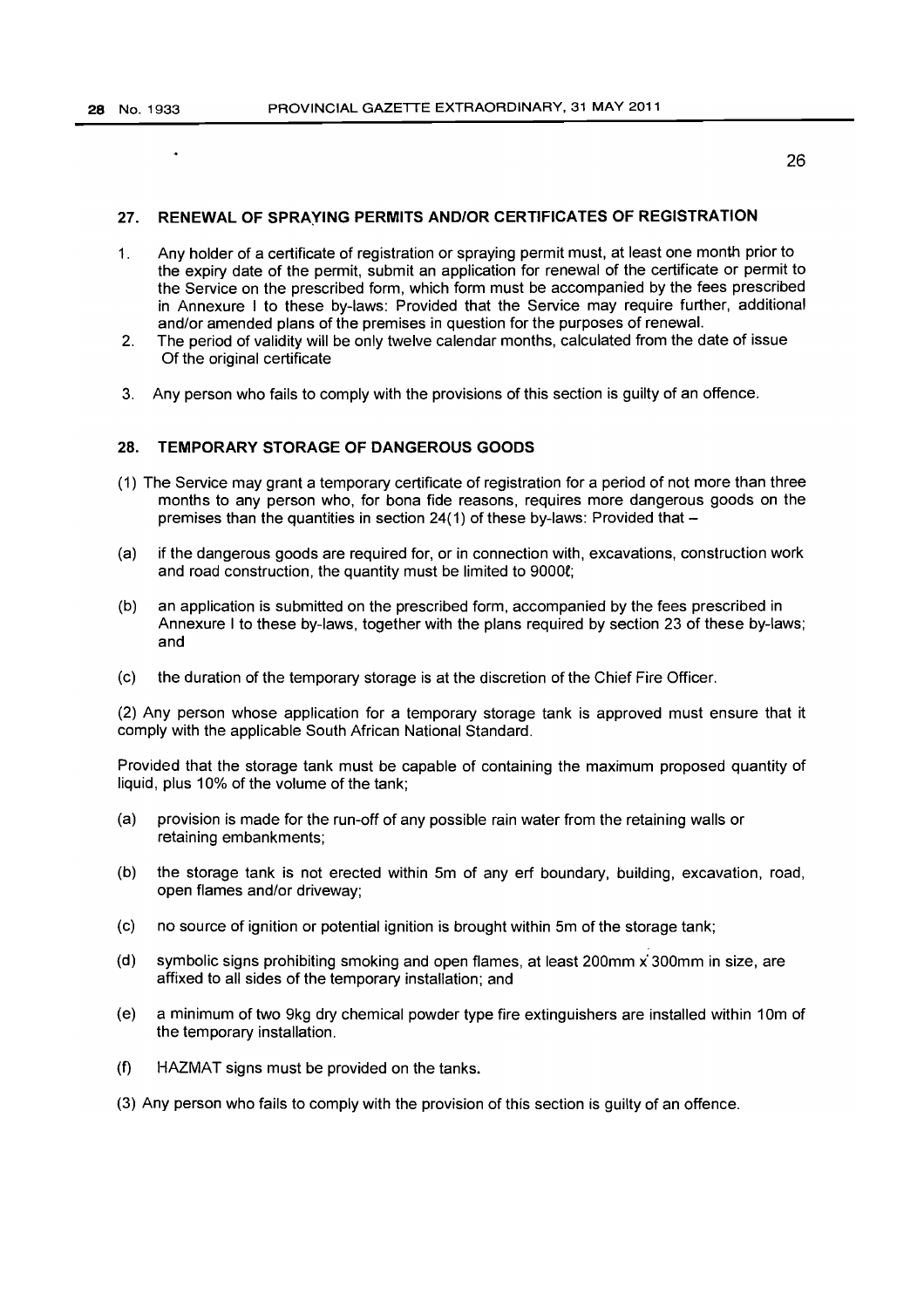#### 29. DELIVERY OF DANGEROUS GOODS

- (1) Any person delivering dangerous goods to any supplier or user-
- a. may not, while delivering, let any deliver hose lie on or across a pavement or on or across a public road;
- b. may not, while delivering, let any delivery hose lie on or across a pavement, public road or other premises, or go through or over a building or have it lying there;
- c. must ensure that, while delivering, a 9kg dry chemical fire extinguisher is ready at all times;
- d. must ensure that, during the transferral of dangerous goods, the delivery vehicle is physically earthed with the storage facility to which the dangerous goods are being transferred;
- e. must ensure that, while delivering, the delivery vehicle is in such a position that it can be removed quickly and easily in the event of an emergency situation without exacerbating the situation; and
- f. must ensure that no dangerous good is transferred from a delivery vehicle to a facility that is leaking or broken.
- g. Where delivery is done with a road tanker, as defined by the Road Traffic Act provision shall be made as to ensue that the delivery vehicle does not require to reverse in any situation.
- (2) The owner of any device connected with or used for a delivery of a dangerous good must ensure that the device is designed for the specific purpose and is in a safe and good working condition.
- (3) The person in charge of any delivery process of a dangerous good must take reasonable precautionary measures to ensure that no dangerous good is spilled during delivery on any surface when the substance is transferred from a deliver vehicle to a storage facility.
- (4) No person may transfer any dangerous goods to a motor vehicle, aircraft, vessel, ship or boat while the power source thereof is in operation or permit the substance to be transferred.
- (5) No person may transfer a dangerous goods to an aircraft unless and until the aircraft has been earthed with the transferral device by means of an earth cable.
- (6) Any person who fails to comply with the provisions of this section is guilty of an offence.

#### 30. PROHIBITION OF CERTAIN ACTIONS

- (1) Any person who stores, uses or handles dangerous goods on premises or has them stored, used or handled or permits them to be stored, used or handled on the premises may not  $-$
- (a) perform any act or action, or have any act or action performed that may reasonably result in or cause a fire or an explosion; and
- (b) perform any act or action, or have any act or action performed or permit any act or action to be performed that may reasonably obstruct the escape to safety of any human being or animal during an emergency situation.
- (2) No person may dump any dangerous good into any borehole, pit, sewer, drain system or surface water, or permit any dangerous good to be dumped in or spilled into any borehole, pit, sewer, drain system or surface water.
- (3) No person may dump any dangerous good in any manner other than by having the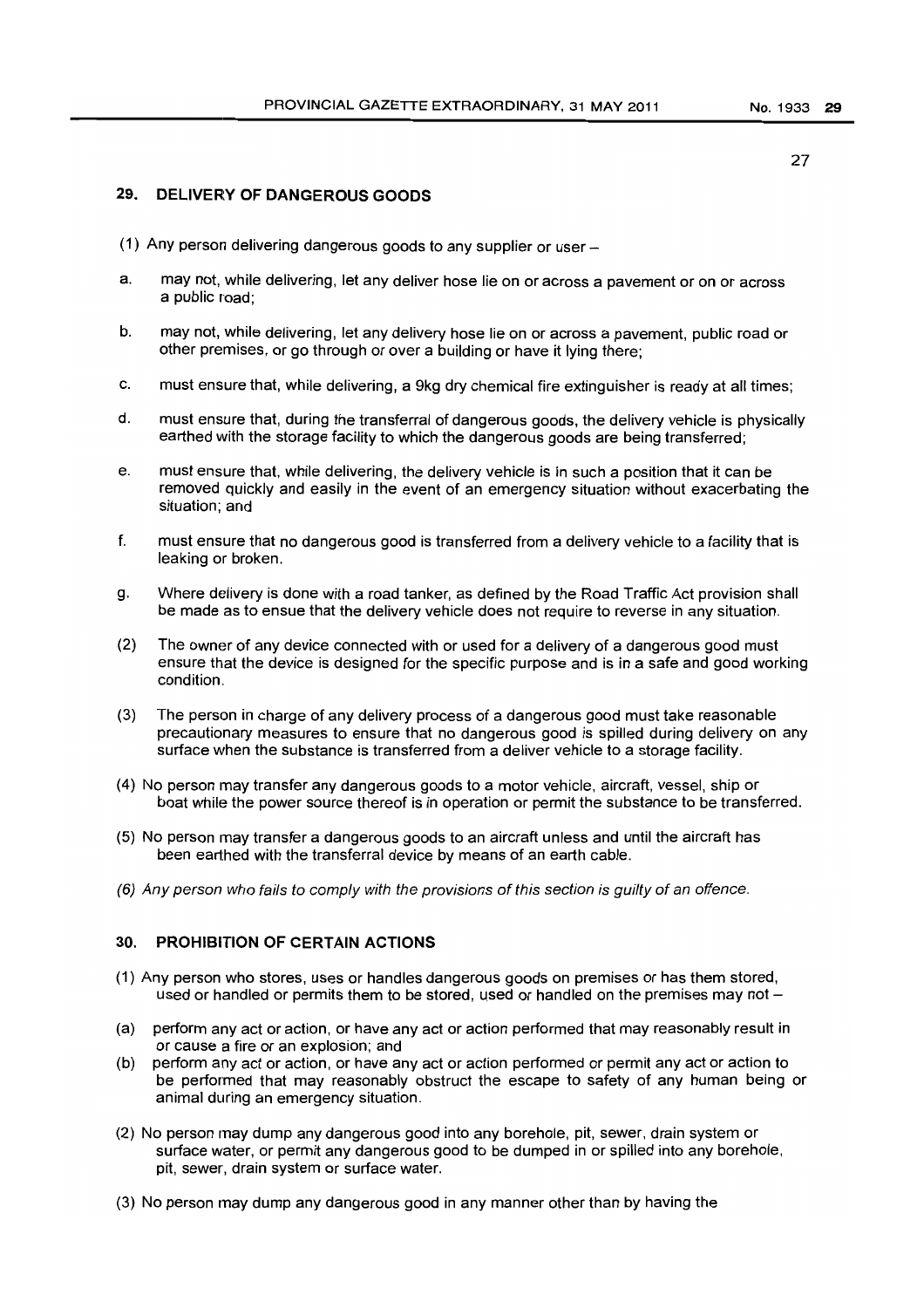substances removed or permitting the substances to be removed by an organization that is fully equipped to do so.

- (4) No person may light, bring or use, within 5m of any area where, to his/her knowledge, dangerous goods are stored, used or handled, any fire or anything else that produces or is capable of producing an open flame or permit the fire to be lit, brought or used within 5m of such area.
- (5) No person may use any device in connection with dangerous goods in any basement level in a building, excluding a gas welding device and/or gas cutting device for the sole purpose of welding and/or cutting connection with the maintenance of that building, or have the device used or permit the device to be used in any basement level.
- (6) No person may, while there is another person in or on a bus (except for the driver of the bus, or any other person in charge of the bus), fill the fuel tank of that bus, or have it filled or permit it to be filled, or transport any dangerous good in or on such bus, except in the fuel tank, or have it transported or permit it to be transported.
- (7) Any person who fails to comply with the provisions of this section is guilty of an offence.

#### 31. **NO** SMOKING

- (1) The owner of a building must, in areas where flammable and/or explosive dangerous good are used, stored and handled, display symbolic signs prohibiting smoking and open flames, as the case may be. These signs must conform to SANS 1186 and of the appropriate size as specified by the Service and must be displayed prominently in appropriate places.
- (2) Any owner who fails to comply with the provisions of subsection (1) is guilty of an offence.

(3) Any person who disregards the prohibition in SUbsection (1) or permits the prohibition to be disregarded is guilty of an offence.

#### 32. FIRE-FIGHTING EQUIPMENTS AND MITIGATING AGENTS

- (1) Notwithstanding anything to the contrary in these by-laws, the person to whom the certificate of registration in terms of section 24 of these by-laws and/or spraying permit in terms of section 48(1) of these by-laws has been issued must ensure that all premises to which such certificate of registration and/or spraying permit applies are equipped with-
- a. portable fire extinguishers, as specified in SANS 1567 (carbon dioxide type), SANS 810 (dry chemical type), SANS 1573 (foam type) and SANS 1571 (transportable type), of a minimum capacity of 9kg or 9 $\ell$ , as the case may be, in a ration of one fire extinguisher to every 100 $m<sup>2</sup>$ or part of it: Provided that the Service is of the opinion that exceptional hazards or risks necessitate a larger number of fire extinguishers, the Service may require that more fire extinguishers, in a consequential smaller ratio than the ratio stated above, be installed;
- b. hose reels, as specified in SANS 543 (hose reels), connected to a water supply as reflected in Part W of SANS 100400, enabling each hose reel to maintain a flow of O,5t per second at a work pressure of 300kPa;
- c. fire hydrants, with couplings as specified in SANS 1128, Part II (Fire fighting equipment Couplings), in a ration of at least one to every 1000m2 or part of it; and
- d. approved sprinkler systems in accordance with SANS 10087, SANS 10089, and SANS 10131.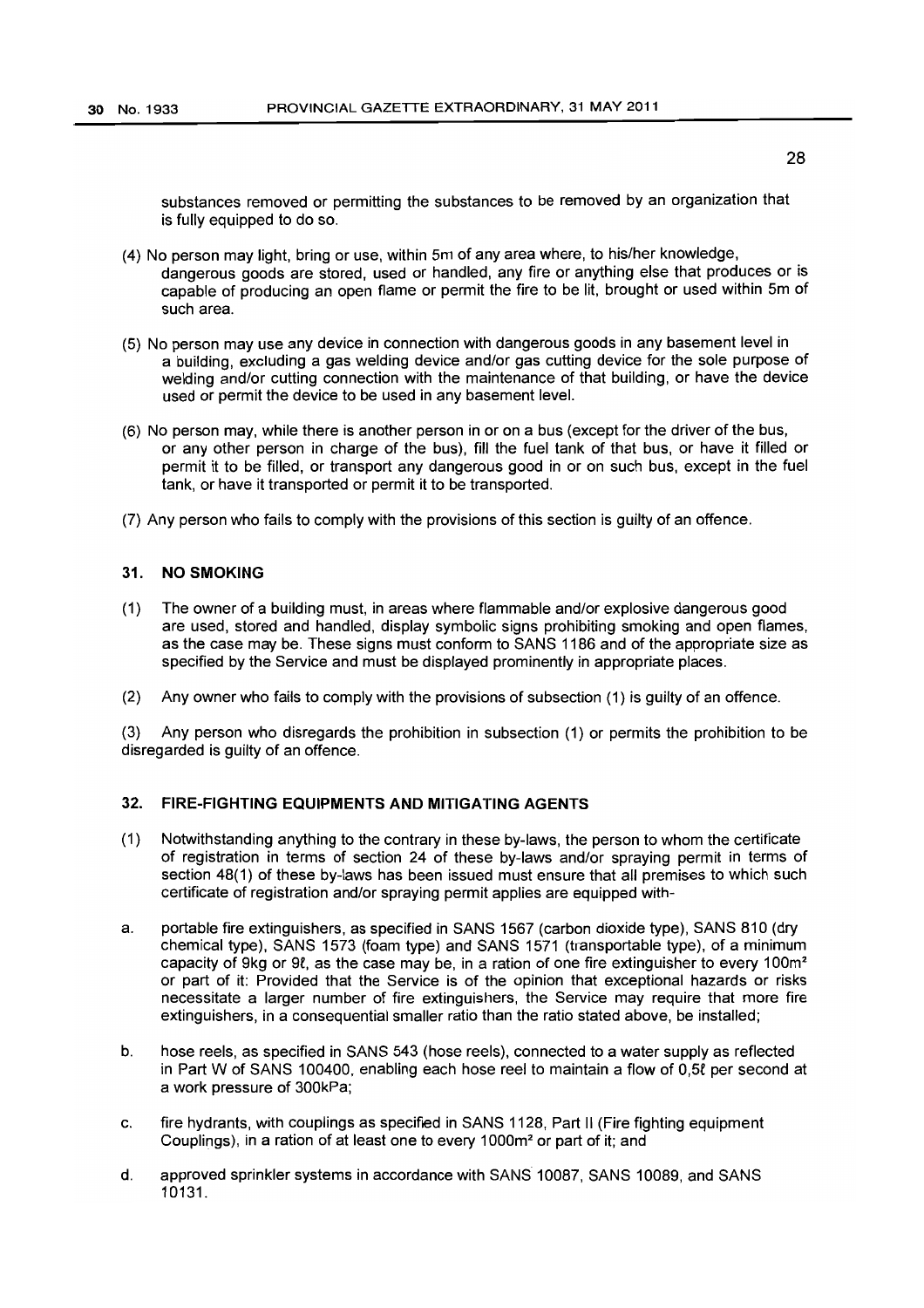- 29
- (2) Fire-fighting equipment must be inspected and maintained by a registered person in accordance with the provisions of SANS 0105 and SANS 1475 at least once every twelve months to the satisfaction of the service.
- (3) If fire-fighting equipment is not positioned prominently, the position of the equipment must be indicated by symbolic safety signs in accordance with the specifications of SANS 1186 and to the satisfaction of the Service.
- (4) Any person who fails to comply with the provisions of this section is guilty of an offence.

#### 33. REPORTING OF FIRES, ACCIDENTS AND DUMPING

- (1) The occupier of any premises must immediately report any fire, accident or dumping involving dangerous good on the premises that has caused damage to property, the ecology of the environment or injury to human beings or animals to the Service.
- (2) Any person who fails to comply with the provisions of this section is guilty of an offence.

#### 34. SAMPLING

- $(1)$  Whenever a member inspects any premises and suspects that a substance on the premises is hazardous, the member may have a sample taken, by a suitably authorized person or company, of any substances for analysis: Provided that  $-$
- (a) sample so taken must be taken in the presence of the owner or occupier or any other third party;
- (b) any sample must divided into two equal parts and be sealed in similar suitable containers with the following information on the containers:
	- (i) The address and the location of the premises
	- (ii) The trade name of the premises or concern
	- (iii) The name and signature of the persons who are present, as contemplated in subsection  $(1)(a)$
	- (iv) The date on which and time at which the sample was taken
	- (v) A description of the exact location on the premises where the sample was taken; and
- (c) Any sample so taken must, at the expense of the owner of the premises, be taken immediately to an accredited institution as determined by the service for an analysis and a report: Provided further that the results of the analysis may, subject to the rules of the law of evidence, be used as evidence in any potential legal steps that the Service may consider and/or deem necessary, as the case may be. The taking of the sample shall be also be for the cost of the owner.

#### 35. STORAGE TANKS AND DEVICES THAT HAVE BECOME OBSELETE

- (1) The owner or user of any storage tank and/or related device that has become obsolete must, in accordance with the provisions of section 37 of these by-laws, the tank, installation or device or have the tank or device removed, in order to render the tank safe.
- (2) Any person who fails with the provisions of this section is guilty of an offence.

#### 36. ACCES TO STORAGE TANKS FOR REPAIRS AND MAINTENANCE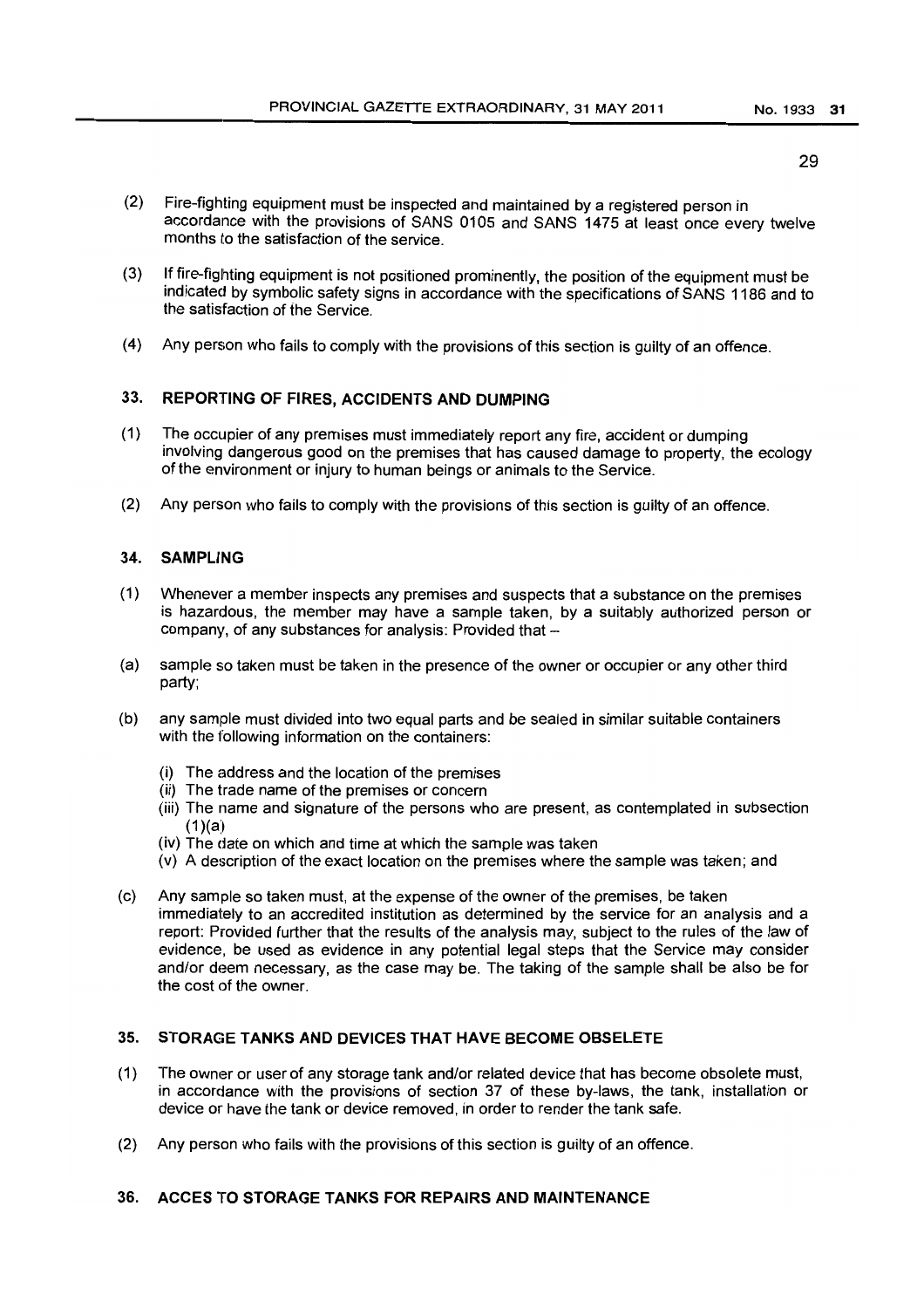(1) No person may enter or permit any other person to enter any storage tank which contained

Group III dangerous good, unless that person is wearing an effective self supporting breathing apparatus or until such tank has been de-aerated and made free of gas and fumes, as provided for in SANS 089, Part I, as amended.

- (2) No person may enter any storage tank which contained Group III dangerous good unless that person is attached to a rescue rope controlled by a responsible person who is at all times taking appropriate measures to ensure the safety and welfare of all persons involved.
- (3) Any person who fails to comply with the provisions of this section is guilty of an offence.

#### 37. INSTALLATION, ERECTION, REMOVAL AND DEMOLITION

- (1) In addition to any other applicable legislation, any person who intends to erect, install, remove, demolish, extend or change any delivery pump, storage tank, storeroom, spraying room, gas installation, storage facility, fire protection arrangement and floor layout in respect of premises or anything connected with the premises, or have any of the above erected, installed, removed, demolished, extended or changed, must notify the Service of his/her intensions at least three working days prior to the commencement date and estimated completion date, and this notification must be made on the form described in Annexure II to these by-law.
- (2) Any failure to act as contemplated in subsection (1) will ipso facto cancel the certificate of registration and/or spraying permit, as the case may be, in so far as such failure is connected with the matter, as well as any other authorisation, including an exemption granted in terms of these by-laws: Provided that the provisions of this section are not applicable whenever-
- a. anything is removed temporarily for carrying out repairs or in connection therewith;
- b. any above-ground or underground equipment and/or parts of the equipment are replaced; and
- c. any above-ground or underground storage tanks are replaced with tanks of the same capacity.
- (3) a. No structure, installation or building may, after completion of the action referred to in subsection (1), be erected again on the premises in question, unless application for the approval of plans, as contemplated in section 23 of these by-laws, is made again.
	- b. After completion of the structure, building or installation, application must be made again for a certificate of compliance, spraying permit and/or certificate of registration in accordance with the provisions of PART IV, DANGEROUS GOODS, of these by-laws.
- (4) Any person who fails to comply with the provisions of this section is guilty of an offence.

#### 38. GROUP I DANGEROUS GOODS

- (1) All Group I dangerous goods (explosives) must be handled, used, stored and transported in accordance with the provisions of SANS 0228, 0229, 0232,of the Explosives Act, 1956, and the Hazardous Substances Act, 1973, and any regulations made under these Acts, as the case may be,
- (2) The legislation rest with the SAPS (specifically the Chief Inspector of Explosives).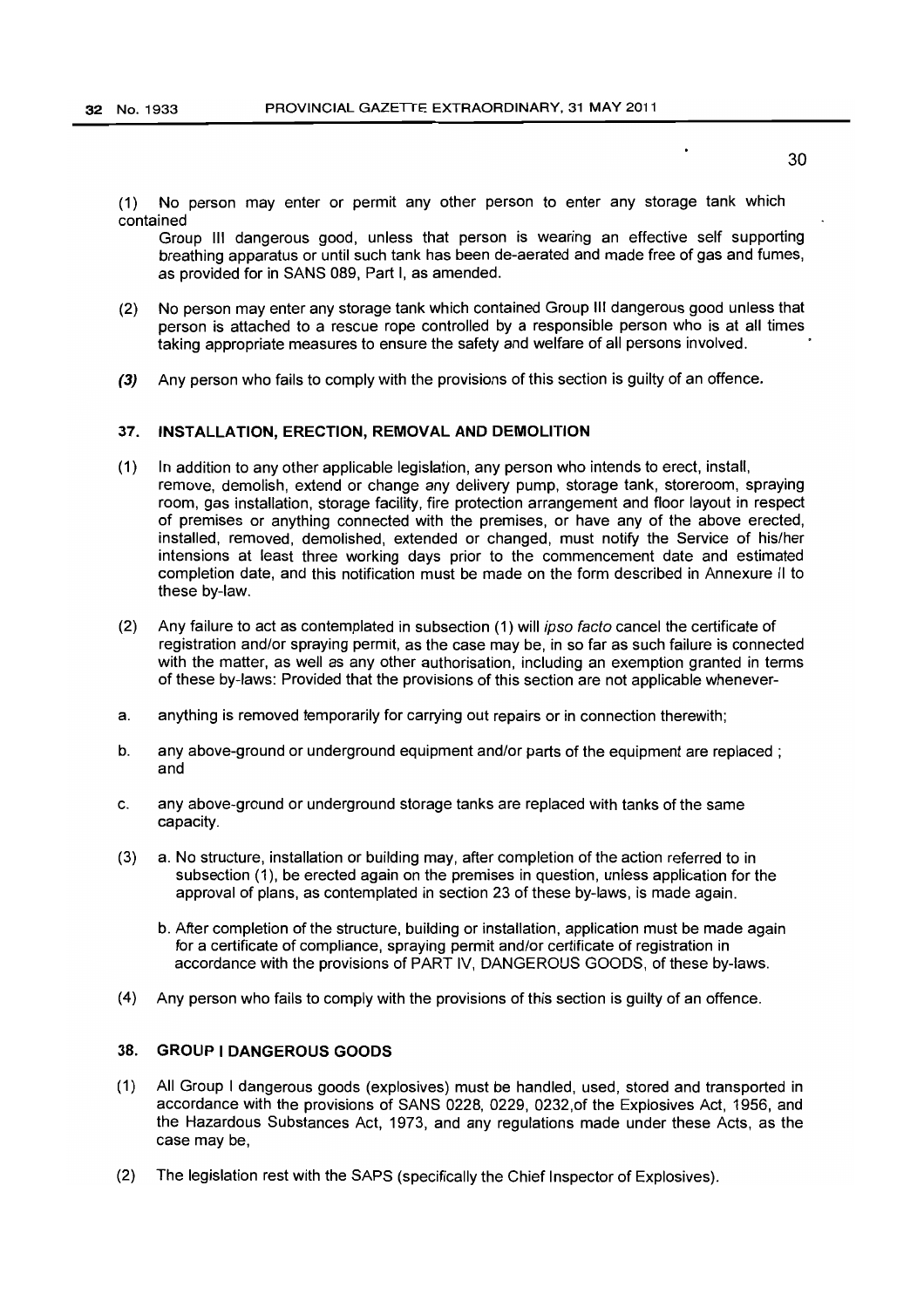- a. The Local Municipality does not issue any licence, but must submit a recommendation to the Chief Inspector of Explosives, where it is indorsed by the Chief Fire Officer indicating that there are no outstanding requirements.
- b. The owner/occupant must comply with Section 20 of these by-laws and such certificate is valued for a period of not exceeding one calendar year.
- (3) Fireworks display must be approved by the Chief Fire Officer and;
	- a. subjected to the requirements as approved.
	- b. an application must be done at the Fire Service.
	- c. the application form must be accompanied by the proof of payment fees prescribed in Annexure I to these By-Laws and
	- d. the application must be submitted for processing to the office of the Fire Service at least fourteen (14) working days prior to the display.

(4) No Fireworks of any form or kind will be displayed on pavements, hawker's spots and anywhere not regulated by section 38. (1)

(5) Any person who fails to comply with the provisions of this section is guilty of an offence.

#### 39. GROUP II DANGEROUS GOODS

#### Portable Containers

- (1) All portable metal containers and related devices for Group II dangerous goods must be manufactured, marked, maintained, filled and stored in accordance with the provisions of SANS 019, SANS 0228, SANS 0229 and SANS 0238, as the case may be.
- (2) All portable containers for liquid petroleum gas must be stored, filled and/or installed in accordance with the provisions of SANS 0228, SANS 0229, SANS 0238, SANS 019 and SANS 087, Parts I to VIII, as the case may be.
- (3) All portable containers for Group II dangerous goods must at all times be transported, stored and/or installed in a vertical position.

#### Bulk Containers

(4) All bulk containers for Group II dangerous goods must be designed, manufactured, maintained and installed in terms of the provisions on the Occupational Health and Safety Act, 1993 (Act 85 of 1993), and any regulations made under the Act; SANS 019, SANS 087, Part III; and the provisions of the National Building Regulations and Building Standards Act, 1977, and any regulations made under the Act, as the case may be.

#### Manifold Installations

- (5) (a) No Group II dangerous good may, for any reason whatsoever, be used, stored, handled or installed indoors in any manifold installation or otherwise on any premises.
	- (b) The provisions of this section are not applicable to the storage, handling or installation of a portable liquid petroleum gas container of a maximum water capacity of *45l* inside a detached private dwelling-house (H4 occupancy classification in terms of Regulation A20 of the National Building Regulations), on condition that the container is used solely for bona fide residential purposes: Provided that liquid petroleum gas will only be permitted indoors on condition that the prospective user is sufficient natural ventilation in the room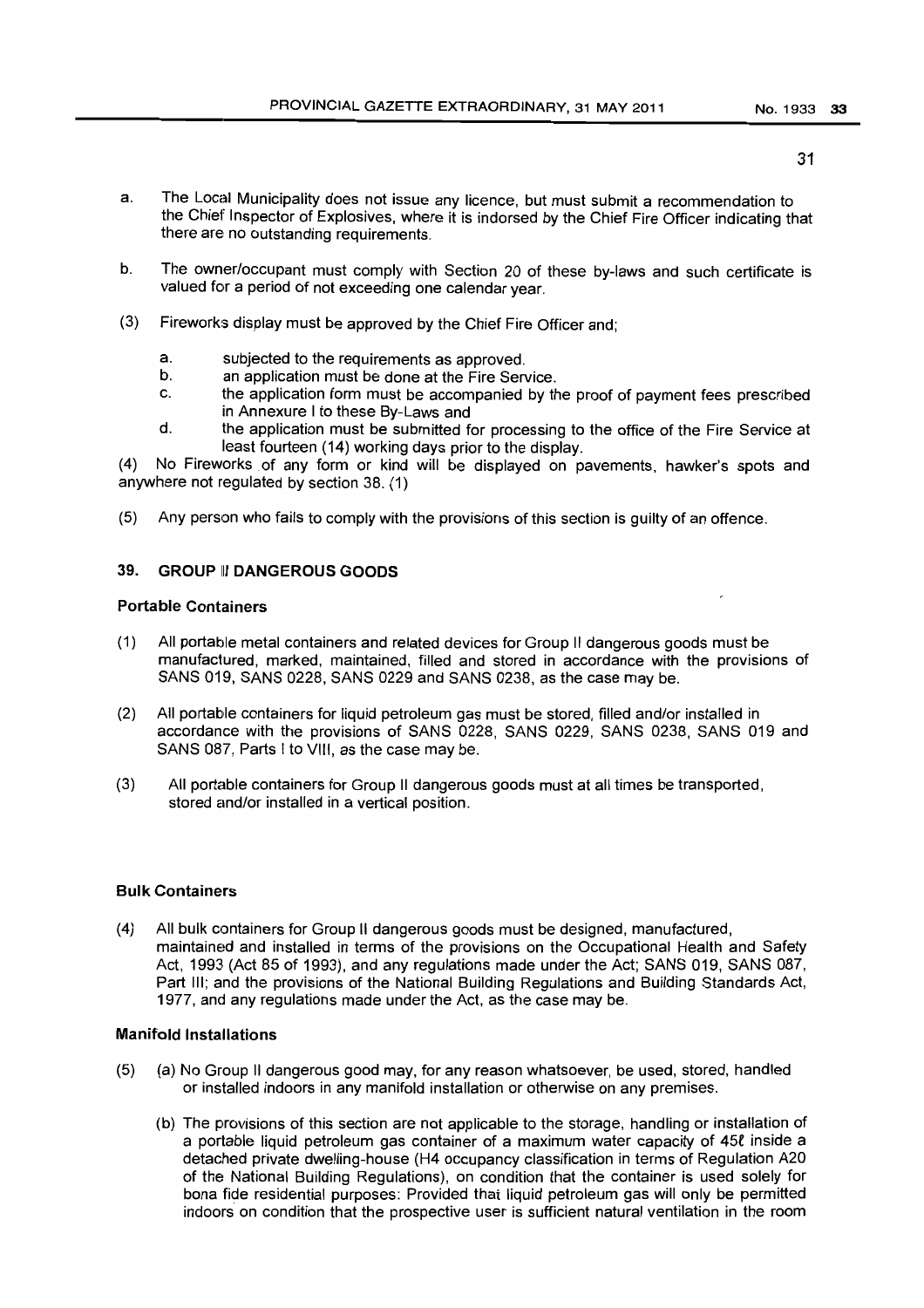that may be cause by a leakage or potential leakage of the gas and/or by a negligent action in respect of the use of the gas will be so neutralised as not to be within the recognised explosive limits for the gas in accordance with SANS 10087 codes.

- (i) Any person who furnishes proof, as contemplated in subsection (5)(b), must be an approved professional engineer or other registered competent person and, in terms of Regulations A 19 of the National Building Regulations, be appointed by the owner or occupier of the building in question.
- (ii) Scientifically based detailed calculations and tests must be the basis of such proof.
- (6) a. No person may, without the permission of the Chief Fire Officer, use, handle, display or apply any hydrogen-filled portable containers, hydrogen devices and/or hydrogen balloons indoors, for whatever purpose.
	- b. In enforcing this subsection, the concept of "hydrogen gas" includes any gas compound containing hydrogen gas, unless the non-flammable nature and/or non-explosiveness of the gas compound can be certified scientifically.
	- c. The provisions of section 39(5)(b) of these by-laws are applicable mutatis mutandis to this subsection.
- (7) Whenever any person uses acetylene welding devices and/or cutting devices indoors, the devices must be used strictly in accordance with the requirement of SANS 0238: Provided that the Chief Fire Officer may prescribe fire protection requirements concerning the installation, storage and use of the devices.
- (8) The installation within the area of underground pipelines for any Group II dangerous good, and branches or manifolds of pipelines, as the case may be, is mutatis mutandis subject to the provisions of sections 22, 23, 24, 25, 27, 29 and 31 of these by-laws.

#### **Underground pipelines**

- (9) Any underground pipeline for a Group II dangerous good must comply with the following requirements:
- a. The owner of the pipeline must provide fire hydrants, of which the required delivery of each individual fire hydrant must be at least 1600 per minute at a work pressure of 300 kPa, and these fire hydrants must be parallel to the pipeline at every pump station within the area. The owner must maintain the fire hydrants in a working condition at all times.
- b. The owner of the pipeline must provide sufficient cathodic protection for the pipeline and maintain the cathodic protection in a working condition at all times.
- c. The pipeline must be marked with markers approved by the Chief Fire Officer and must be maintained in a functional condition at all times by the owner of the pipeline.
- d. The installation and extension of the pipeline and/or branches to consumer's premises, and the maintenance of the pipeline within the area, must in toto be done according to a recognised standard approved by the Chief Fire Officer.
- e. No construction work above or below the ground may be done within 16m of the pipeline reserve, unless the construction company is in possession of written authorisation to do so, which authorisation has been issued by the controlling authority and the owner of the pipeline.
- (10) Any person who fails to comply with the provisions of this section is guilty of an offence.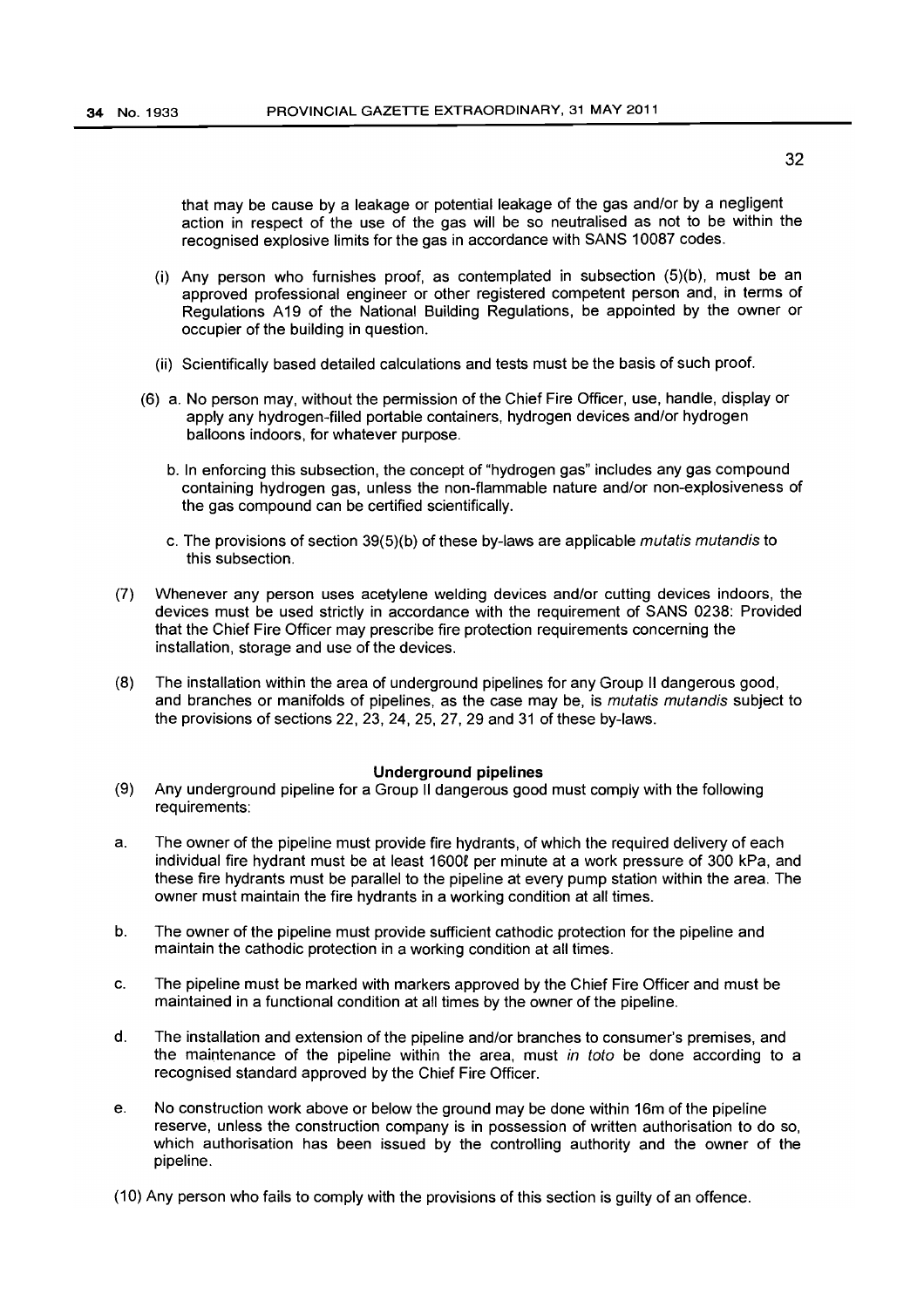#### 40. GROUP III DANGEROUS GOODS

#### Tank Manufactures

(1) No person may install, use or utilise or attempt to install, use or utilise any storage tank for the underground storage of Group III dangerous goods, unless the tank has been manufactured in accordance with the provisions of SANS 1535.

(2) Any person who installs, uses or utilises or attempts to install, use of utilise any underground storage tank which does not comply with the requirements of SANS 1535, is guilty of an offence.

#### 41. INSTALLATION OF STORAGE TANKS

- (1) Any storage tank for Group III dangerous goods must be installed in accordance with the provisions of SANS 0400; SANS 089, Parts I, II and III; SANS 0131, Parts I, II and III; SANS 0108 and SANS 086, as the case may be: Provided that
- (a) all storage tanks installed indoors must be installed in accordance with the provisions of SANS 0131, Parts I, II and III, as the case may be;
- (b) all pumps and filling devices installed indoors must be in purpose-built, registered premises;
- (c) temporary installations must be approved and for not more than six months,
- (d) no aboveground tanks classification as Class ii and iii in SANS 100131 Part I will be allowed in urban areas, excepted if it is a bulk depot accordance SANS10089 Part I;
- (e) no aboveground tank classification Class ii will be allowed in rural area unless it been approved by the existing zoning of the land use in terms of the Town planning scheme for resale purposes;
- (f) a maximum of three BTF will be allowed, as contemplated in subsection (1) e;
- (g) additional safety distances for aboveground tanks classification class iii according SANS 100131 for diesel in rural area (farms) will be 15 meter from any boundary fencing, building, open flames and any other inflammable liquid stores;
- (h) all installations, as contemplated in subsection  $(1)(a)$  and  $(a)$ , as the case may be, are subject *mutatis mutandis* to the provisions of section 23 and section 24 of these by-laws, as the case may be; and
- (2) The installation within the area of underground pipelines for any Group III dangerous good, and branches or manifolds of pipelines, as the case may be, is mutatis mutandis subject to the provisions of sections 22, 23, 24, 25, 27, 29 and 31 of these by-laws.
- (3) Any person who fails to comply with the provisions of this section is guilty of an offence.

Note: No aboveground tank for diesel in rural area is subject for resale purposes because then it is a filling station and it must then be design according SANS 10089-Part III.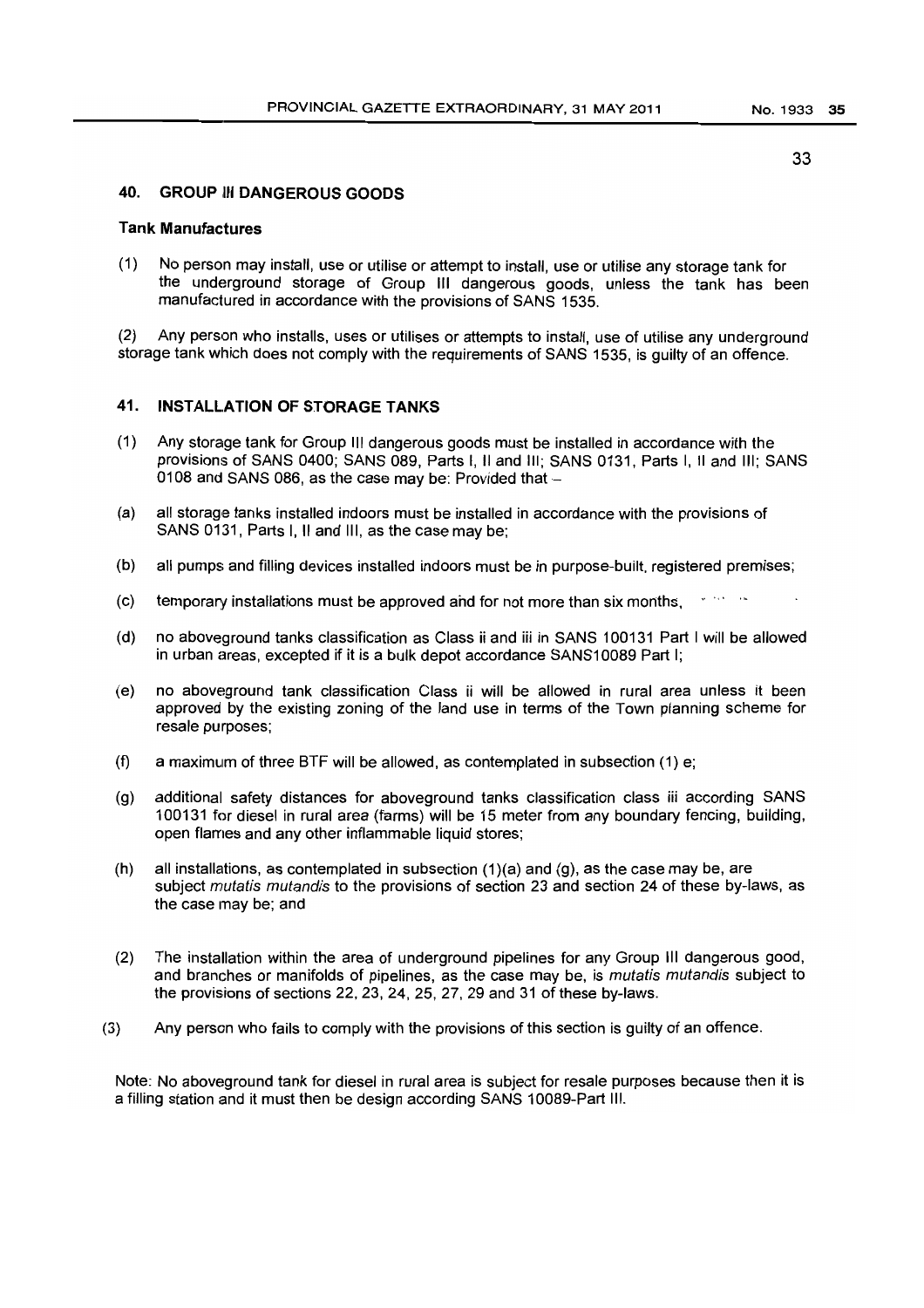#### PART V

#### CONSTRUCTION OF VEHICLES, AS WELL AS TRANSPORTATION AND TRANSPORT PERMITS

#### 42. SERVICE TRANSPORT FOR FLAMMABLE SUBSTANCES

- (1) The owner of any vehicle used for transporting flammable substances in the area must, have a valid transport permit in terms of the SANS Standards 1398, 1518, 10228, 10299, 10230, 10231, 10232 and 10233 for transporting flammable substances: Provided that-
- a. each vehicle for which such a permit has been issued must comply with the provisions of section 42 of these by-laws;
- b. the application form, provided for in Annexure II to these By-laws and obtainable from the Service, must be completed correctly and in full;
- c. the application form must be accompanied by the fees prescribed in Annexure I to these by laws; and
- d. the application must be submitted for processing to the registration office of the Service at least five days (excluding Saturdays, Sundays and public holidays) prior to the proposed test date.
- (2) The transport permit must-
- c. indicate the date of issue and the date of expiry;
- d. be valid for a period of twelve months from the date of issue;
- e. indicate the name, in block letters, of the issuing officer and bear the officer's signature;
- f. indicate a year-linked serial number;
- g. indicate the group and quantity of dangerous goods to be transported;
- h. indicate the registration number of the vehicle in question;
- (3) The Service may send a reminder for renewal of the transport permit to the owner of the vehicle(s). A transport permit holder who has not received a reminder is not indemnified from possible prosecution.

(4) Any person who fails to comply with the provisions of this section, or who alters or attempts to alter a transport permit or who permits if to be altered, is guilty of an offence.

#### PART VI

#### STOREROOM FOR DANGEROUS GOODS 43. REQUIREMENTS FOR STOREROOMS

#### Capacity

(1) The certificate of registration issued for any storeroom for dangerous goods as contemplated in section 24 of these by-laws must indicate the group and the largest quantity of dangerous goods which may be kept in the storeroom.

#### Danger notices in storeroom

(2) No person may use any storeroom or permit any storeroom to be used for Group III dangerous goods, unless -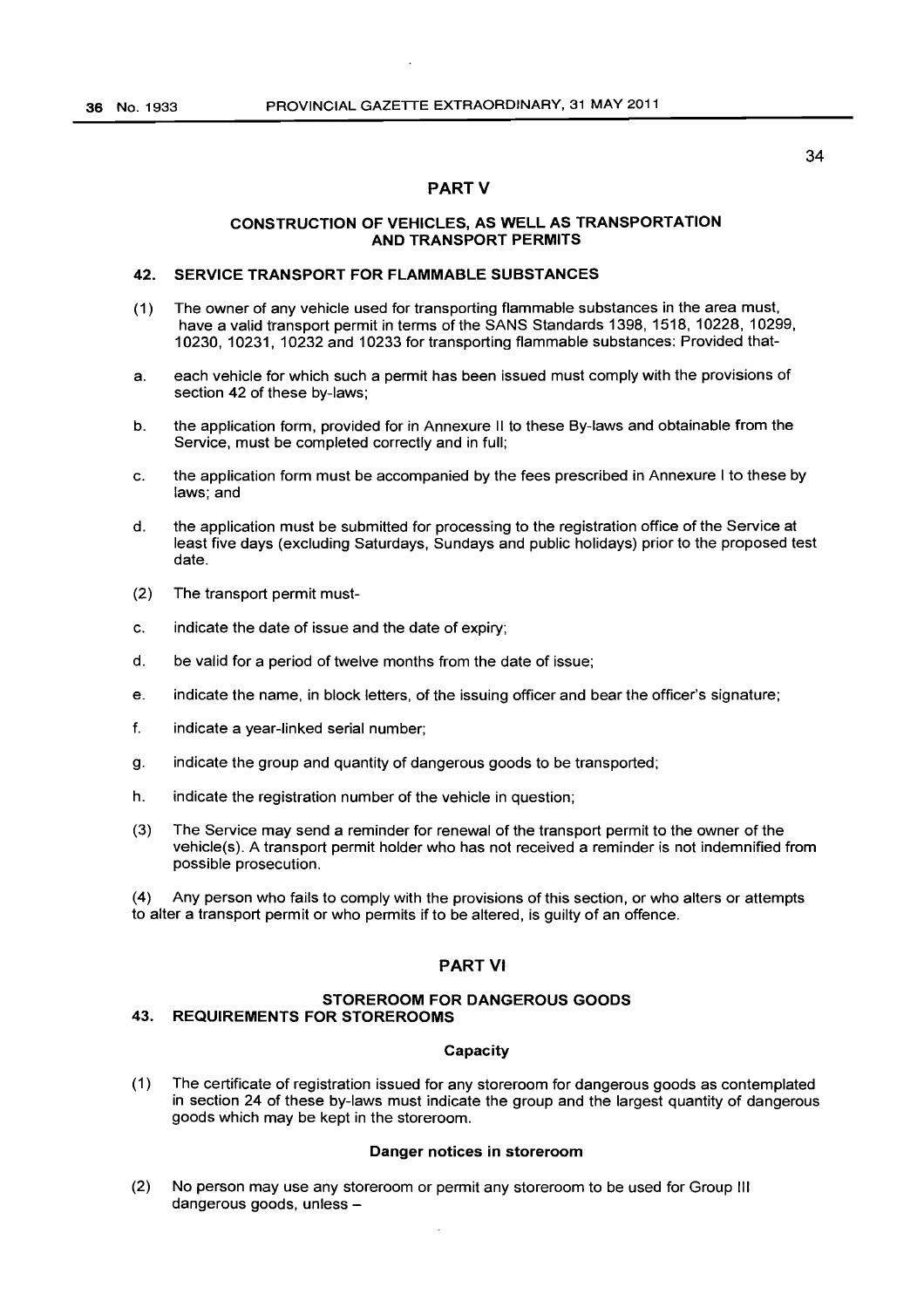$\cdot$   $\cdot$   $\cdot$   $\cdot$   $\cdot$ 

(a) symbolic safety signs prohibiting open flames and smoking, at least 290mm x 290mm in extent, manufactured in accordance with the provisions of SANS 1186, are affixed at the storeroom; and

#### Display of certificate of registration

(3) The certificate of registration for storeroom, with the contents of the certificate clearly visible, must be kept and maintained in a legible condition in a weatherproof container on the outside of a door normally used as the entrance to the storeroom.

#### Construction of flammable liquid storerooms (Excluding storerooms in recognised bulk depots and bulk installations)

- (4) The construction of any storeroom must be in accordance with requirements of the General Safety Hegulations of the Occupational Health and Safety Act and the following requirements:
- (a) The storeroom floor must consist of concrete;
- (b) The storeroom walls must consist of material that has a fire resistance of at least 120 minutes;
- (c) The storeroom roof must consist of-

 $\ddot{\phantom{0}}$ 

- (i) reinforced concrete with a fire resistance of at least 120 minutes; or
- (ii) any other non-combustible material, if the storeroom-
- aa. is not situated within 5 metres of any adjacent building or boundary of the premises; or
- bb. adjoins a higher wall with no opening within 10 metres above and 5 metres on either side of the storeroom.

#### Doors

- (5) Any storeroom must be equipped with Class B-Type fire doors manufactures and installed in accordance with SANS 1253: Provided that
- (a) the said doors must open to the outside and have a lock or locks as are approved by the Chief Fire Officer;
- (b) whenever the distance to be covered from any storeroom is 4m or more, the storeroom must have at least two Class B type fire doors, which doors must be installed as far from each other as is practicable; and
- (c) if it is built according (4) (c) (ii) aa and bb the door can be of non-combustible material
- (d) any door providing access to a storeroom must at times be capable of being opened easily from the inside without the use of a key.

#### **Windows**

- (6) All window frames must be manufactured of steel and must-
- a. be fitted with wire glass with a minimum thickness of 8mm; and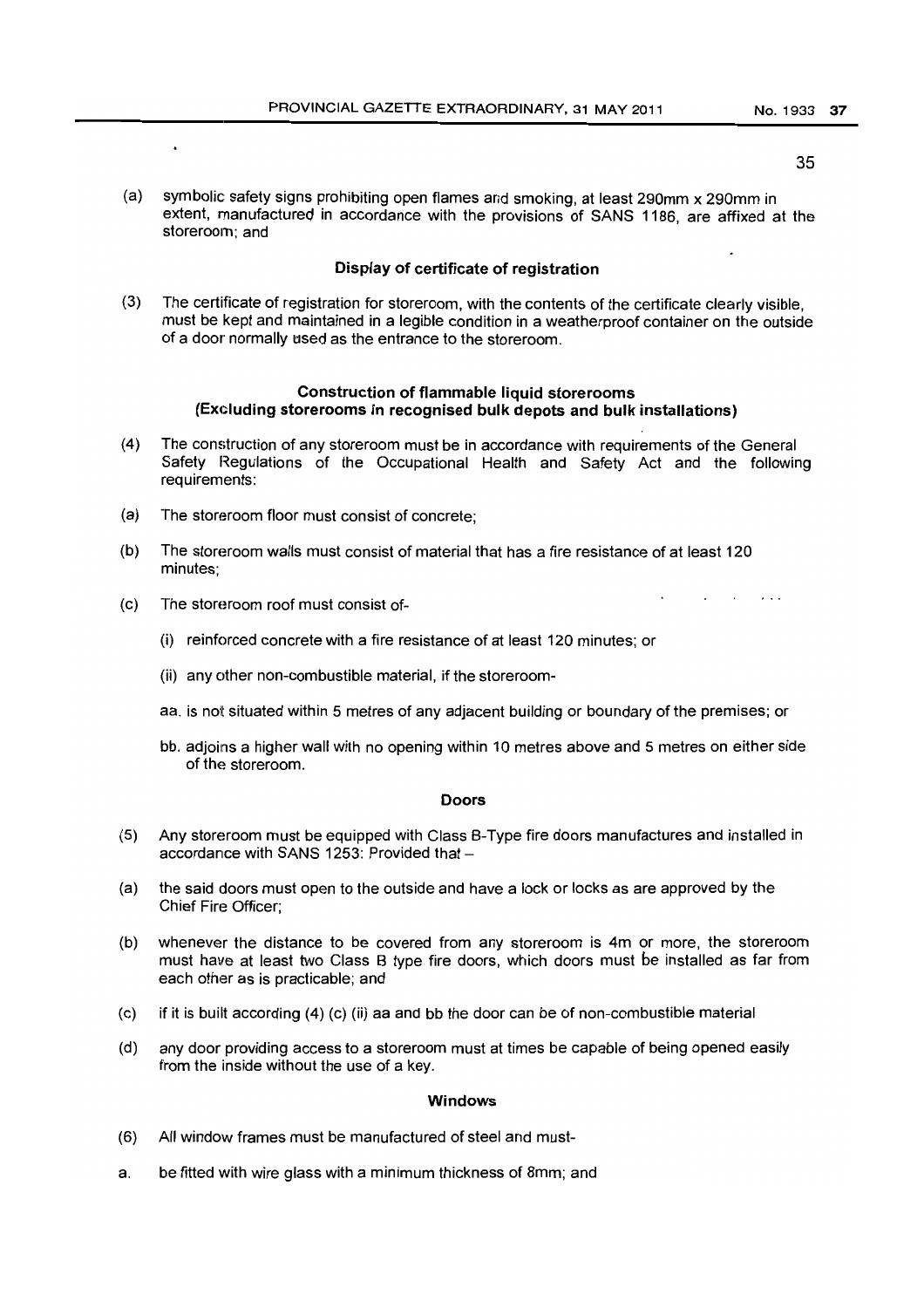b. have window panels with a maximum size of 4S0mm x 4S0mm : Provided that no window must be capable of being opened.

#### Catch pit

- (7) Any storeroom must be designed and constructed so that the floor of the storeroom is recessed below the level of the door sill to form a catch pit: Provided that -
- a. the catch pit formed by such recessed floor or sill must have a capacity capable of accommodating the total quantity of dangerous goods able to be stored in the storeroom, plus 10%, with a maximum height of 4S0mm;
- b. if required by the Chief Fire Officer the catch pit must be covered at door sill level with strong, stable, non-combustible and oxidation-free grill, which grill must serve as a floor on which corrosion-free shelves and/or the contents of the storeroom must be placed and an access hatch for cleaning purposes must be placed in a suitable position on the grill floor; and
- c. the catch pit must, at its lowest level, have a non-corrosive drainage valve for cleaning purposes and for product recovery.

#### Ventilation

(8) Any storeroom must be so designed and constructed to ensure that the collection of fumes of flammable liquids is effectively ventilated, whether naturally or mechanically, in all parts of the storeroom. The fumes must be released into the open air at a place or places where fumes are not likely to come into contact with any source of ignition, which may ignite such fumes.

#### Natural ventilation

- (9) The owner or person in charge of any storeroom must effectively ventilate the storeroom at a minimum cycle of 30 total air changes per hour by installing non-combustible airbricks, at least 140mm x 21Smm in extent, with non-corrosive gauze wire of which the nominal opening diameter must be as least O,Smm: Provided that the airbricks are-
- a. provided in at least three external walls; and
- b. positioned 100mm above the level of the sill and 100mm below the roof and more than 4S0mm apart.

#### Mechanical ventilation

- (10) Whenever natural ventilation as contemplated in subsection (9) cannot be effected and the depth of the sill level exceeds 300mm, the owner or the person in charge of a storeroom must equip the storeroom with a mechanical inlet and outlet ventilation system designed and installed for this purpose: Provided that  $-$
- (a) the capacity of the system must be able to change the cubic air content in the storeroom at least 30 times an hours;
- (b) the vanes of the system must be manufactured from static-free material;
- (c) the fumes must be released into the open air and the outlets must not be within Sm of any opening of a building or erf boundary.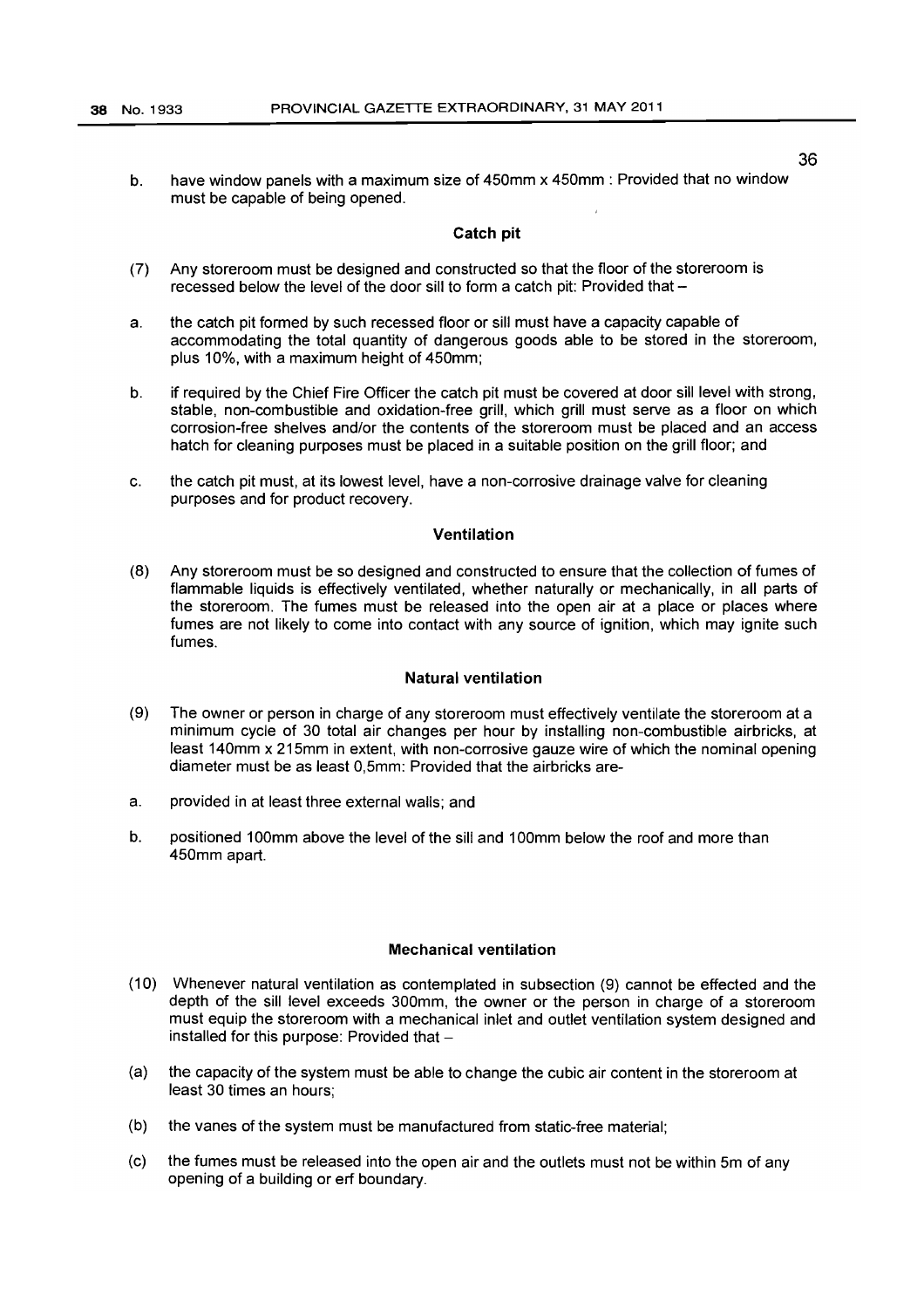- (d) all ventilators must be attached firmly to the inside of the walls;
- (e) the bottom ventilators must be affixed as close as possible to the level of the sit!; and
- (f) all ventilation openings and/or air duct openings must be installed in the opposite wall, 100mm above the level of the sill to ensure cross-ventilation in conjunction with the said mechanical ventilator.

#### Electrical equipment

- (11) The owner or person in charge of a storeroom must ensure that  $-$
- (a) all electrical apparatus, fittings and switchgear used or installed in any storeroom are protected and installed in accordance with the equipment of the appropriate classification for the particular area in terms of the provisions of SANS 10108;
- (b) all switchgear, distribution boxes, fuses and any other electrical equipment not in compliance with the provisions contained in SANS 10108 must be situated outside that storeroom and positioned so as not to come into contact or possibly come into contact with fumes escaping from the storeroom;
- (c) all metal parts and electrical fitting and any device in or in connection with a storeroom are earthed effectively with each other and the storeroom;
- (d) switches actuating any mechanical ventilation system are situated outside the store room;
- (e) any mechanical ventilation system is on at all times during occupation, except whenever they system is switched off for repairs and/or replacement purposes: Provided that if the mechanical ventilation system breaks down, the system must be repaired without delay, and if the system breaks down irreparably, the system must be replaced without delay; and
- (f) whenever any storeroom is not staffed, all electrical apparatus and fittings, with the exception of the mechanical system, are switched off.

#### Electrical installations installed by qualified electricians

(12) All electrical installations must be installed and certified by a suitably qualified electrician: Provided that the certificate must be submitted to the Service for record purposes immediately after installation.

#### Storerooms constructed from other, non-combustible materials

- (13) Notwithstanding the provisions of this section, a storeroom may be constructed from other, non-combustible materials: Provided that-
- a. the storeroom is not constructed within 3m of any other building and/or the boundary premises;
- b. the storeroom is surrounded with liquid-proof retaining walls or embankments that are capable of accommodating the quantity of dangerous goods able to be stored in the storeroom, plus 10%, and
	- $1.$  the floor of  $/$  or space within these retaining walls or embankments is also liquid-proof to prewent ecological contamination; and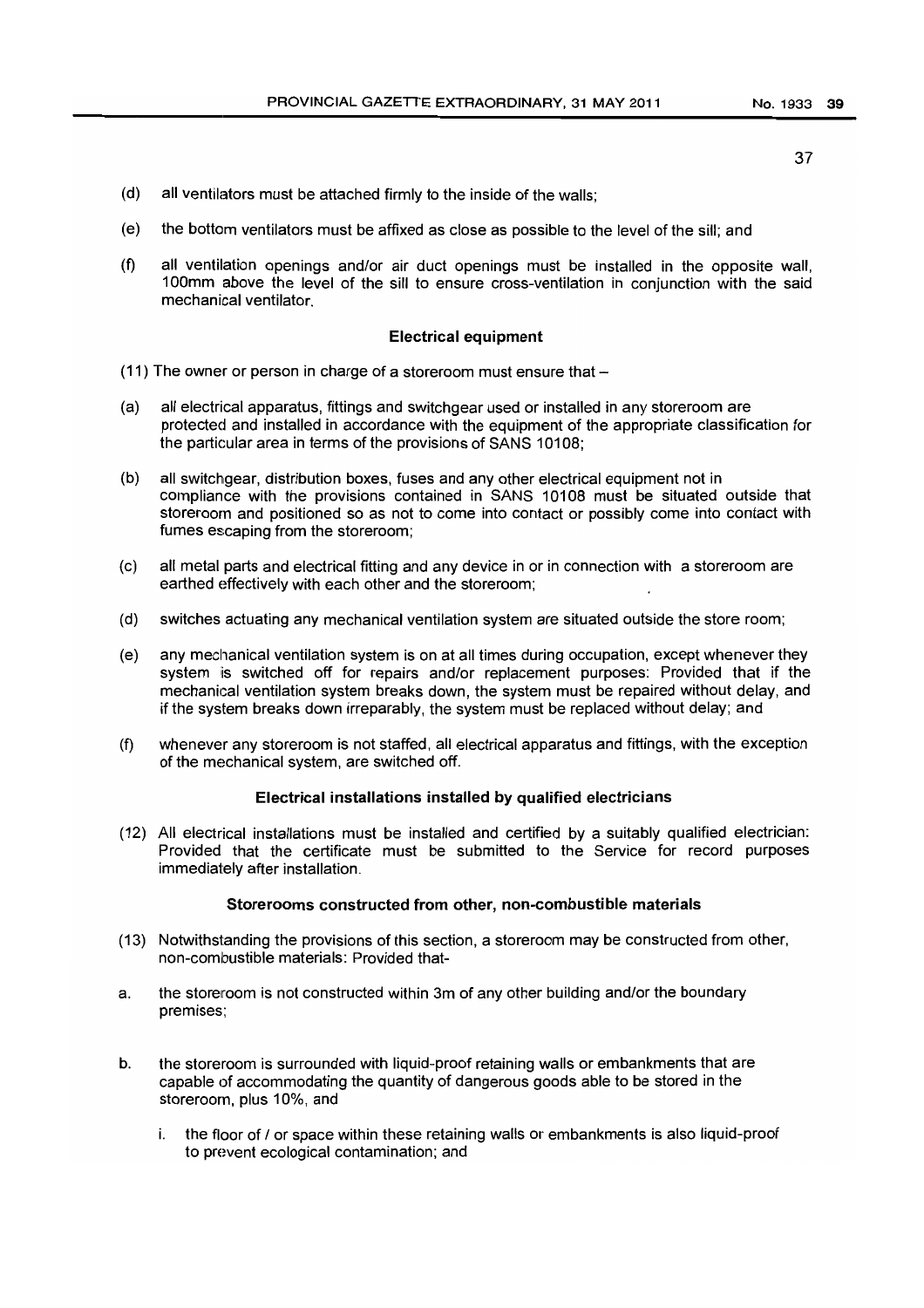ii. where the storage is effected outside a flammable liquid storeroom, this is allowed when the storage is not within 15m of any ignition source.

#### Unauthorised access

(14) No person may enter or, have any other person enter or permit any other person to enter any storeroom without the express permission of the occupier or any other responsible person who is in charge of such storeroom.

#### Abuse of a storeroom

- (15) No person may-
- e. use any storeroom, or have the storeroom used or permit the storeroom to be used for any purpose other than for the storage, use or handling of dangerous goods in the storeroom;
- f. employ any other person in any storeroom or permit the person to work in the storeroom unless all the doors of the storeroom are wide open and/or the mechanical ventilation system is on; and
- g. place any obstruction or hindrance, or have any hindrance or obstruction placed or permit any hindrance or obstruction to be placed in the passages or in from of any door(s) of any storeroom.
- (16) Any person who uses a storeroom or permits a storeroom to be used and does not comply with the provisions of this section is quilty of an offence.

#### 44. KEEPING AND HANDLING DANGEROUS GOODS IN STOREROOM

- (1) Any storeroom referred to in section 46 of these by-laws may be used for keeping any grouped dangerous good, with the exception of Group I dangerous goods (explosives), a defined in section 2(1) of the Dangerous Goods Act, 1973: Provided that all chemically reactive dangerous goods must be separated from each other by means of compartmental liquid-proof fire partition walls to the satisfaction of the Service, which fire partition walls must extend the bottom of the catch pit to 1m above the highest stack of each group inside the storeroom.
- (2) Notwithstanding the provisions of section 46 of these by-laws, any grouped dangerous good contemplated in this section, with the exception of Group I dangerous goods (explosives), may also be stored, and kept in terms of SANS 10263: Provided that any storeroom will be subject mutatis mutandis to the provisions of sections 22, 23 and 24 of these by-laws, as the case may be.

(3) Any person who fails to comply with the provisions of this section is guilty of an offence.

#### PART VII

#### SPRAY-PAINTING MATTERS AND SPRAYING PERMITS

#### 45. REGISTRATION OF SPRAY-PAINTING ROOMS

(1) a. No person may spray, coat, plate or epoxy-coat any vehicle, or parts of a vehicle, or any other articles, objects or buildings, or part thereof, or permit them to be sprayed, coated, plated or epoxy-coated, whether indoors or outdoors, with a Group III dangerous good or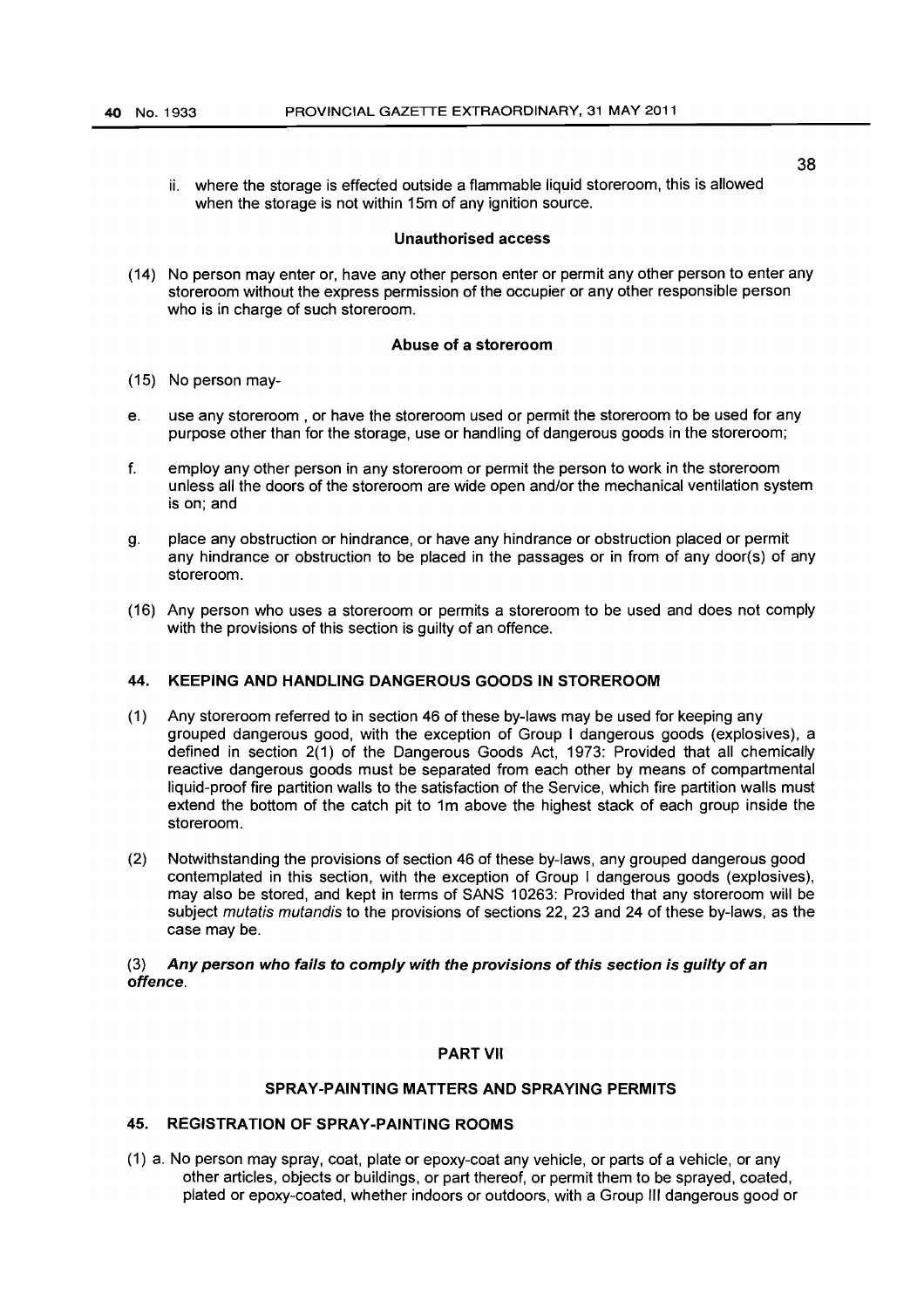with liquid compounds of a Group III dangerous good, or with any dangerous good, unless

such person is in possession of a spraying permit in accordance with the requirements of Annexure II to these by-laws.

#### **Prohibition of certain actions**

- (2) No person may use or handle dangerous goods, or permit dangerous goods to be used or handled, on unregistered premises, unless a member is satisfied that the dangerous goods will be used or handled in a place and in a manner that will ensure that
	- a. no dangerous good or fumes come or are able to come into contact with any fire, flame or naked light, or any other source of ignition which is likely to set the dangerous good or fumes alight; and
	- b. the escape of human beings or animals is not hampered or hindered in the event of a fire or an emergency situation.

#### **Display and conditions of spraying permit**

- (3) A spraying permit is issued on the following conditions:
	- a. The spraying permit must at all times be displayed prominently in a weatherproof container on the premises in a place designated by a member.
	- b. The spraying permit must be legible at all times
	- c. The number of spraying rooms and/or spraying booths must be indicated on the spraying permit.
	- d. A serial number must be indicated on the spraying permit
	- e. The spraying permit must reflect the period of validity and the date of expiry: Provided that the period of validity will, be from the date of issue for a period of twelve months.
	- f. The spraying permit is not transferable from premises to premises.
	- g. In the case of reconstructing, the spraying permit is, subject to the provisions of section 22 of these by-laws, transferable from control to control or from owner to owner on the same premises: Provided that
		- i. application must be made for transfer to the Service on the prescribed form; and
		- ii. if the trade name of the premises changes, the holder of the spraying permit must ensure that the change is immediately brought to the attention of the Service,
	- h. The Chief Fire Officer must be in possession of a set of approved plans as referred to in section 23 of these by-laws.
	- i. The spraying permit will not be issued or renewed unless the prescribed application form has been completed in full and has been submitted to the Chief Fire Officer.
	- j. a. Any person who is legally in possession of a spraying permit must apply to the Chief Fire Officer in writing on the prescribed form if that person wishes to amend the number of spraying rooms and/or spraying booths, according to need.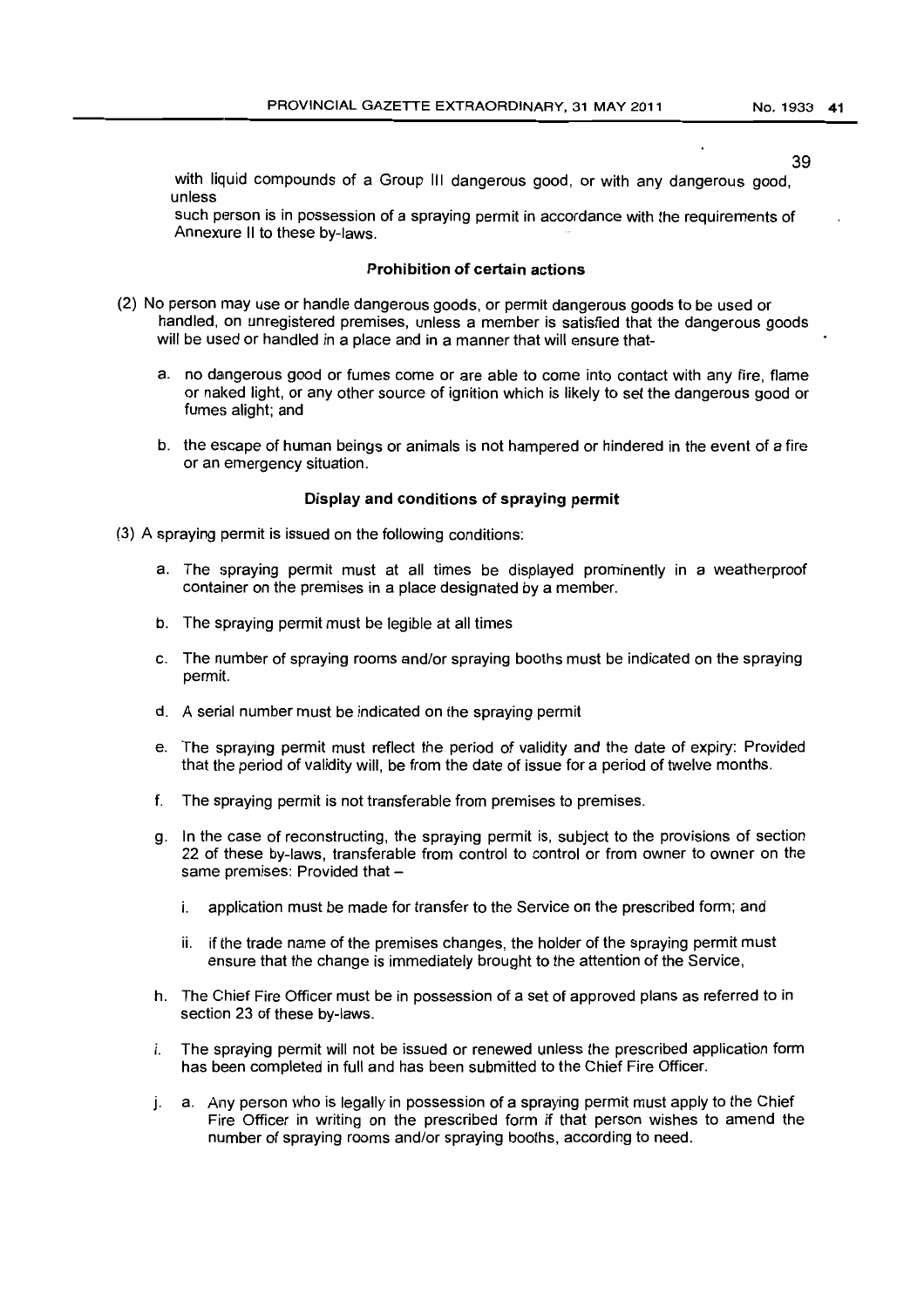- b. The fees prescribed in Annexure I to these by-laws must accompany an application. The Chief Fire Officer will grant the spraying permit only if the proposed amendments comply with the relevant provisions of these by-laws.
- c. Whenever the Chief Fire Officer approves such an application, the person concerned must hand the spraying permit to the Chief Fire Officer to be amended.
- (4) The Chief Fire Officer may send a reminder for the renewal of registration to the owner or occupier of registered premises. An owner or occupier who has not received a reminder is not indemnified from possible prosecution.
- (5) The holder of a spraying permit or certificate of registration must ensure that he/she is always in possession of a valid spraying permit and/or certificate of registration.

(6) Any person who fails to comply with the provisions of this section, or who alters a spraying permit or attempts to alter a spraying permit or permits a spraying permit to be altered is guilty of an offence.

#### 46. CONSTRUCTION AND DESIGN OF SPRAY-PAINTING ROOMS

- (1) The construction of a spraying room and/or spraying booth must be in accordance with the following requirements:
- a. the floor must be of concrete
- b. the walls must be of brick and/or concrete
- c. the roof must be of reinforced concrete.
- d. the doors must be Class B type fire doors as contemplated in SANS 1253
- e. the window frames must be of steel and have window panels that cannot be opened, which panels must be a maximum size of 450mm x 450mm and fitted with wire glass with a minimum thickness of 8mm.
- (2) The provisions of subsection (1) are not applicable to the erection of a spraying room and/or spraying booth if, in terms of the design thereof, the room or booth complies with the following requirements:
- a. The framework of the entire structure, including the door assemblies, must have a sturdy steel profile with a minimum wall thickness of 2,5mm.
- b. The framework, including any doors, must be clad on both sides with sheet metal with a minimum thickness of 1,3mm.
- C. If the sheet metal is joined, the joins and/or joints of the sheet metal so joined, including any door assembly forming an integral part of the whole, must be fume-, flame- and liquidproof.
- d. The floor must be of concrete or metal
- e. The window must be of steel with window panels that cannot be opened, which panels must be a maximum size of 450mm x 450mm and fitted with wire glass with a minimum thickness of8mm.
- f. All materials used must have a fire integrity grading of at least 60 minutes.
- (3) The unit formed through the combination of components referred to in subsection (1) and (2),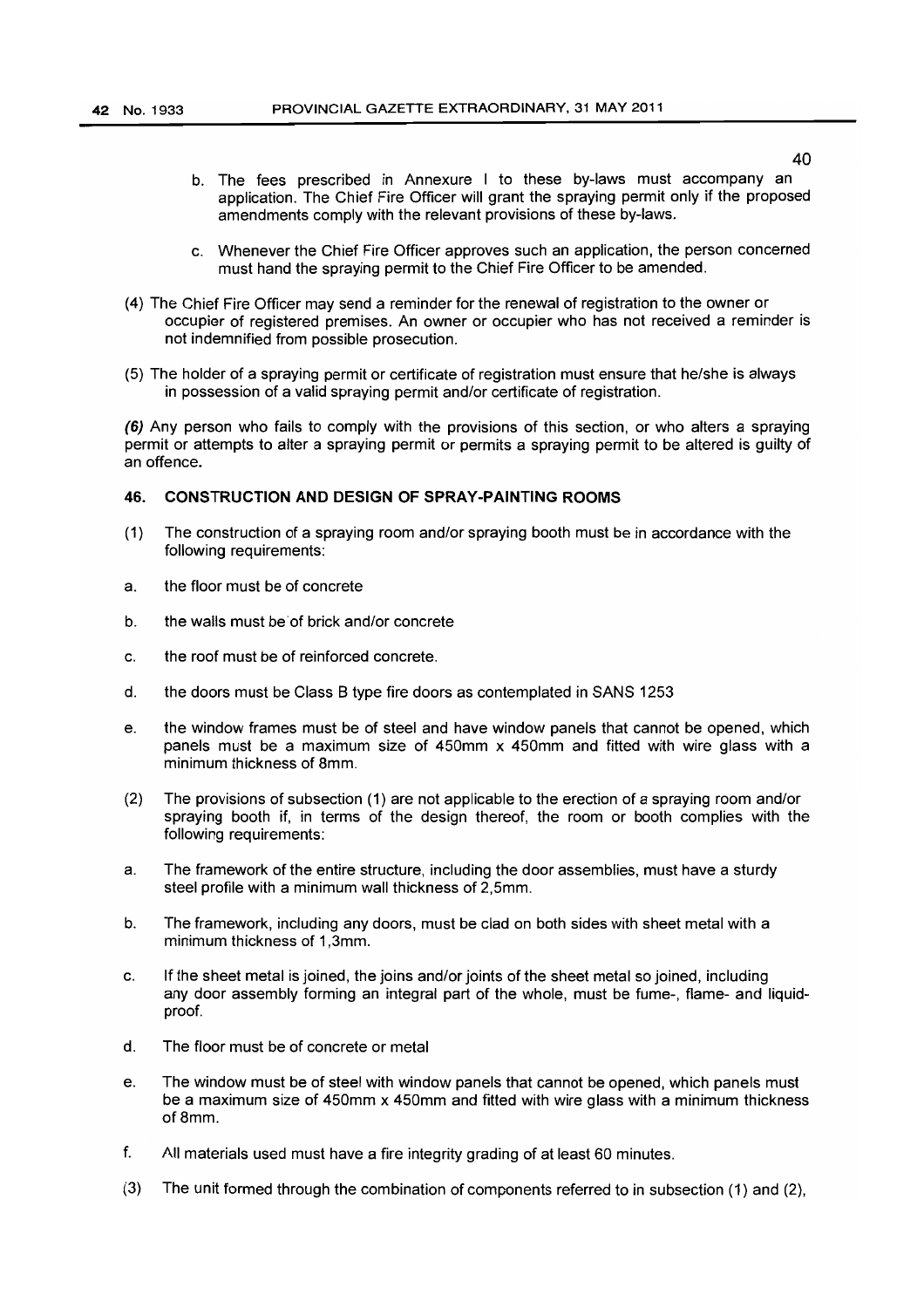including any services constituting an integral part of the unit or required in the unit, must be constructed, installed and finished so that all surfaces are smooth to prevent any furring which may hamper the ventilation, washing and cleaning processes.

(4) A prefabricated unit is suitable only if such a unit is evaluated by the SANS or CSIR and is found to be suitable for the particular intended purpose.

#### Location of and access to a spraying room

- (5) a. Notwithstanding the door(s) granting for motor vehicles or other objects to be sprayed in any spraying room, a spraying room must have at least two hinged doors for the purposes of escaping, which doors must
	- i. open to the outside;
	- ii. be at least 800mm x 2000mm in extent;
	- iii. be positioned on opposite sides, provided that, whenever there is any object in the spraying room for processing, the distance to be covered to any of the doors may not exceed 4m; and
	- iv. be fitted with locking mechanisms that can be opened easily from the inside without the use of a key.
	- b. Any spraying room must be located so that it is at all times separated from other activities and/or areas by means of an escape opening of at least 1200mm wide, which escape opening must at all times be kept free of any obstruction, refuse or combustible materials.
	- c. If any activity and/or process which is operated adjacent to a spraying room may pose a probable fire danger to the spraying room, the said escape opening of 1200mm must be identified by fire partition walls with a fire resistance of at least 60 minutes, and the height of these walls must be at least 300mm higher than the roof of the spraying room.
	- d. Any spraying room contemplated in subsection (2) may be erected indoors and outdoors against firewalls: Provided that not more than two sides of the spraying room may border the firewalls.

#### Water floors

- (6) (a) A spraying room may have a sunken water-filled floor covered at the level of the sill by a sturdy, stable, non-combustible and corrosion-free grill that is capable of bearing the weight of the heaviest object in the spraying room.
	- (b) The water in the sunken floor must be circulated through an effective non-combustible and cleanable filtering system by means of a closed-circuit pump circulation system of non-corrosive metal pipes with a suitable diameter and wall thickness.

#### (7). Electrical equipment

All electrical apparatus, lights, fittings and switchgear used or installed in any spraying room must be protected and installed in accordance with the provisions for equipment of the appropriate type for the particular area in terms of SANS 10108.

(8) All switchgear, distribution boxes, fuses and any other electrical equipment not in compliance with the provisions contained in SANS 10108 must be situated outside the spraying room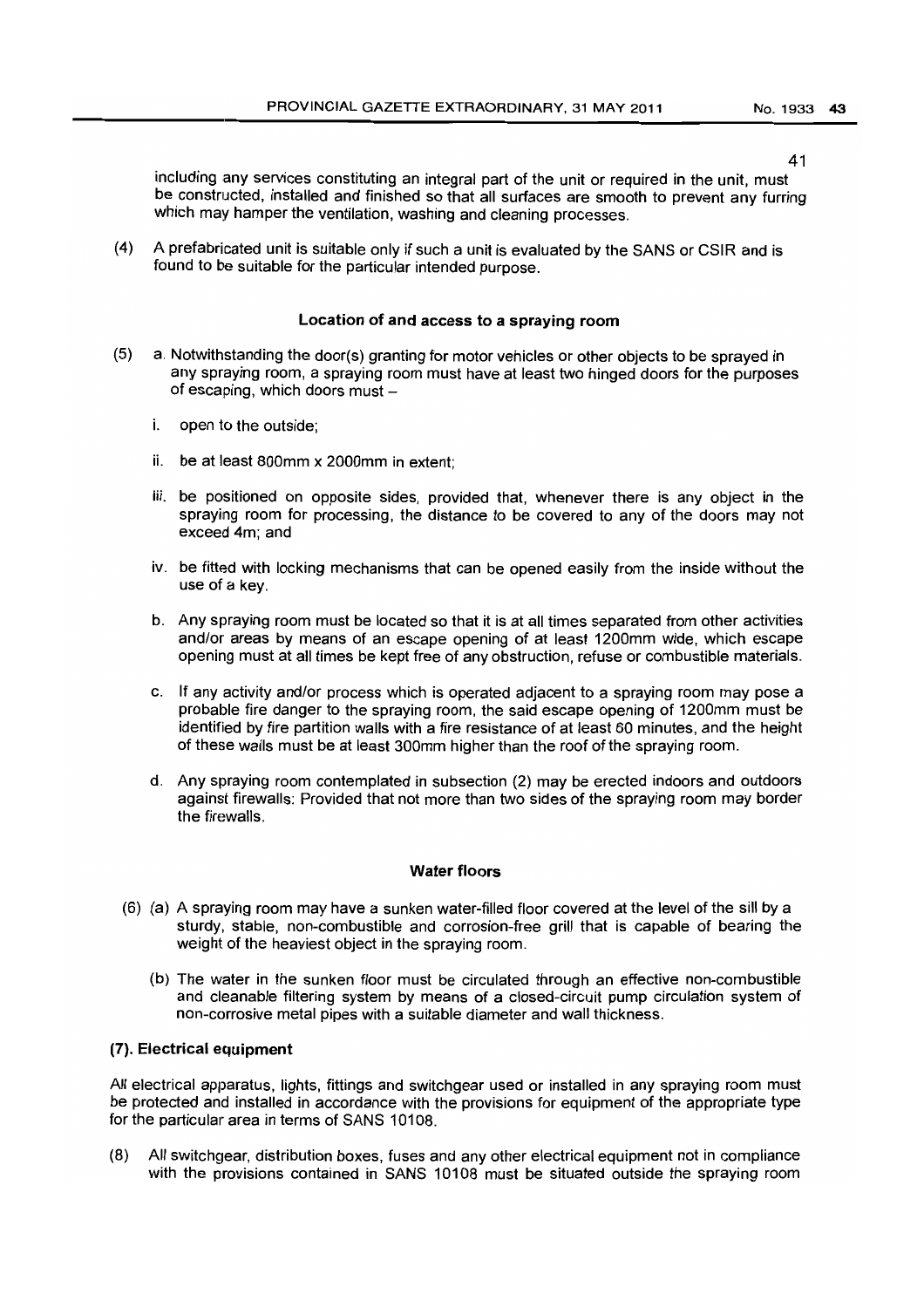and positioned so as not to come into contact or possibly come into contact with fumes escaping from the spraying room.

- (9) Switches actuating any mechanical ventilation system must be situated outside the spraying room.
- (10) All metal parts and electrical fittings and any device in or in connection with a spraying room must be earthed effectively with each other and the ground.
- (11) An accredited person must install and certify all electrical installations: Provided that a copy of the certificate must be submitted to the Chief Fire Officer for record purposes immediately after installation.

#### (12) Mechanical ventilation

- (a) Any spraying room must be equipped with a mechanical inlet and outlet ventilation system designed and installed for this purpose: Provided that
	- (i) the capacity of the system must be able to change the cubic air content in the spraying room at least 30 times an hour or at a flow rate of O,Sm/s;
	- (ii) the vanes of the system must be manufactured from static-free materials;
	- (iii) the fumes must be released into the open air and the outlets must not be within 4.Sm of any of a building or erf boundary;
	- (iv) all ventilators must be attached firmly to the inside of the walls;
	- (v) the bottom ventilators must be affixed as close a possible to the level of the floor; and
	- (vi) all ventilation openings and/or air duct openings must be installed in the opposite wall, door(s) or roof to ensure cross-ventilation in conjunction with the said mechanical ventilation system.
	- (vii) Every spray room shall have at least one of its doors fitted with an un-openable strengthened, shatterproof glass inspection window no larger than 450mm x 4S0mm.

#### Fire dampers, fire detectors and fire alarms

- (b) A fire damper must be affixed in front of any air purification filter, or any part of a filter forming an integral part of ventilation system, on the inside of the spraying room, which fire damper must be manufactured and installed in accordance with the provisions of SANS 193: Provided that the fire damper must
	- i. close automatically by means of a sensor that is suitably located and actuated by a rise of more than 10°C in the predetermined working temperature;
	- ii. be so installed that the damper will remain in position even if the air duct distorts during a fire; and
	- iii. be provided with any overriding fusible link.
- (c) The sensor contemplated in subsection (12)(b)(i) must also
	- i. be capable of turning off the ventilation system and any heating device used in connection with the spraying room in the event of a fire or whenever there is a rise of more than 10°C in the predetermined working temperature inside the spraying room; and
	- ii. activate a visual and audible alarm inside and outside the spraying room.

#### Positioning of ventilation outlets

(13) All outlet openings must be designed and positioned so as to release all fumes into the open air at a place at least 1m above a roof or 3.6m above the ground level and at least 4.5m from any opening of a building.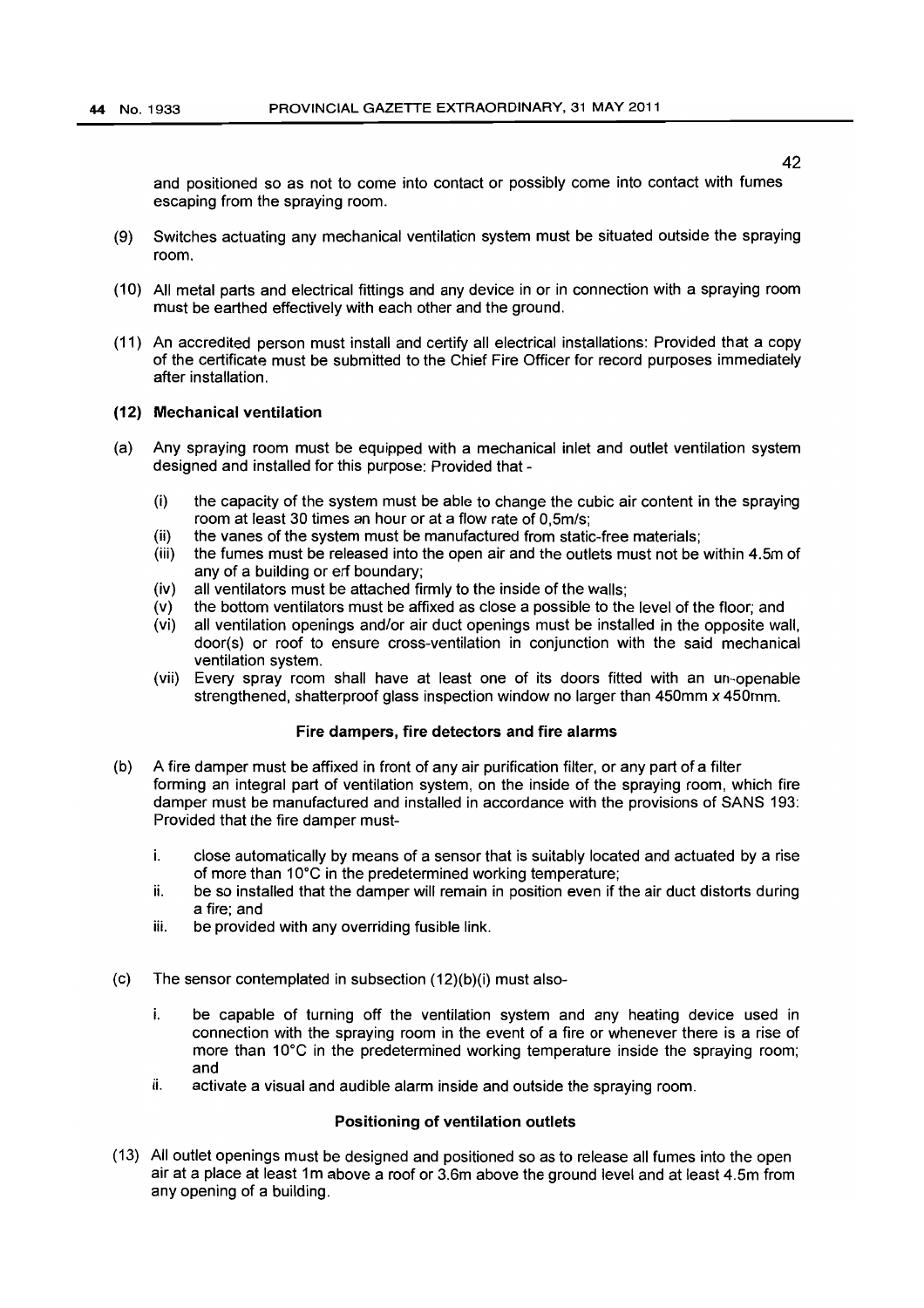(14) The ventilation system must function whenever any activities related to spray-painting take place in the spraying room. .

#### Display of signs prohibiting open flames and smoking

(15) No person may use any spraying room or permit any spraying room to be used, unless and until symbolic signs prohibiting open flames and smoking, at least 290mm x 290mm in extent, manufactured and installed in accordance with the provisions of SANS 1186, are affixed to the inside and outside of all doors of the spraying room.

#### Maintenance of spraying rooms

(16) All spraying rooms must be maintained at all times in accordance with the provisions of this section and the manufacturer's specifications. Proof of such maintenance must be provided upon request from a member.

#### Unauthorised access

(17) No person may enter a spraying room or permit any other person to enter a spraying room without the express permission of the owner and/or occupier or any other responsible person in charge of the spraying room.

#### Abuse of spraying room

- $(18)$  No person may  $-$
- (a) use any spraying room or permit any spraying room to be used for any purpose other than for practising or exercising activities related to spray-painting in the spraying room;
- (b) employ any other person in a spraying room or permit any other person to work in the spraying room unless the mechanical ventilation system is on; and
- (c) place any obstruction or hindrance, or have any hindrance or obstruction placed or permit any hindrances or obstruction to be placed in the escape openings or in front of any doors of the spraying room.

#### Provision of fire-fighting equipment

- (19)
- (a) Any spraying room must have a 9kg dry chemical fire extinguisher on the outside, which extinguisher must be installed in positions determined by the Chief Fire Officer.
- (b) All spraying rooms must be protected by a fire hose reel referred to in section 32(1 )(b) of these by-laws.

#### Drying kiln/heating devices

- (20) Whenever any manifold installation of a Group II dangerous good forms an integral part of the heating of a spraying room, the manifold installation must be in accordance with the provisions of SANS 087, Part I, and the relevant provisions of these by-laws will apply mutatis mutandis in the application of this section.
- (21) Any person who fails to comply with the provisions of this section is guilty of an offence.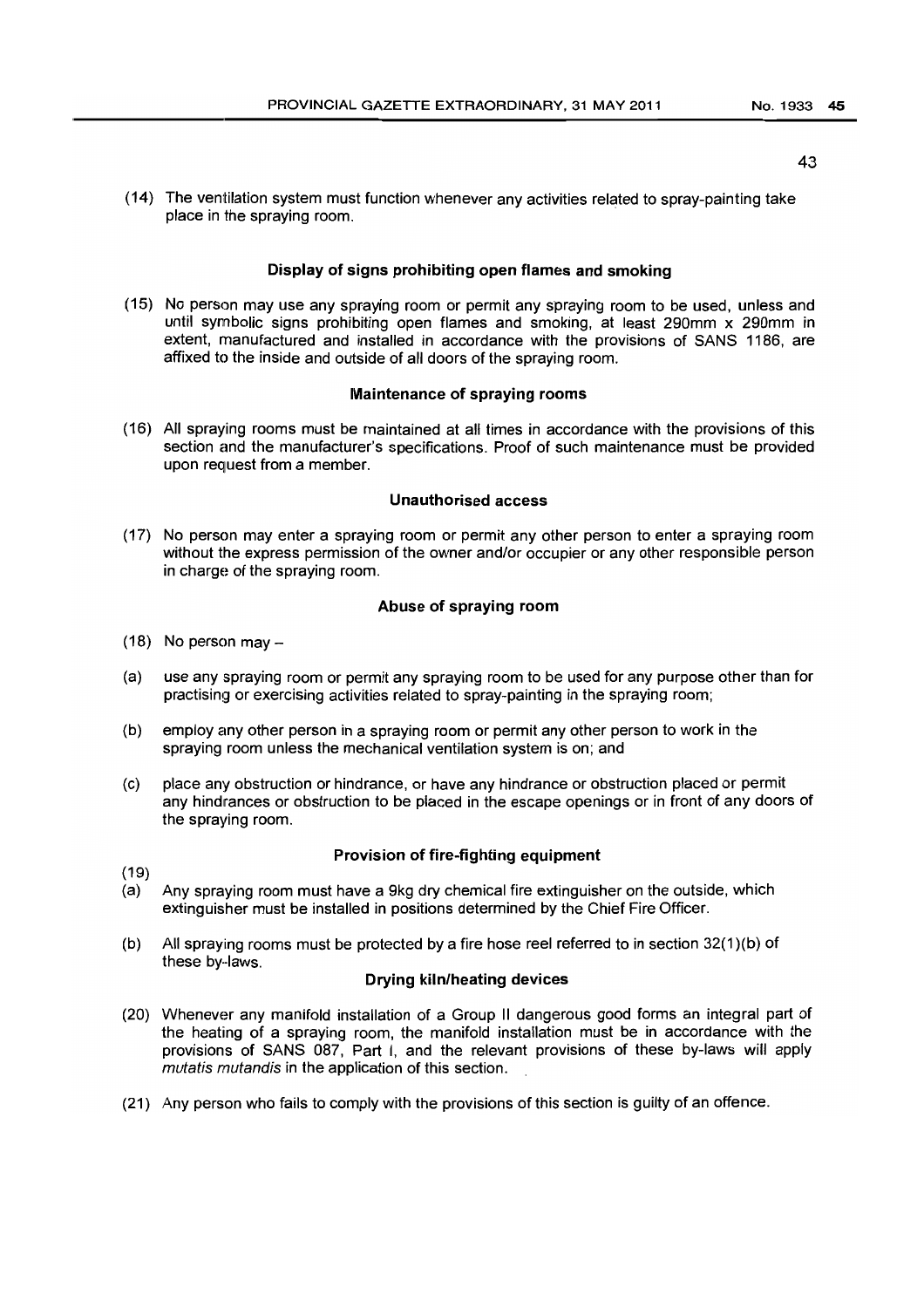#### PART VIII

#### ANIMALS

47

#### . HANDLING ANIMALS DURING EMERGENCIES

- (1) Provision must be made for the professional handling of animals during an emergency on any premises, but particularly at zoological gardens, feedlots, stable, research institution, veterinary practices and/or places of veterinary science study: Provided that the Service may-
- a. authorise a suitable qualified person to handle and/or put down the animals during an emergency situation, as the case may be; and
- b. recover all costs involved in the matter from owner or the institution responsible for the care of the animals.
- (2) Any person who fails to comply with the provisions of this section is guilty of an offence.

#### PART IX

#### PENALTIES

#### **48. PENALTIES FOR CONTRAVENTIONS**

Any person who  $-$ 

- (a) contravenes or fails to comply with any provision of these by-laws;
- (b) fails to comply with any notice issued or displayed in terms of these By-laws;

(c) fails to comply with any lawful instruction given in terms of these By-laws; or

(d) obstructs or hinders, or imporoperly influences or attempts to do so, any authorised representative or employee of the Council in the execution of his or her duties or performance of his or her powers or functions under these By-laws;

is guilty of an offence and liable on conviction to a fine or in default of payment to imprisonment for a period not exceeding six months, and in the case of a continuing offence, to a further fine not exceeding R250-00, or in default of payment, to imprisonment not exceeding one day, for every day during the continuance of such offence, after a written notice has been issued by the Council, and served on the person concerned, requesting the discontinuance of such offence

#### PART X

#### GENERAL

#### OPERATION OF THESE BY-LAWS IN RELATION TO OTHER LAWS

49. The provisions of these by-laws are in addition to and not a substitution for any other law which is not in conflict or inconsistent with these by-laws.

#### 50. EXEMPTION FROM PROVISIONS OF THESE BY-LAWS

(1) Any person may make application to the Council in writing, for an exemption from any provision of these By-laws, specifying the reasons for exemption in such application.

(2) the Council may grant an exemption-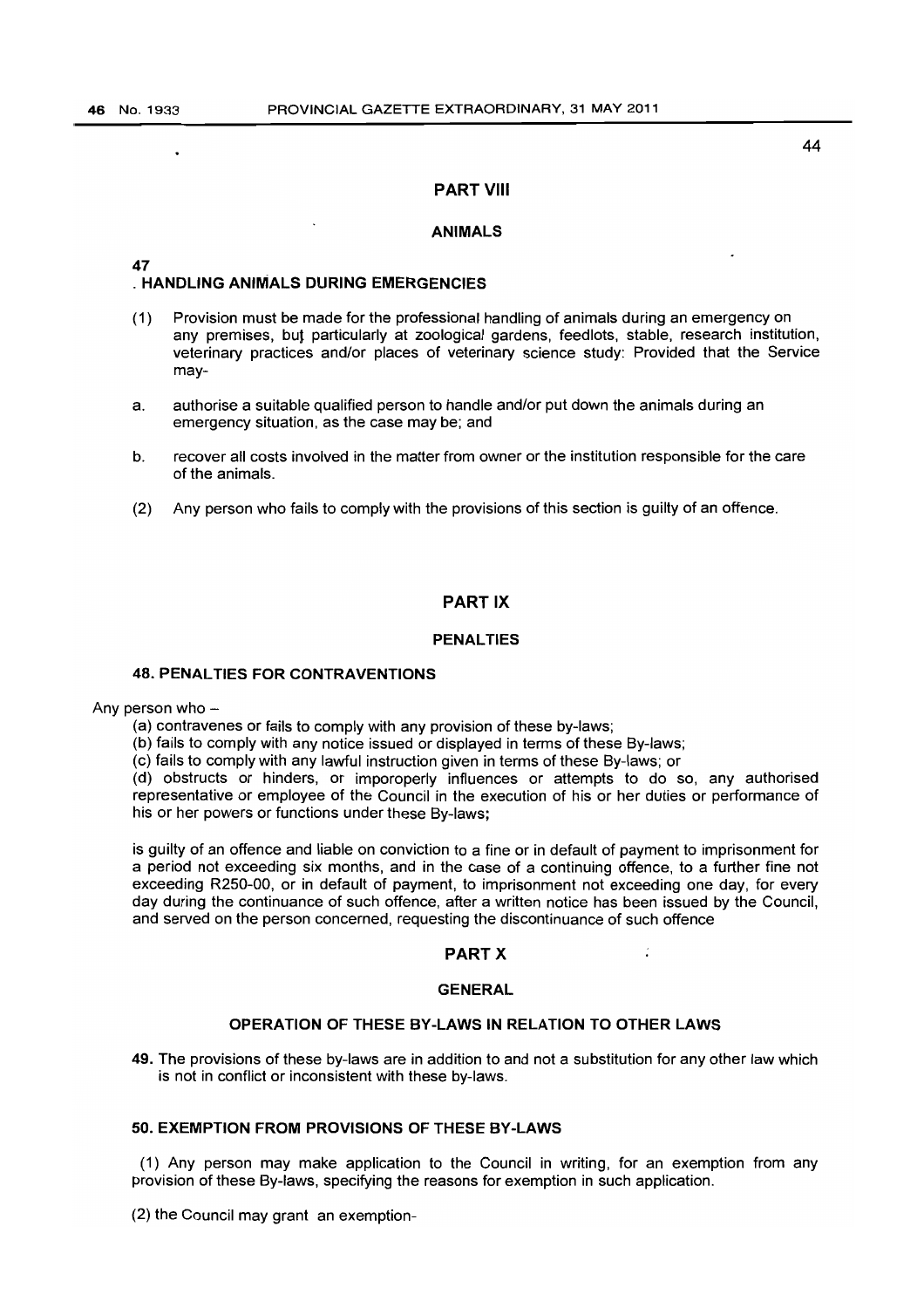(a) in general or in particular

(b) for any period; and

(c) subject to any condition that will provide the same overall fire prevention and protection that Would result from the full application of these By-laws

(3) if the exemption is granted in terms of subsection (2). the Council must issue a certificate of exemption to the person concerned. specifying the scope and period of exemption and any condition imposed.

(4) the Council may withdraw or amend a certificate of exemption at any time.

(5) The holder of a certificate of exemption must ensure that the certificate is available on the premises concerned at all times for inspection by any member. Approval.

#### 51. REPEAL OF BY-LAWS

The by-laws listed below are hereby repealed

(1). The existing municipal fire service by-laws contained in the following publications:

- a. Administrators Notice 1771 of 23 December 1981 as amended.
- b. Administrators Notice 354 of 8 May 1957 as amended.

#### 52. SHORT TITLE AND COMMENCEMENT

These by-laws are called the Emergency Service By-laws 2011 and come into force and effect on publication in the provincial Government Gazette.

#### PART XI

#### ANNEXURES

#### ANNEXURE I TARIFFS

#### FEES PAYABLE TO THE SERVICE IN TERMS OF SECTION 10 AND 7 OF THE FIRE BRIGADE SERVICES ACT, 1987 (ACT 99 OF 1987), FOR PROVIDING EMERGENCY SERVICES

- A. A controlling authority may. subject to any condition contemplated in section 11 (2) (a) of Act 99 of 1987}, determine the fees payable by a person on whose behalf the service of the controlling authority is applied -
- a. for the attendance of the service;
- b. for the use of the service and equipment; or
- c. for any material consumed.
- 2. A person on whose behalf, in the opinion of the Chief Fire Officer concerned, a service of a controlling authority has been employed, may in writing be assessed by that Chief Fire Officer for the payment of the fees referred to in subsection (1) or any portion thereof.
- 3. The prescribed fees payable to the Service as determined in to these by-laws.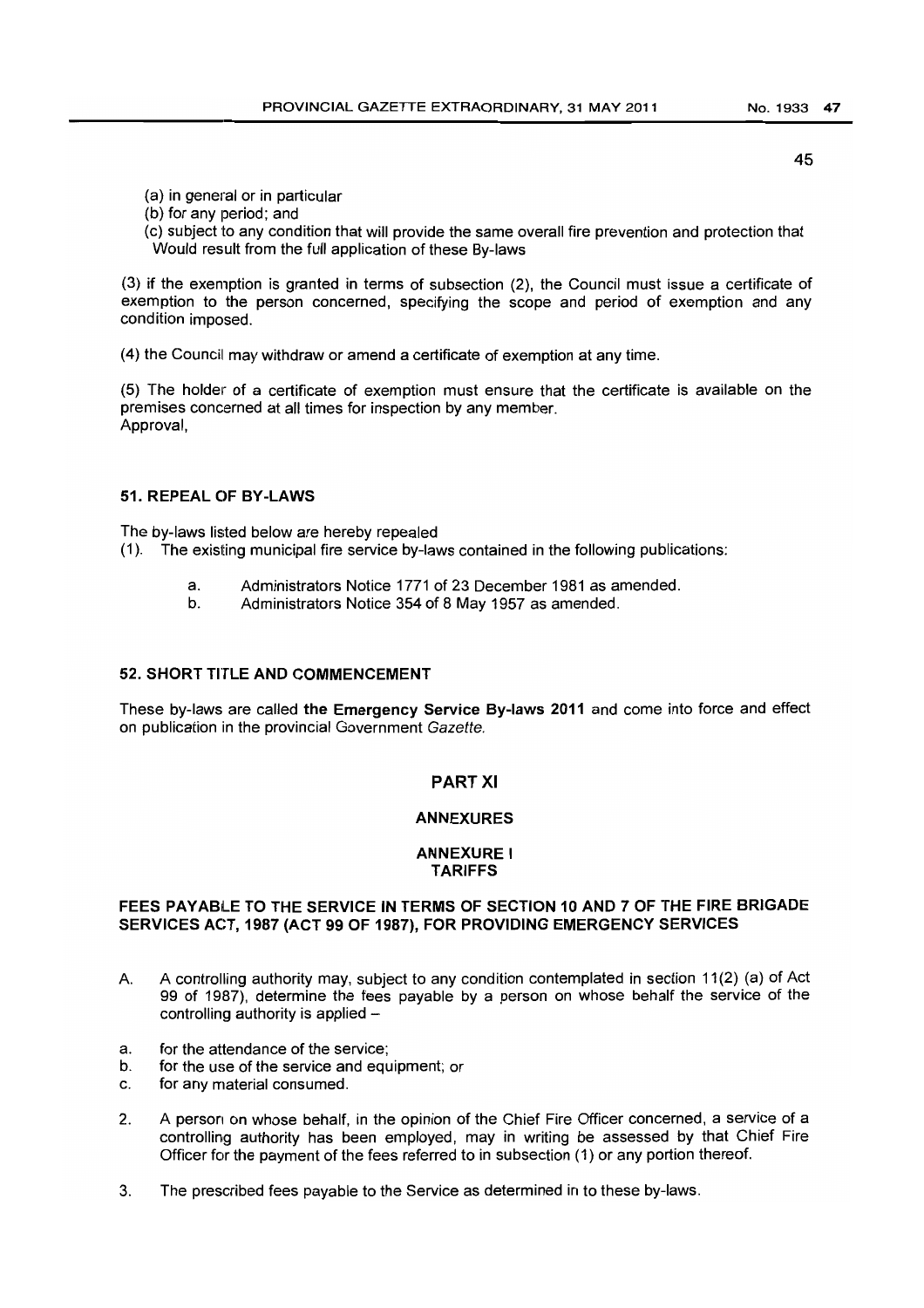- 4. Any person who feels aggrieved by an assessment contemplated in subsection (2) may within 14 days after receipt of that assessment object in writing against that assessment as such or the amount thereof to the controlling authority concerned.
- 5. As soon as an objection contemplated in subsection (3) is received that Chief Fire Officer of the controlling authority concerned shall without delay obtain written comment thereon from the Chief Fire Officer and submit it together with the objection to the controlling authority. which may confirm, alter or revoke the assessment.
- 6. A certificate purporting to be signed by a Chief Fire Officer and in which it is certified that the assessment specified therein was made under subsection (2), shall on production thereof in a court of law be prima facie proof of the amount payable by the person mentioned therein.

#### **TRAINING INSTITUTIONS**

- 1. The Minister may after consultation with the Training Board establish by section 2 of the local Government Training Act. 1985 (Act No. 41 of 1985). and the Board which has consulted with the service or other institution concerned  $-$
- a. on such conditions as he may determine by notice in the Gazette declare such a service or other institution as a training institution at which the proficiency training, or any part thereof. required for or connected with the prescribed qualifications of a Chief Fire Officer or a member of a service may be obtained; and
- b. take such steps or cause such steps to be taken as he may deem necessary or expedient for the proper control. management and development of, or for the extension of the training facilities at. such training institution.
- 2. Whenever a member of a service with the approval of his employer attends a course at such training institution, that employer shall pay to the training institution the costs of such attendance according to a tariff determined by the training institution concerned.
- 3. The prescribed fees payable to the Service for the training as determined in to these by-laws

#### **B. FEES FOR EMERGENCY SERVICES**

1. All fees shall be as determined in terms of Section 80B of the Local Government Ordinance 1939. read with Section 7 of the Rationalisation of Local Government Affairs Act, Act 10 of 1998 and section 74 and 75 of the Local Government Municipal System Act, 32 of 2000 and as published in the Government Gazette.

#### **2. GENERAL DIRECTIVES FOR THE PAYMENT OF THE FEES**

- (1) All certificates of registration, certificates of compliance and/or spraying permits will be valid for twelve calendar months. A written application for the renewal of the certificate or permit must reach the Service at least one calendar month prior to the expiry thereof.
- (2) When application is made for registration, the appropriate application form, correctly completed in full, must be accompanied by the prescribed fees.
- (3) All the appropriate forms are available from the Service and must be completed in full and. where applicable, be duly signed.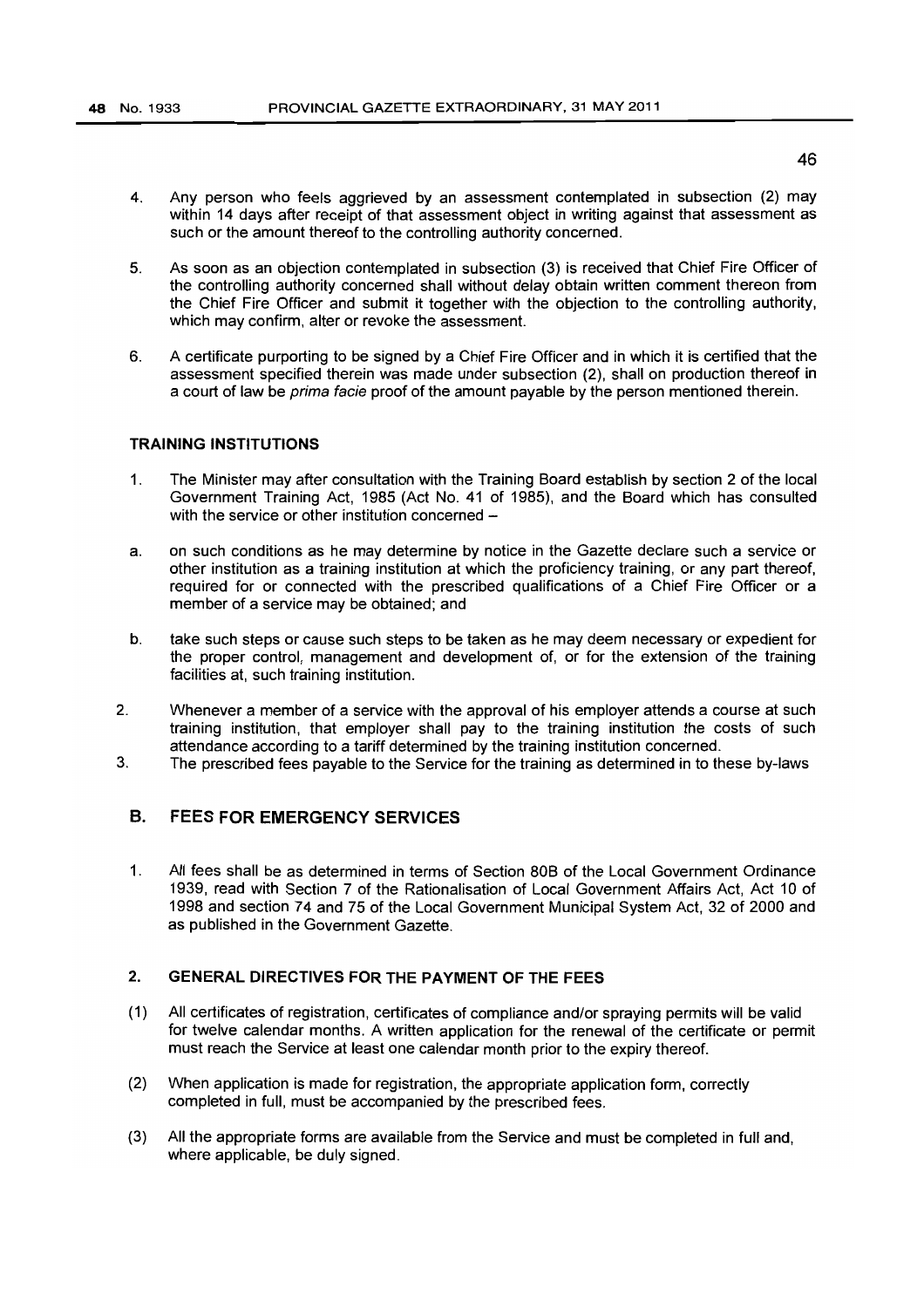- (4) If, for whatever reason, the Service rejects an application for any certificate of registration, certificate of compliance or any permit, the applicant must, within 14 days (excluding weekends and public holidays) of the date of rejection, take corrective steps to ensure that the document in question is issued at no additional cost, failing which the applicant must pay the prescribed fees again.
- (5) If there are different divisions and/or affiliates within a business and/or company situated on the same premises but each division and/or affiliate is managed separately, each division and/or affiliate is liable to registration separately.

#### 3. EXEMPTION FROM PAYMENTS OF CHARGES

No charges shall be payable where-

- (1) a false alarm has been given in good faith;
- (2) the services were required as a result of civil commotion, riot or natural disaster;
- (3) the services were rendered in the interest of public safety;
- (4) the Chief Fire officer is of the opinion that the services were of purely humanitarian nature or were rendered solely for saving life.

#### ANNEXURE II

#### OFFICIAL DOCUMENTS

#### A.GENERAL

The Service must design and draw up all official documents in connection with these by-laws in accordance with the prevailing policy, and the documents must comply with the specific needs and requirements of the Service and the controlling authority, but must not detract from the directives and provisions of these by-laws.

#### B. STANDARD ADMINISTRATIVE INFORMATION IN DOCUMENTS

#### The following must be indicated in all documents:

- 1. The logo of the Service and/or controlling authority.
- 2. The full name of the premises in question
- 3. The name of the suburb in question
- 4. The street address of the premises in question, in full
- 5. The postal address of the premises in question, in full, including the postcode (on all application forms).
- 6. Full particulars of the occupier of the premises or the firm on the premises
- 7. The telephone and fax numbers of the business in question (on all application forms).
- 8. The signature of the issuing officer.
- 9. The date on which the document was issued.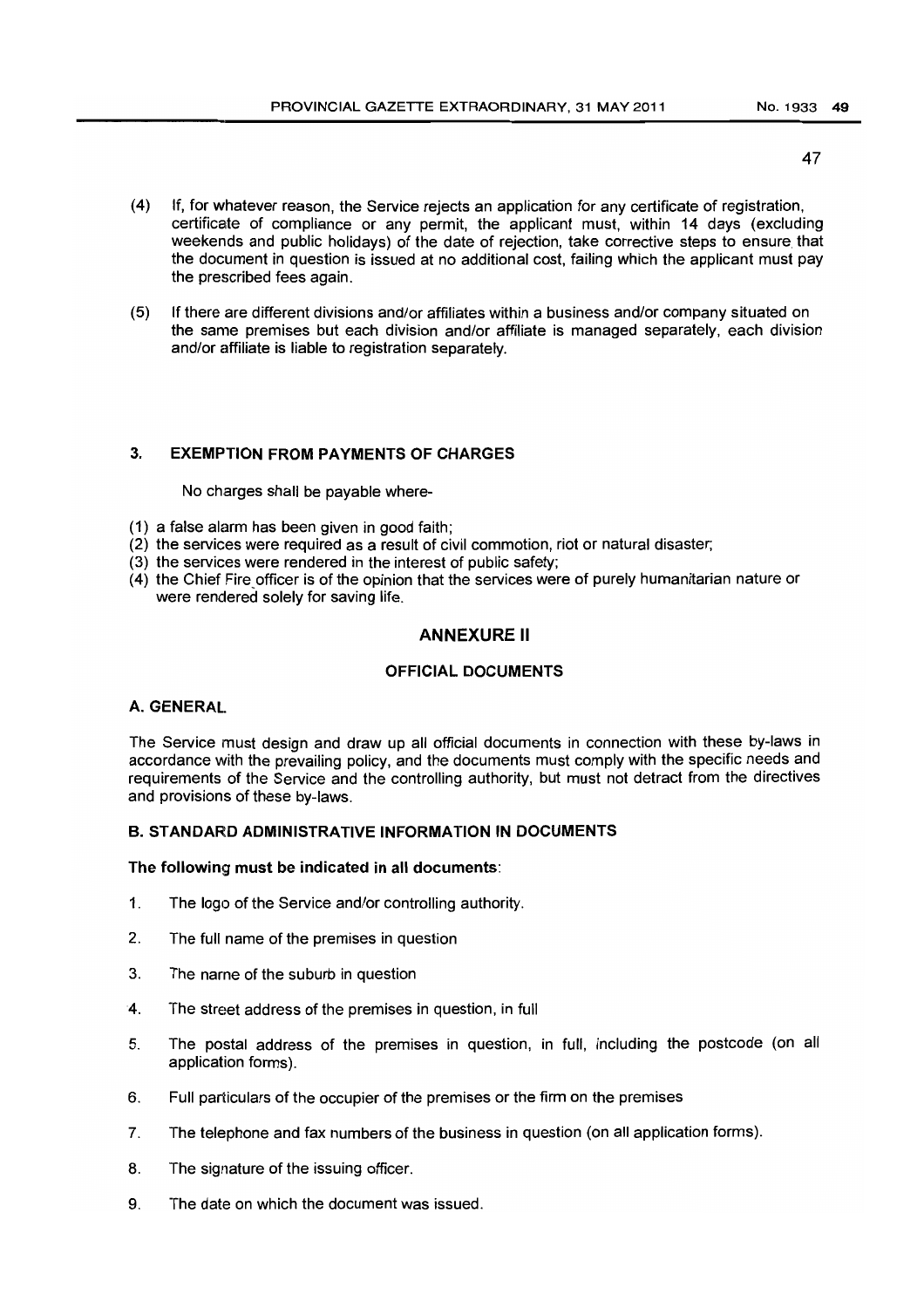- 10. The expiry date of the document
- 11. The type of document, such as :
- (1) "Application for a bulk depot certificate of registration" or "Bulk depot certificate of registration"
- (2) "Application for a certificate of compliance"
- (3) "Application for a certificate of registration/spraying permit" or "Certificate of registration/spraying permit"
- (4) "Application for a transport permit" or "Transport permit"
- (5) "Application for approval of plans" or "Application for inspection for the issuing of a certificate

#### of occupancy"

- 12. Any other relevant information, such as:
- (1) the groups and subgroups of dangerous goods for which registration is required.
- (2) the required quantity of each group of dangerous good
- (1) the manner in which the substances are to be stored, for example-
- a. in an underground storage tank;
- b. in an above-ground storage
- c. in a dangerous good store; or
- d. in a manifold installation
- (2) An indication of all spray-painting rooms and submersion tanks, as the case may be.
- 13. A serial number (on all permits and certificates).
- 14. A receipt number (on all permits and certificates)
- 15. The official stamp of the Service.
- C. OFFICIAL DOCUMENTS IN CONNECTION WITH THESE BY-LAWS

#### 1. APPLICATION FORMS

- (1) The purpose for which application forms are to be used must appear at the top of all application forms.
- (2) a All application forms must have all the administrative information as contained in paragraph B (STANDARD ADMINISTRATIVE INFORMATION IN DOCUMENTS).
	- b. On all application forms, space must be left in which the correct application fees, as contained in Annexure I to these by-laws, can be indicated prominently in red figures.
	- c. A warning must appear below the space for the application fee to the effect that the applicant is granted only 14 working days (weekends and public holidays excluded) to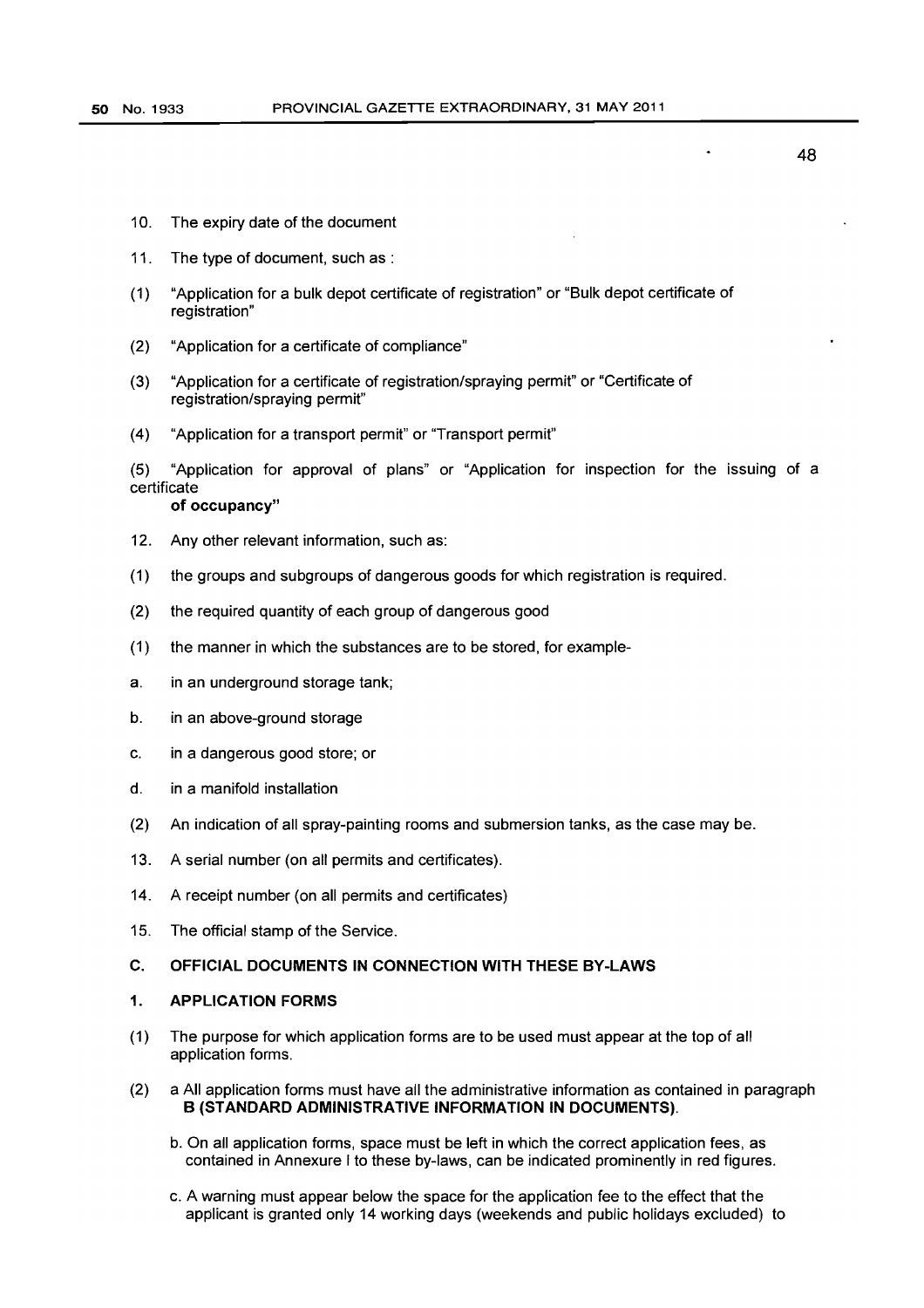make any corrections that may be indicated on the checklist, without any additional cost, but that if the said period of 14 days is exceeded, the prescribed fee must be paid again before any permit or certificate will be issued.

- (3) A suitable checklist must form part of each application form and must be drawn up chronologically in accordance with the appropriate requirements contained in these by-laws and/or relevant SANS codes of practice and/or specifications, as the case may be.
- (4) At the top of each checklist-
- a) it must be stated that the checklist is for office use only;
- b) space must be set aside for the date, time and place of the appointment for an inspection; and
- c) space must be set aside for particulars of the contact person who will represent the applicant during the inspection.
- (5) At the end of each checklist, space must be set aside for-
- (a) the signature of the member of the Service who completed the checklist;
- (b) the date on which the checklist was completed; and
- (c) an indication of whether or not the application is successful
- (6) Provision must also be made on each application form for -
- (a) full particulars of the registration officer who received the application fee:
- (b) the method of payment, for example cash, postal or cheque; and
- (c) an official receipt number.

#### 2. PERMIT **AND** CERTIFICATES

- (1) The purpose for which permits and certificates are to be used, as contemplated in paragraph A.1 (DESCRIPTION OF SERVICE) in Annexure I to these by-laws must appear at the top of all permits and certificates.
- (2) All permits and certificates must have all the applicable administrative information as contained in paragraph B (STANDARD ADMINISTRATIVE INFORMATION IN DOCUMENTS)

#### 3. TRANSPORT PERMIT

In addition to the contents in terms of the administrative provisions contained in paragraph **B** (STANDARD ADMINISTRATIVE INFORMATION IN DOCUMENTS), a round disc with the following information must form part of the official documentation of the Service in the case of transport permits:

- (1) The registration number of the vehicle in question
- (2) The chassis number of the vehicle in question
- (3) The type of vehicle, for example a semi-trailer, trailer, flat-deck truck or tanker
- (4) The gross vehicle mass of the vehicle in question
- (5) The tare of the vehicle in question
- (6) The type of load to be transported, for example a single load or a multiple load, and the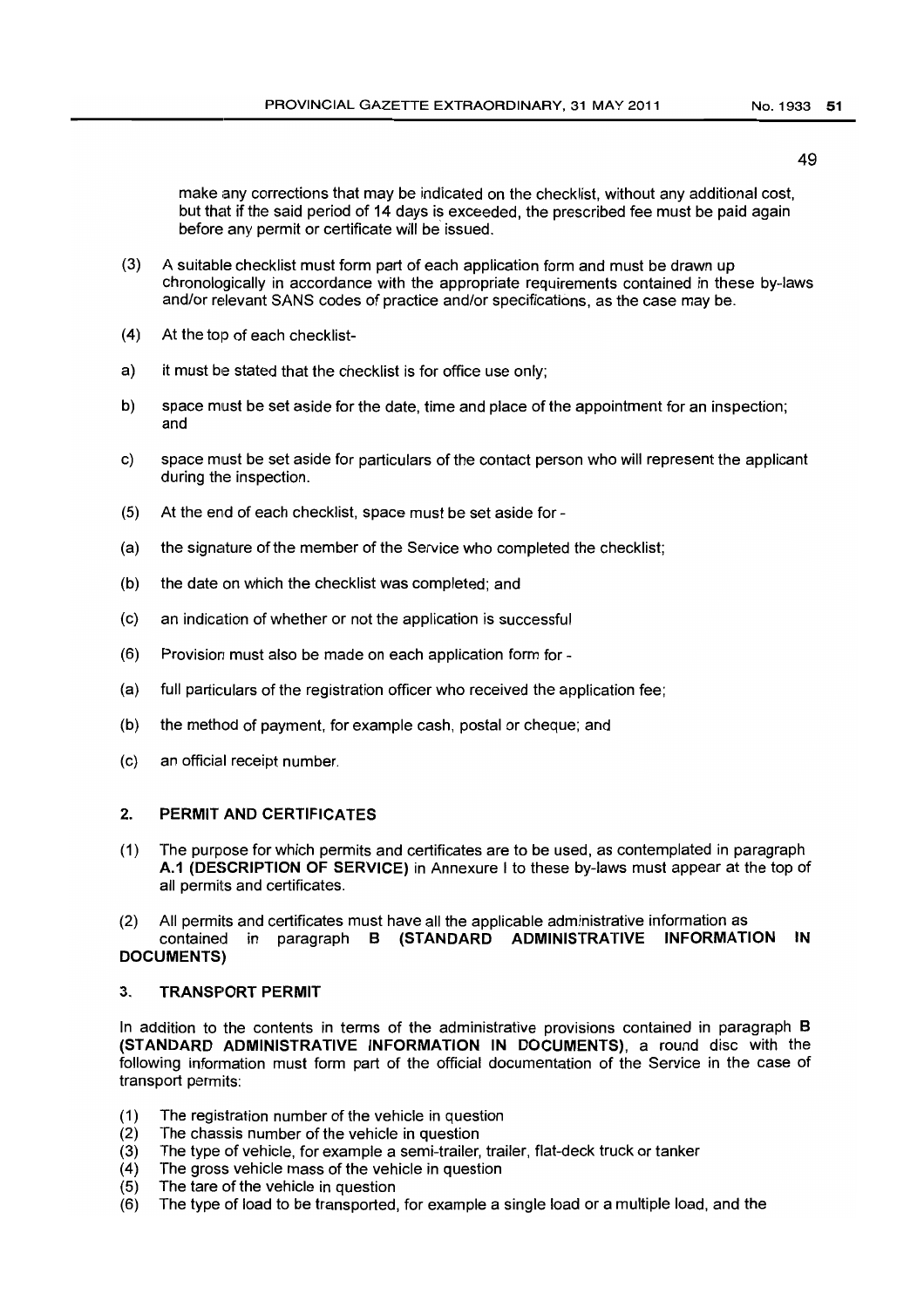quantity to be transported in litres or kilograms, as the case may be.

- (7) The group of dangerous good(s) to be transported, for example Group I, II or III, or a combination of them, as the case may be
- (8) Where applicable, the make of the vehicle
- (9) The date of issue of the permit
- (10) The date of expiry of the permit
- (11) The signature of the issuing officer
- (12) A serial number
- (13) A watermark

#### ANNEXURE III

#### EMERGENCY EVACUATION PLANS

#### A. GENERAL

- 1. Any emergency evacuation plan must contain at least the following information under the headings listed below. All emergency evacuation plans must be updated at least once a year or, alternatively, whenever the key staff member referred to in the plan leaves the employ of the employer.
- 2. All emergency evacuation plans must be drilled at least annually, and all the staff members must participate. The employer must also ensure that all the disciplines involved are notified in writing of an emergency evacuation plan drill at least 21 calendar days prior to the proposed date of the drill.
- 3. All staff members of an employer must be aware of the emergency evacuation plan of the employer. Whenever an emergency evacuation plan is updated, the designated person responsible must collect and destroy all old plans that the emergency management members have in their possession to eliminate confusion as to the validity and accuracy of the emergency evacuation plan.

#### B. IMPLEMENTATION OF EMERGENCY EVACUATION PLANS

1. The emergency evacuation plan must be drawn up so that any sensitive information that may appear in the document can easily be removed to make it available to specific persons in the emergency management team.

#### 2. DEALING WITH AND FURNISHING INFORMATION CONTAINED IN THE EMERGENCY EVACUATION PLAN

#### (1) THE EMERGENCY EVACUATION PLAN IN ITS ENTIRETY

- (a) The entire emergency evacuation plan must be made available to every member of the emergency management team.
- (b) A number of copies must be kept in a safe in the control room.

#### (2) EMERGENCY TELEPHONE NUMBERS AND BOMB THREAT QUESTIONNAIRE

Emergency telephone numbers must be on hand at all telephones on the premises and the bomb threat questionnaire must be on hand at all designated telephones on the premises.

#### (3) DUTIES AND RESPONSIB OF EMERGENCY PERSONNEL

All staff members involved must be informed in writing of their particular duties and responsibilities in this regard.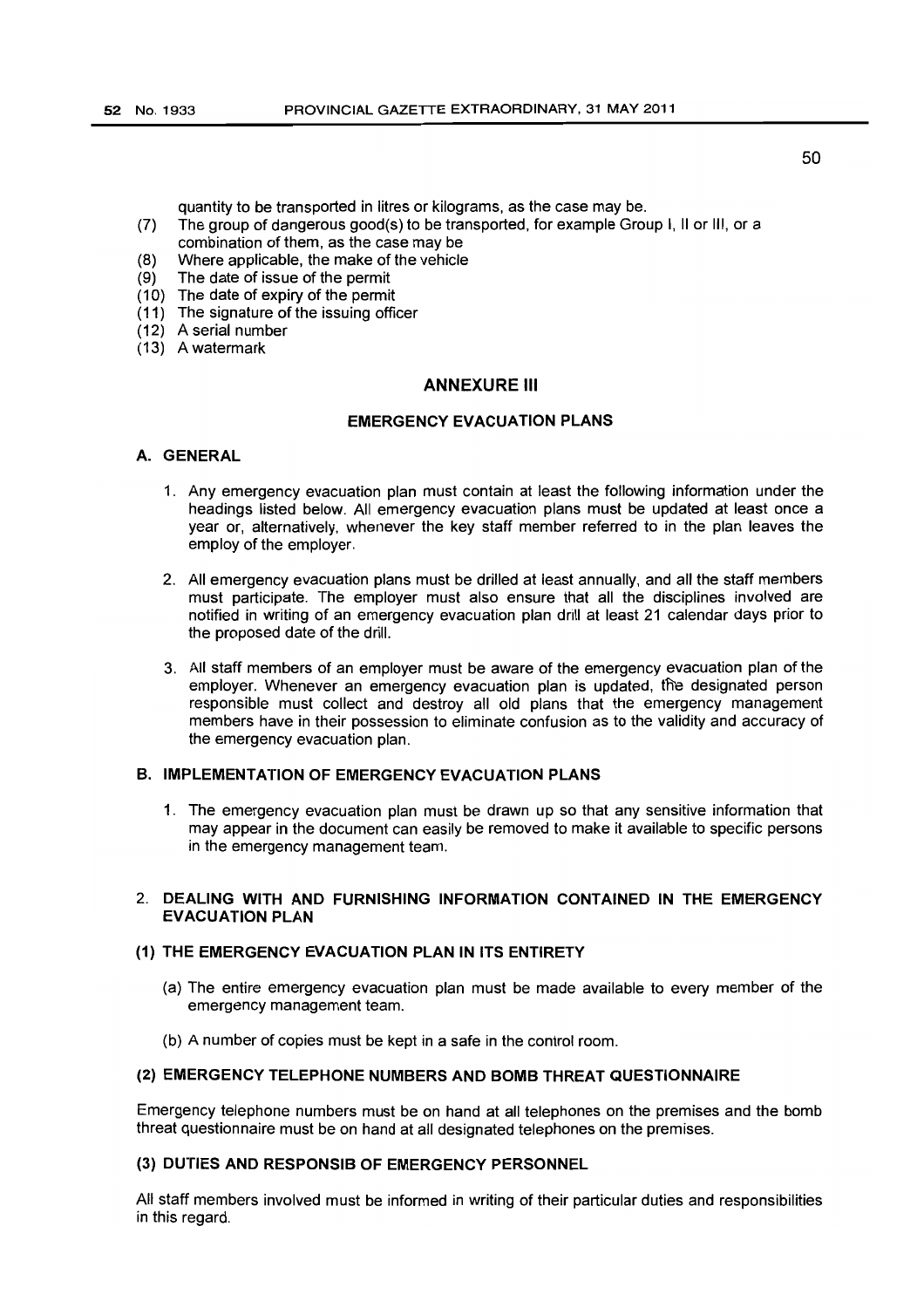#### (4) ACTION PLANS AND EMERGENCY ACTIONS

Action plans must be available to all staff members to ensure that every staff member knows exactly what to do in an emergency.

#### (5) PLANS OF THE LAYOUT OF PREMISES AND ESCAPE ROUTES

Plans of the layout of the premises and escape routes must be put up permanently at all exits and strategic points on the premises.

#### 3. TRAINING OF STAFF MEMBERS

Designated staff members must be trained in the following:

- (1) First aid and/or fire fighting
- (2) Emergency aid
- (3) Emergency evacuation procedures
- (4) Emergency management techniques

(Drills of the emergency evacuation plan are an excellent training programme and offer the opportunity for the improvement of the plan)

#### C. THE CONTENT OF AN EMERGENCY EVACUATION PLAN

Any emergency evacuation plan must contain the following:

- (1) Emergency telephone numbers
- (2) The following general information:
- a. The address of the premises in question
- b. The nature of the activities on the premises
- c. The number of staff members present on the premises at any time
- d. An indication of whether or not there is a control room on the premises
- e. An indication of whether or not there is an alarm system on the premises
- f. Particulars of contact persons
- (3) An area study with the following information:
- a. History of incidents on the premises in question
- b. Important features/landmarks with regard to the location of the premises
- c. Key information of adjacent premises